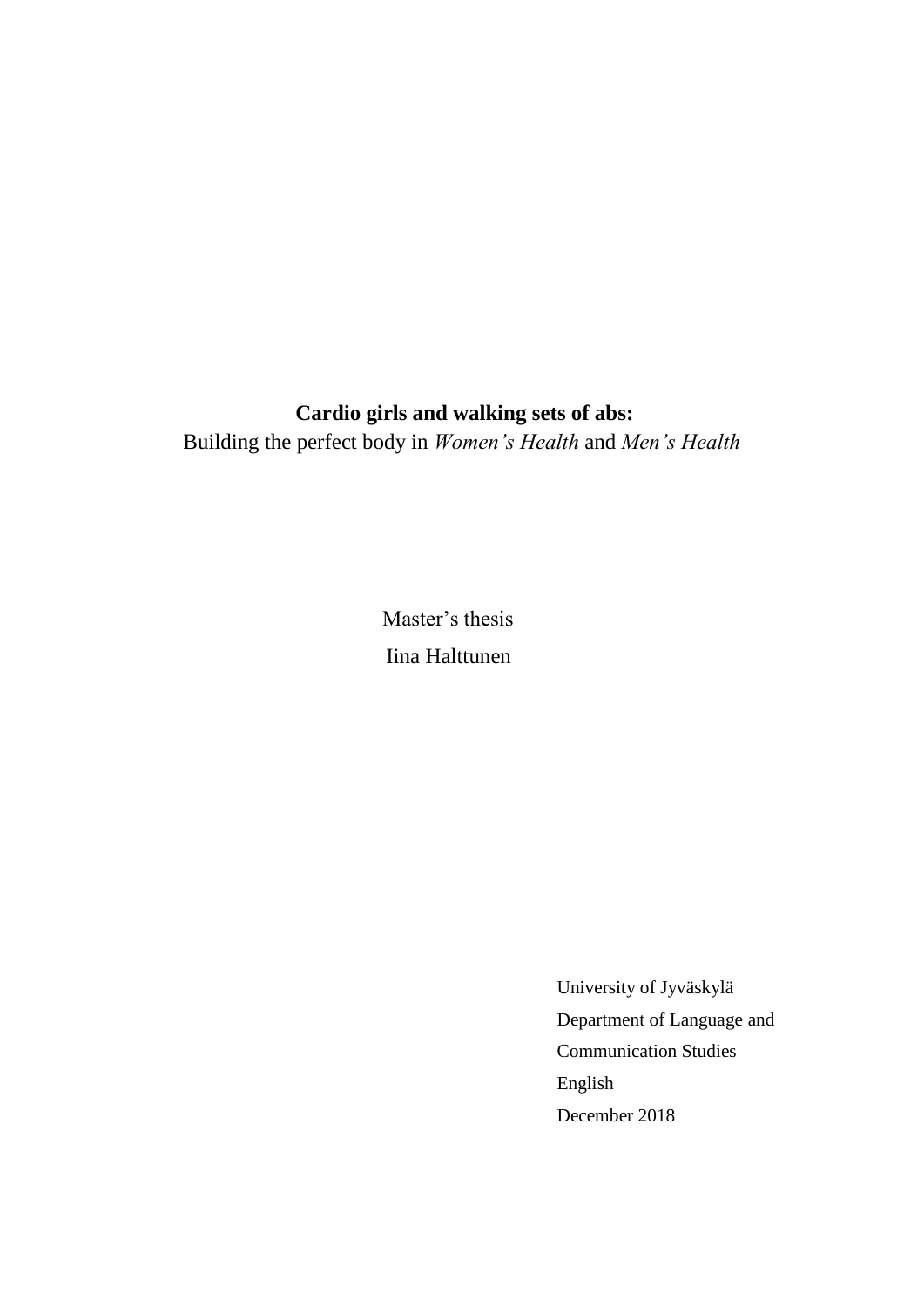## **JYVÄSKYLÄN YLIOPISTO**

| Tiedekunta – Faculty                                                                                                                  | Laitos – Department                 |  |  |
|---------------------------------------------------------------------------------------------------------------------------------------|-------------------------------------|--|--|
| Humanistis-yhteiskuntatieteellinen tiedekunta                                                                                         | Kieli- ja viestintätieteiden laitos |  |  |
| Tekijä – Author                                                                                                                       |                                     |  |  |
| Iina Halttunen                                                                                                                        |                                     |  |  |
| Työn nimi – Title<br>Cardio girls and walking sets of abs: Building the perfect body in <i>Women's Health</i> and <i>Men's Health</i> |                                     |  |  |
| <b>Oppiaine</b> – Subject                                                                                                             | Työn laji – Level                   |  |  |
| englannin kieli                                                                                                                       | maisterin tutkielma                 |  |  |
| Aika – Month and year                                                                                                                 | Sivumäärä – Number of pages         |  |  |
| joulukuu 2018                                                                                                                         | 78                                  |  |  |

**Tiivistelmä – Abstract**

Kehopositiivisuus on tullut jäädäkseen nykyajan kuvallistuneeseen ja sosiaalisen median koukuttamaan maailmaamme, mutta ulkonäkö on silti edelleen yleisimpiä arvottamisen kriteerejä. Tämän tutkielman tarkoitus on valottaa sitä, miten kaksi aikakauslehteä käyttää valtaansa näyttääkseen ja muokatakseen ajatuksia siitä, millainen on täydellinen, tavoittelun arvoinen keho. Tutkimuskohteena ovat maailmanlaajuisten *Women's Health-* ja *Men's Health* -lehtibrändien Britanniassa julkaistavat painokset marraskuusta 2017 maaliskuuhun 2018.

Tutkielman tavoitteena on selvittää, miten *Women's Health* ja *Men's Health* rakentavat sisällöillään kuvaa täydellisestä kehosta. Aineistonkeruu nojaa Aubreyn (2010) ajatukseen siitä, miten aikakauslehdet rajaavat viestejään. Aineistosta poimitut kehoteemoihin liittyvät havainnot on jaoteltu Aubreyn kategorioiden mukaan ulkonäkö-, painonpudotus-, terveys- ja kehokompetenssi-viesteiksi. Tämän lisäksi tutkielma pureutuu tarkemmin lehtien kehosisältöihin hyödyntämällä Ballentinen (2005) ajatusta siitä, että lehdet sekä rakentavat että romuttavat negatiivista kehonkuvaa. Lehtien toimintamallit kertovat sekä niiden suhteesta kehoihin että niiden arvoista. Vallankäytön, kielen ja sukupuolen välistä suhdetta tarkastellaan myös feministisen kriittisen diskurssintutkimuksen avulla.

Tutkimuksessa käy ilmi, miten molemmat aikakauslehdet vahvistavat sisällöillään stereotyyppistä, perinteistä näkemystä sukupuolirooleista. Samalla tarkentuu kuva siitä, miten tarkkoja ulkonäköpaineet ovat nykyajan yhteiskunnassa. Huomattavaa on, että vaikka kehonkuvan ongelmat ja niistä seuraavat mielenterveyden ongelmat ovat yhteiskunnassa leimautuneet naisten sairauksiksi, median ja vertaisten asettamat paineet vaikuttavat myös miehiin.

**Asiasanat – Keywords** body image, media studies, magazines, feminist critical discourse analysis

**Säilytyspaikka – Depository** JYX

**Muita tietoja – Additional information**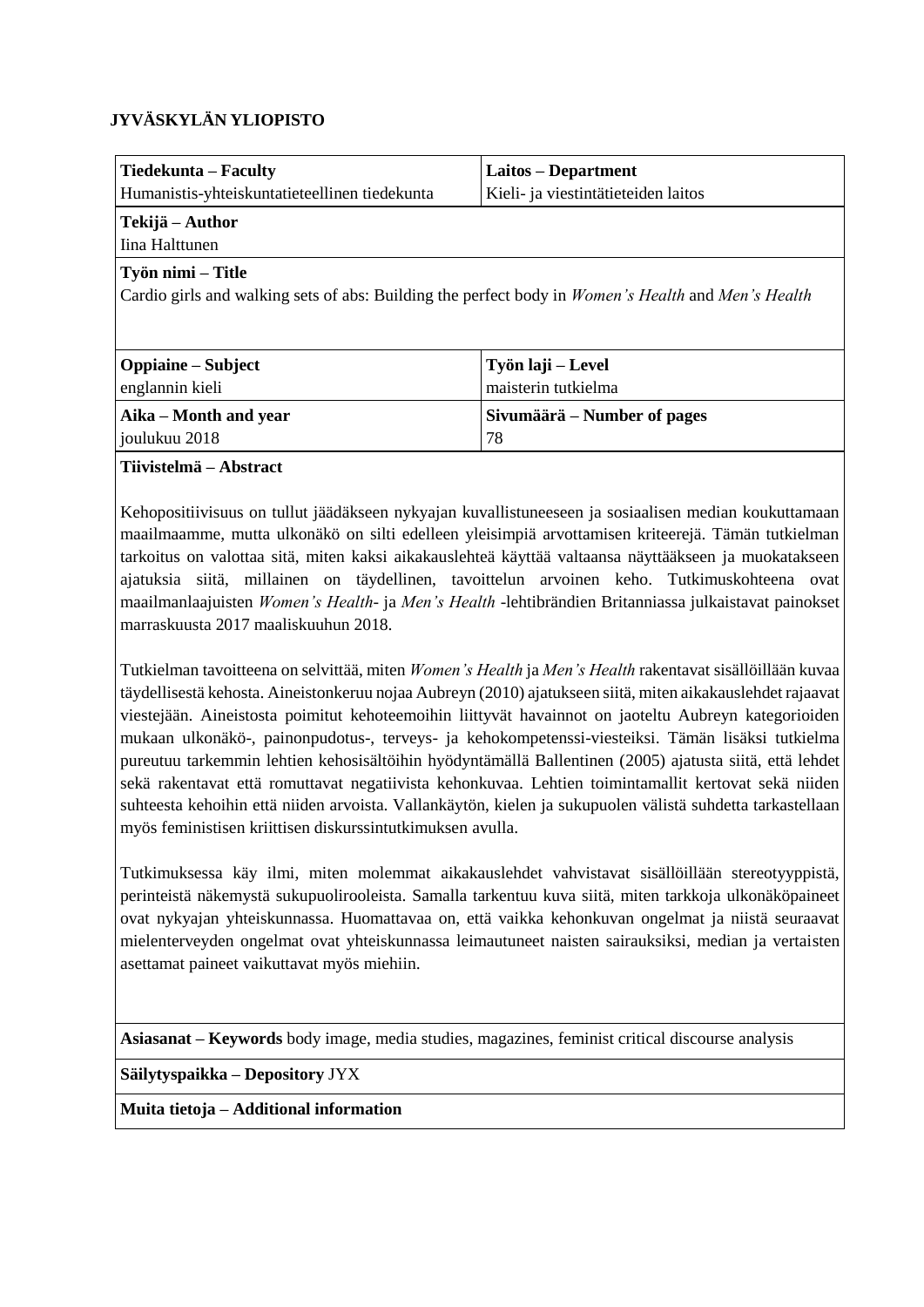# **Table of Contents**

| $\mathbf{1}$            | <b>INTRODUCTION</b>                                             | 3  |
|-------------------------|-----------------------------------------------------------------|----|
| $\overline{2}$          | THEORETICAL FRAMEWORK                                           | 5  |
| 2.1                     | <b>Body image research</b>                                      | 5  |
|                         | 2.2. Body image distortion                                      | 9  |
|                         | 2.2.1 The beauty myth                                           | 9  |
|                         | 2.2.2 Gendered bodies in magazines                              | 11 |
| 2.3                     | At the crossroads of language, power and gender                 | 17 |
| 3                       | METHODOLOGICAL FRAMEWORK                                        | 24 |
| <b>3.1</b>              | <b>Research aims and research questions</b>                     | 24 |
| 3.2                     | <b>Introducing Women's Health and Men's Health</b>              | 25 |
| 3.3                     | <b>Methods of analysis</b>                                      | 27 |
| $\overline{\mathbf{4}}$ | <b>ANALYSIS</b>                                                 | 30 |
| 4.1                     | Appearance                                                      | 30 |
| 4.2                     | <b>Weight loss</b>                                              | 38 |
| 4.3                     | <b>Health</b>                                                   | 42 |
| 4.4                     | <b>Body competence</b>                                          | 46 |
| 4.5                     | Making and unmaking of body problems                            | 49 |
| 5                       | <b>DISCUSSION AND CONCLUSION</b>                                | 61 |
| 5.1                     | Findings in relation to the research aim and research questions | 61 |
| 5.2                     | <b>Future of body image studies</b>                             | 69 |
| 6                       | <b>BIBLIOGRAPHY</b>                                             | 74 |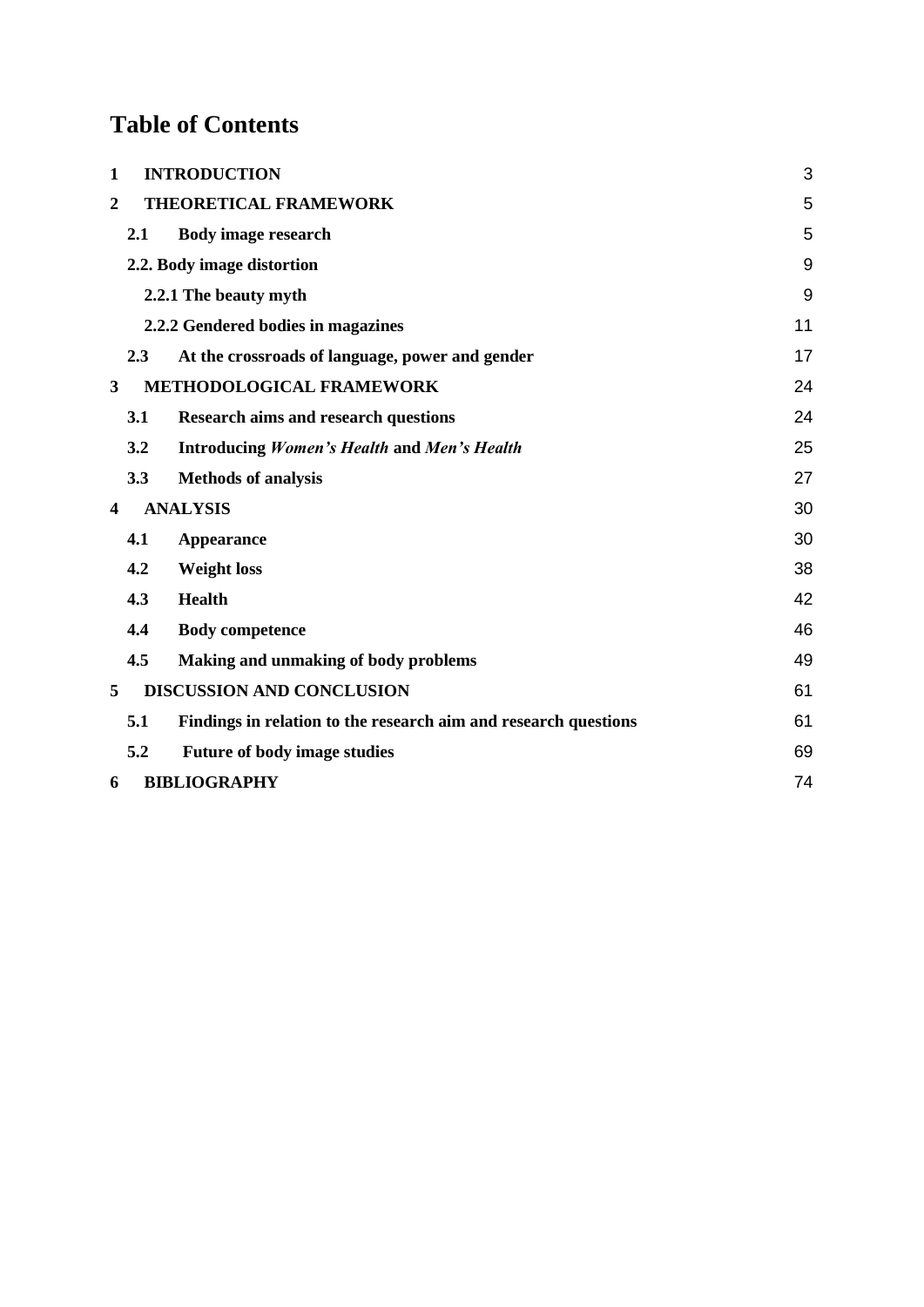#### <span id="page-3-0"></span>**1 INTRODUCTION**

Beauty ideals have a significant role to play in how the world works. Paying attention to appearances and not to what something actually is comes perhaps too naturally to us. Attractiveness guides our actions and decisions. Magazines and the media in general have taken up the role of a spin doctor that changes our perspectives on the world and the people in it according to the rules of business. If a certain opinion or item needs to be sold to the general public, media outlets make sure it will happen. Certain things will be lifted onto the stage, while others are carefully put away from the spotlight in the name of business and profit. Bodies and what one should think about them are one of the topics that remain in the spotlight.

In this study I will focus on the phenomenon of body dissatisfaction and investigate how magazines' content reflects their attitudes towards bodies. I have gathered my data with the help of the Aubrey's (2010) observations on how magazines frame their messages, as my main aim is to discover what kinds of body messages magazines send out. After all, magazines have the chance to build their own representations of the ideal body and therefore enhance the idea of how a person should be in their readers' minds. However, the readers of a magazine are a heterogeneous audience: not everyone can fit into the narrow ideal of the perfect body. That is why I believe that it is worth investigating how magazines portray certain characteristics as the ideal and how societal ideas of perfection are created and maintained by them.

More specifically, my aim is to find out how the ideal body is built in two magazines. This will be done with the help of two research questions. Firstly, I want to find out how bodies are represented in the magazines and secondly, I am interested in finding out more on how these magazines both increase and ease body problems. As my data, I have chosen the print versions of the British editions of *Women's Health* and *Men's Health* magazines from November 2017 to March 2018. The magazines are chosen because they create very similar content to different target audiences. Both wish to campaign for an active way of life, but as their target audiences are different, they need different strategies to succeed.

This study will therefore provide a perspective on both male and female bodies in the media. There is now public discussion concerning female body dissatisfaction, and I would like to prove that dissatisfaction in one's body is not dependent of one's gender and that both men and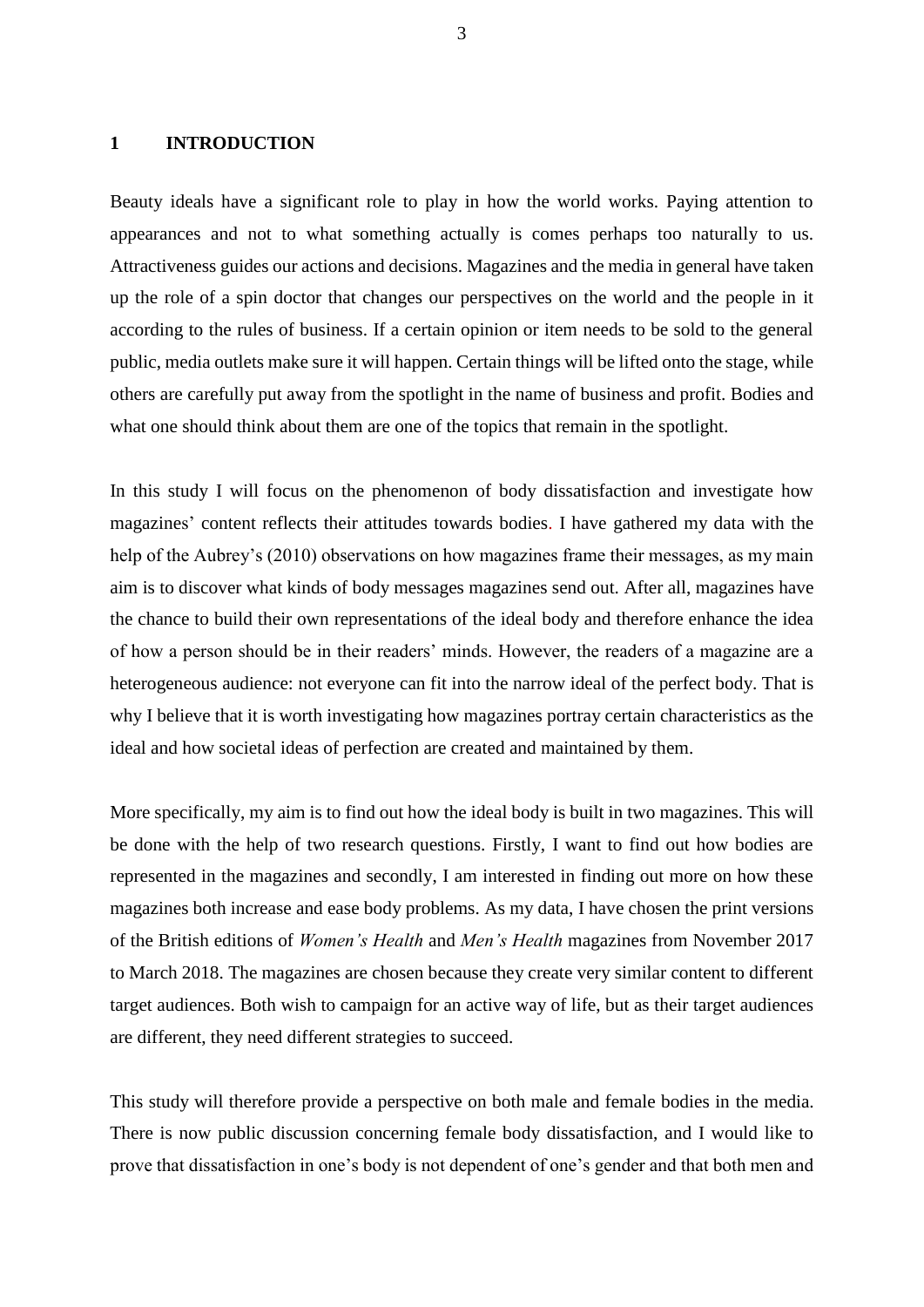women are being subjected to highly influential views disseminated by the magazines on the topic. Male voices are starting to become heard on the topic of body dissatisfaction, too, and that is why it is extremely important to see what a men's lifestyle magazine has to offer for its readers as well. So, in order to do that, this study benefits from the points of view of feminist critical discourse analysis. Feminist critical discourse analysis will shed light on the field of masculine power use and will therefore be essential in investigating body attitudes.

In conclusion, the reason why I am conducting this particular study is because I believe that in the age of a strong body positivity movement, it is vital to underline how what we read changes the way we think. Reading is an activity one simply cannot do without using the background knowledge influenced by one's socioeconomic status, cultural background and previous experiences. What we read shapes our views of the world also in the case of bodies, and that is why it is important to highlight the impact of media on us all.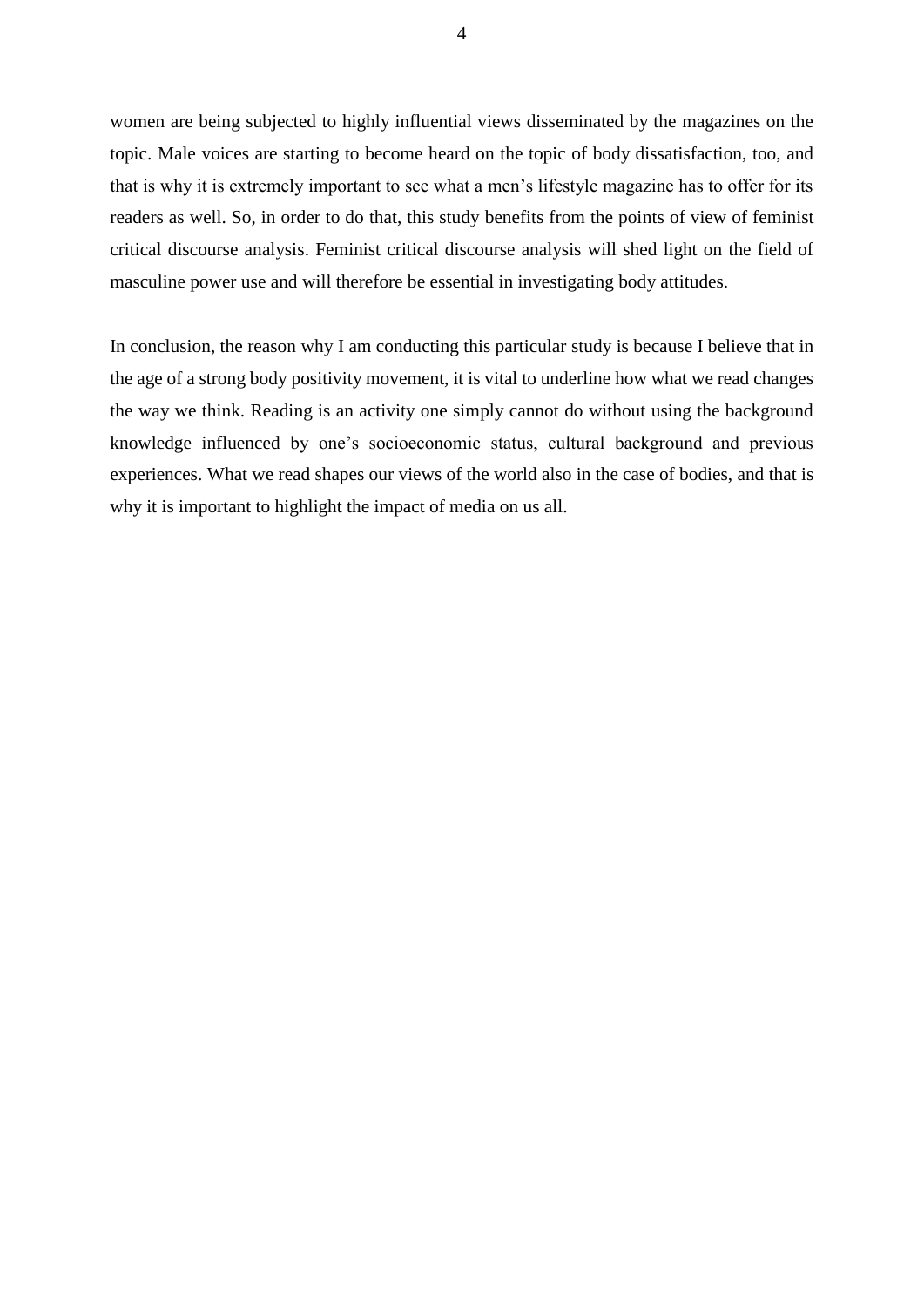#### <span id="page-5-0"></span>**2 THEORETICAL FRAMEWORK**

The theoretical framework for this study is based on research on body image and feminist critical discourse analysis. In the following section I will briefly introduce the concept of body image and discuss some of the main points of body image research so far. I will be looking into previous research on magazines as well, paying attention to what has already been discovered about points of view fitness magazines take on bodies. In addition, I will discuss the overall attitude of the media towards bodies. I will then move on to discuss discourse analysis as a way of conducting research and how power and language are closely tied together in critical discourse analysis.

This section will finish with a brief introduction to feminist critical discourse analysis. The benefit of bringing feminist critical discourse analysis as a part of the theoretical framework of this thesis is that feminist critical discourse analysis combines the two foci of this study, gender and power, and therefore provides a relevant perspective onto the study of the representation of bodies. The western world has lived for a long time in a world dominated by hegemonic masculine ideas about what is acceptable for men and for women, and that is why I believe knowledge of feminist critical discourse analysis will be a great help in analysing the data of this study.

### <span id="page-5-1"></span>**2.1 Body image research**

Body image is a multidimensional construct covering body-related beliefs and feelings both on the level of the individual as well as on a societal level. The term negative body image is used when feelings of shame and anxiety take over and one starts to see their body unlike it really is. In other words, having a negative body image is about seeing the inadequacy of one's body as a sign of failure. Positive body image, in contrast, is seeing one's body just as it is and knowing that physical appearance does not dictate one's value as a human being (National Eating Disorders Association 2016.)

In the following section, I will give a brief overview of body image studies and underline how studying body image issues is an excellent starting point for analysing magazines' body attitudes. Body image studies are a relevant part of this thesis, because they shed light on the expectations society has for everyone and on the outcomes of reacting too harshly to them. In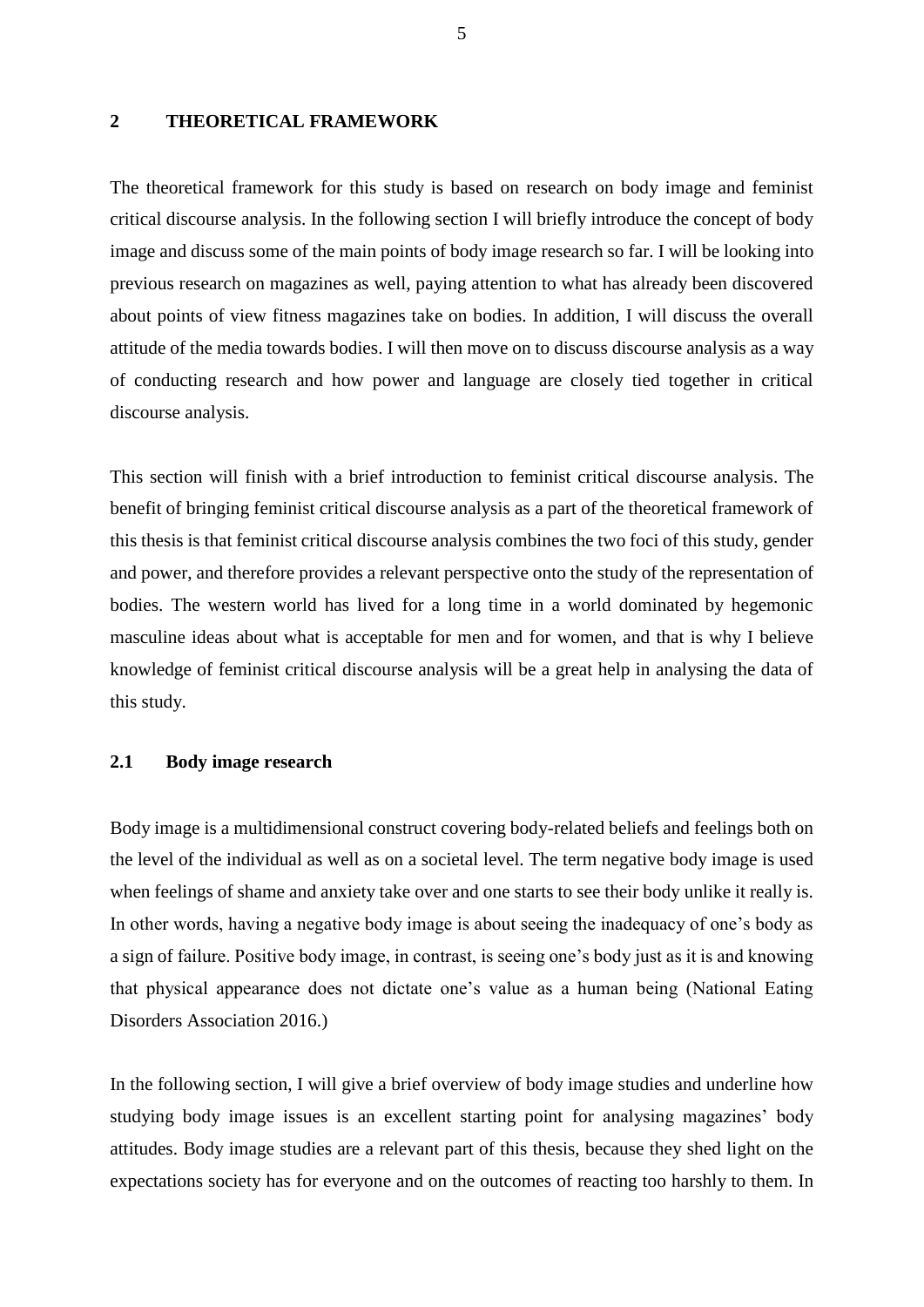other words, body image studies assist in understanding why magazines publish the specific kinds of content they do.

Firstly, it must be pointed out, that instead of the more common positive-negative division, body image may also be divided into body image investment and body image evaluation (Kosut 2012, Hargreaves & Tiggemann 2006). Body image investment covers the cognitive and behavioural value put on bodies and appearance and body image evaluation means the satisfaction or dissatisfaction individuals feel with their bodies and appearances (Cash & Pruzinsky 1990, as cited in Hargreaves & Tiggemann 2006: 568). It is also argued, that the level of body image investment is also a stage of taking action and therefore the attempts of improving and maintaining one's appearance would be acknowledged as key ingredients of body image. On average, women are reported to have a greater investment in and stricter evaluation of their bodies than men. A negative body image, which is seen to be a problem for both men and women, can be caused by factors such as body mass index, puberty, self-esteem, ethnicity and media pressure. If left unnoticed, it can lead to eating disorders, anxiety and sexual issues (Hargreaves & Tiggemann 2006: 568, Kosut 2012: 20.)

Body image issues appear when one starts to assess one's own body and compare it to peers and to what is shown in the media. In Kosut's (2012: 20) view, it can be argued that social pressure around thinness and attractiveness creates body dissatisfaction and it also has a major role in how bodies are viewed in society. Similar ideas have emerged in a number of studies (see e.g. McCabe and Ricciardelli 2001) that have found out that it is natural for especially women to describe an ideal body to be like the bodies they see in the mass media. It is therefore clear that there is an apparent mismatch between beauty ideals and reality. Kosut (2012: 21) provides an interesting perspective on this dilemma by introducing social comparison theory, where people assess themselves with the criteria they have compiled with the help of the media. In other words, people are willing to conform to societal ideals, as their popularity makes them appear worthy of pursuit.

Social comparison theory is in action in the attitudes women and men take on bodies. The public praise given to the pre-pubertal female appearance and the post-pubertal male appearance is the starting point of a multitude of problems. Kosut (2012: 21) argues that underweight men and overweight women are the most critical groups as neither group fits the societal criteria of the ideal person. While thin men wish to become larger, their female counterparts wish for the exact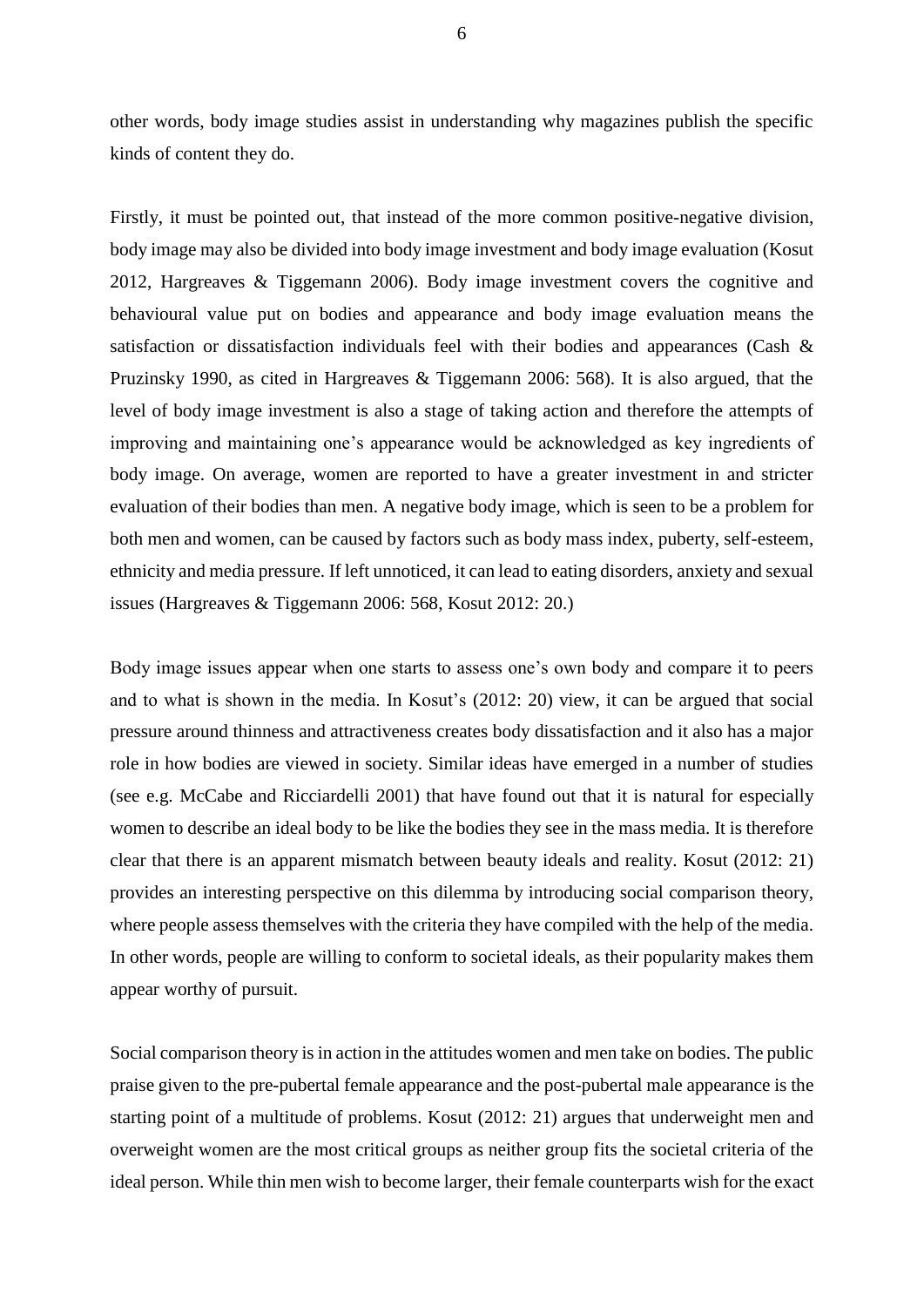opposite: no matter what size a woman is, she still feels the pressure of becoming smaller. In pointing this out, Kosut (2012: 21) underlines the importance of understanding how significant a role weight has in defining women and their views of themselves. It is often thought that struggling to look at one's body realistically and therefore suffering from body dissatisfaction is an inevitable part of life, and especially the idea that the struggle should be visible is highly detrimental to all. In addition, if body dissatisfaction is accepted as the norm, it becomes easier to categorise oneself ill, even though one should instead question the societal norms causing the dissatisfaction (Markula 2001: 168, 176).

Another view on body image problems can be found in the work of McCabe and Ricciardelli (2001), who studied adolescents' body image and the sociocultural influences behind it. Of the adolescents studied, compared to males, females showed significantly less satisfaction of their bodies and were more likely to put a greater importance on affecting one's weight and body image in general (McCabe & Ricciardelli 2001: 230). The study also acknowledges a significant gap in research concerning boys' body image and points out that a majority of existing body image research wrongly focuses on the female need to lose weight even though the male behavioural patterns such as the need to get muscles should be discussed, too. It is argued that while restrictive eating is easy to notice, more information and research is needed to combat excessive exercising and eating disorders such as binge eating disorders and orthorexia that affect both males and females (McCabe & Ricciardelli 2001: 226.)

Also, research shows that peer and parental pressure are important factors in the process of developing an attitude towards bodies. It is argued that parents have an essential role in signalling a socioculturally acceptable body type, and the criticism and encouragement received from both parents is crucial. However important getting feedback from one's parents might be, receiving feedback is still surprisingly unequal as a large majority of compliments are directed towards girls. This is suggested to be yet another example of the strong will for girls to follow the societal beauty norms more closely than boys (McCabe & Ricciardelli 2001: 227, 236). Girls are also more easily encouraged to diet by peer pressure, and a positive outlook to dieting is expected no matter what the girl's body mass index is. Boys on the other hand are encouraged towards bulking by their peers (McCabe & Ricciardelli 2001: 237). According to McCabe and Ricciardelli (2001: 236), one of the most unfortunate results of peer pressure is supplement use; supplements may have their benefits, but girls overusing laxatives or boys overusing muscleboosters can have very negative effects during and after puberty.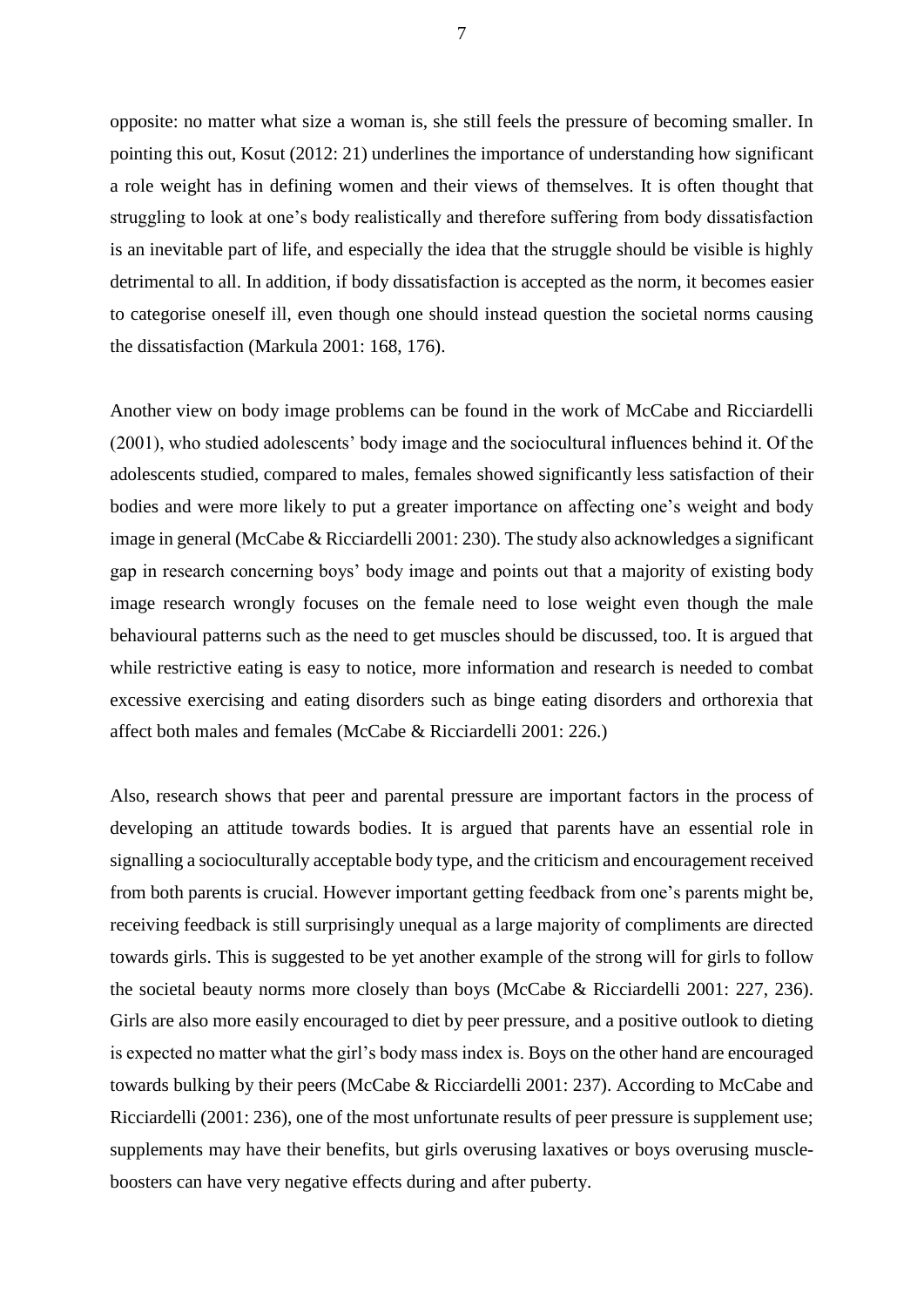Moreover, McCabe and Ricciardelli (2001: 228) remind us in their study that although the media clearly have a role in teenage girls' disordered eating habits and views on dieting, it is not yet clear to what extent media content affects teenage boys. They have discovered that showing pictures of thin models to girls creates anxiety, but boys see thinness more neutrally. Interestingly, overweight boys are less likely to want to lose weight than average weight girls, because as far as boys' body norms are concerned, being bigger means having power. This would strengthen the claim that girls focus on becoming smaller, while boys' preferences are in looking strong. McCabe and Ricciardelli (2001: 235) discovered that these sociocultural thought patterns, in other words, thinness for females and a muscular figure for males, are adopted at a very young age, unless interfered in.

The effects of media have also been discussed by Hargreaves and Tiggemann (2006). Societal beauty norms possess extreme power, which is seen in the strength of the female need for thinness and the male need for a muscular enough physique. Like Hargreaves and Tiggemann (2006: 568) point out, this is very much a case of gender stereotypes: women are afraid of looking fat, and men are scared of appearing weak. Interestingly, though both men and women have an appearance-related fear, the cause-effect relationship between media content and body dissatisfaction gives different results. According to Hargreaves and Tiggemann (2006: 569), the reason for this could easily be the expectations of western society: it is a social taboo for men to be seen as weak and reacting negatively to media content is a sign of weakness

It is suggested that another reason why girls and boys react differently to bodies is explained by the fact that they see the main motive for having a desirable body differently. Girls think of the ideal body as a prerequisite for fitting in among their peers and being a social success whereas boys tend to have body image issues when trying to impress a crush does not go according to plan (Hargreaves & Tiggemann 2006: 570). Boys' main motivations for muscles lie in impressing the people they are attracted to, being better at sports and rising in the social hierarchy. Their motivation can even be as practical as avoiding being robbed. In other words, girls see their bodies as a way of pleasing others while boys value the ability of being active and doing things (Wang, Liang & Chen 2009, as quoted in Kontoniemi 2014: 10). According to Hargreaves and Tiggemann (2006: 571, 573) boys feel the pressure of looking a certain way as it is seen to guarantee a place in the social hierarchy but talking about the pressures is seen as gay and girly. Vulnerability is to be avoided at all costs, and that is argued to be a main factor in the differences between a female and male approach to body dissatisfaction.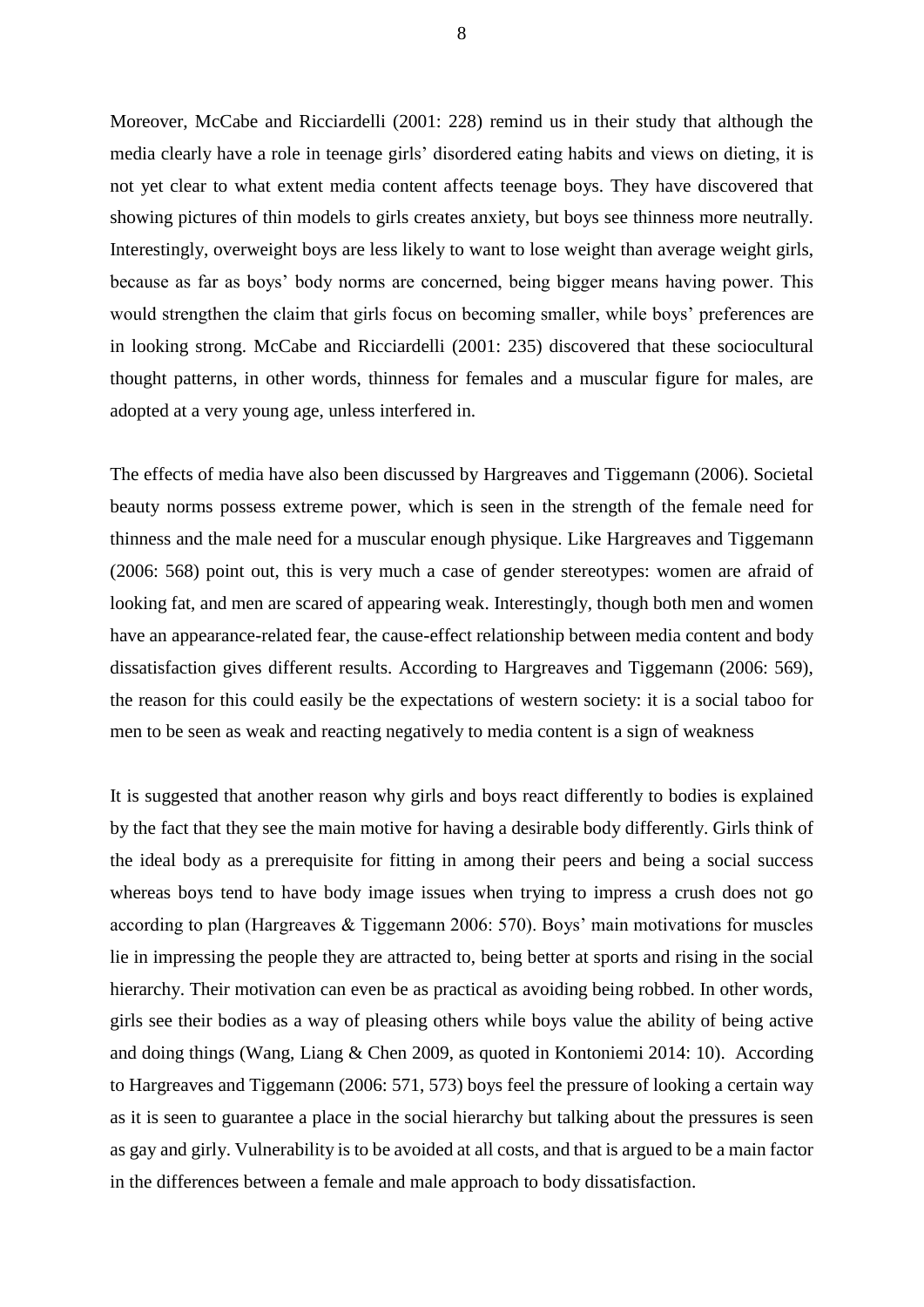All in all, it is obvious that body image is a highly complex term that includes both individual and societal expectations and hopes. Studying body image is also a chance to see that although the western world has become relatively equal, there are still areas where gender is a very significant factor. Society has created sets of criteria for men and women and failing to meet the criteria can result in severe body dissatisfaction. One cannot build body expectations in a vacuum, and that is why it is essential that the reasons behind changing body image views are lifted onto the stage in the research community and elsewhere, too.

#### <span id="page-9-0"></span>**2.2. Body image distortion**

In this section of my study, I will be looking more closely into the phenomena that cause body dissatisfaction in media users. First, I will introduce the concept of the beauty myth, a device that is said to guide media action in the field of appearances (Kosut 2012). I will then proceed to investigate bodies and magazines in more detail. Having a clearer understanding of how and why the media creates body-related content will aid me in my analysis and help me discover what kinds of criteria *Women's Health* and *Men's Health* set for ideal bodies.

#### <span id="page-9-1"></span>**2.2.1 The beauty myth**

The inventor of the beauty myth, Naomi Wolf (1991: 10), declares that the beauty myth is a weapon used in politics to stop female advancement in society. Wolf (1991: 12-13) wants to point out that although beauty is not universal, the world sees that there is unchangeable beauty that women need to embody. Beauty is required of women, while men are required to want to possess women deemed beautiful by society. In other words, it could be said that the beauty myth, although built for women, is really about the extremely masculine field of power use. According to Kosut (2012: 16-17), the beauty myth is a capitalistic device guaranteed to make profit by feeding customer anxieties. It is therefore a means of building unrealistic demands for an ideal person and thus a relevant factor in this thesis.

The pressure of the beauty myth keeps women preoccupied with the ideas of femininity and beauty standards. It is crucial to note that these normative standards of beauty are based on western characteristics and are therefore extremely selective. Kosut (2012: 17) points out that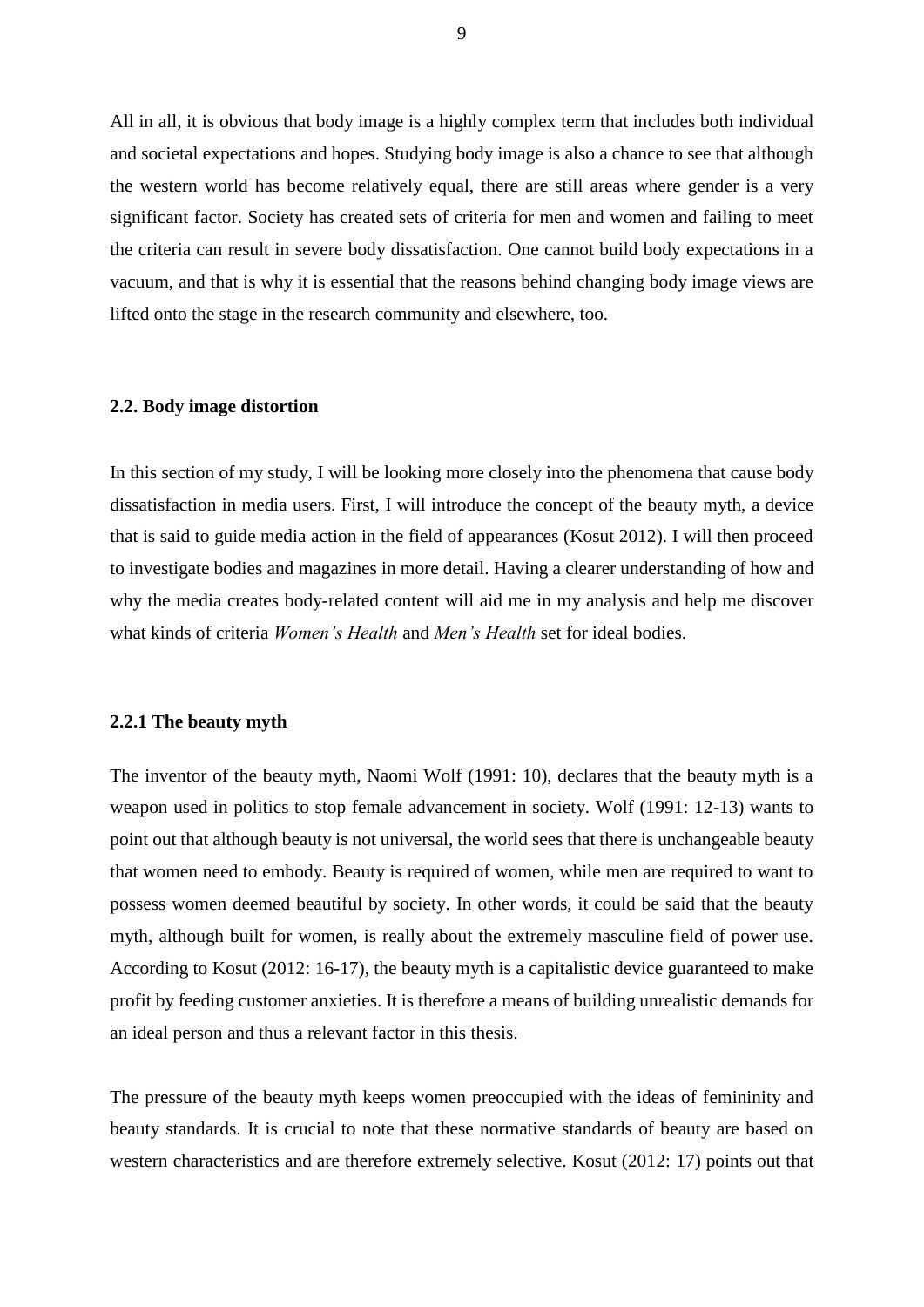western ideals prioritize female appearance over intellect, ambition and other unique traits. Glamorizing highly exaggerated beauty ideals in the media is a very dangerous practice with far-reaching consequences, as it creates and reaffirms a cultural myth about what beauty actually is. The beauty myth depends on repetitions of the status quo, as it was always built around the masculine fear of losing one's power to those deemed less worthy of it (Wolf 1991: 18). According to Wolf (1991: 22), it can be argued that the use of the beauty myth and the lack of diversity in media images in general can be traced down to the fear of the discriminated becoming better than the discriminators.

It can be argued that the beauty myth is a tool of reminding women to follow the normative standards of femininity, if they wish to be given any power at all. At the same time, the beauty myth sets women against each other, despite the fact that less competition would lead to better improvements in the position of women in society (Wolf 1991: 14). Politics is one area where the beauty myth causes a great deal of inequality. For instance, the fashion choices and body types of female politicians are subject to strict and detailed media scrutiny, while their male counterparts make headlines for their policies and leadership skills. Kosut (2012: 17) discusses this phenomenon with two prominent female politicians as examples. Hillary Clinton is often snubbed due to preferring pantsuits over dresses and therefore not adhering to the strict femininity ideal. Sarah Palin, the vice presidential candidate for John McCain in the 2008 presidential elections, was the exact opposite: she followed the strict rules of normative beauty standards but was not as successful as a politician. The two women are a good example of the first rule of the beauty myth: it is widely acknowledged that it is acceptable for women to be either beautiful or smart.

As already stated above, the media have a great deal of power in creating and maintaining bodyrelated criteria. Kosut (2012: 18) highlights the grim reality of the beauty myth in the public sphere. Without one's beauty being publicly judged, it is rarely possible to receive social acceptance. This is clearly shown in the increase of fat loss and makeover -themed television programmes and magazine features. Being publicly judged by a before and after photo collage is deemed necessary for the quest of improving one's life and self-esteem. Media outlets have managed to show that certain products can do miracles and therefore people are led to believe that one can achieve beauty and happiness through diets, plastic surgery and other appearanceenhancing procedures instead of seeing that showing certain products as miracle-makers is a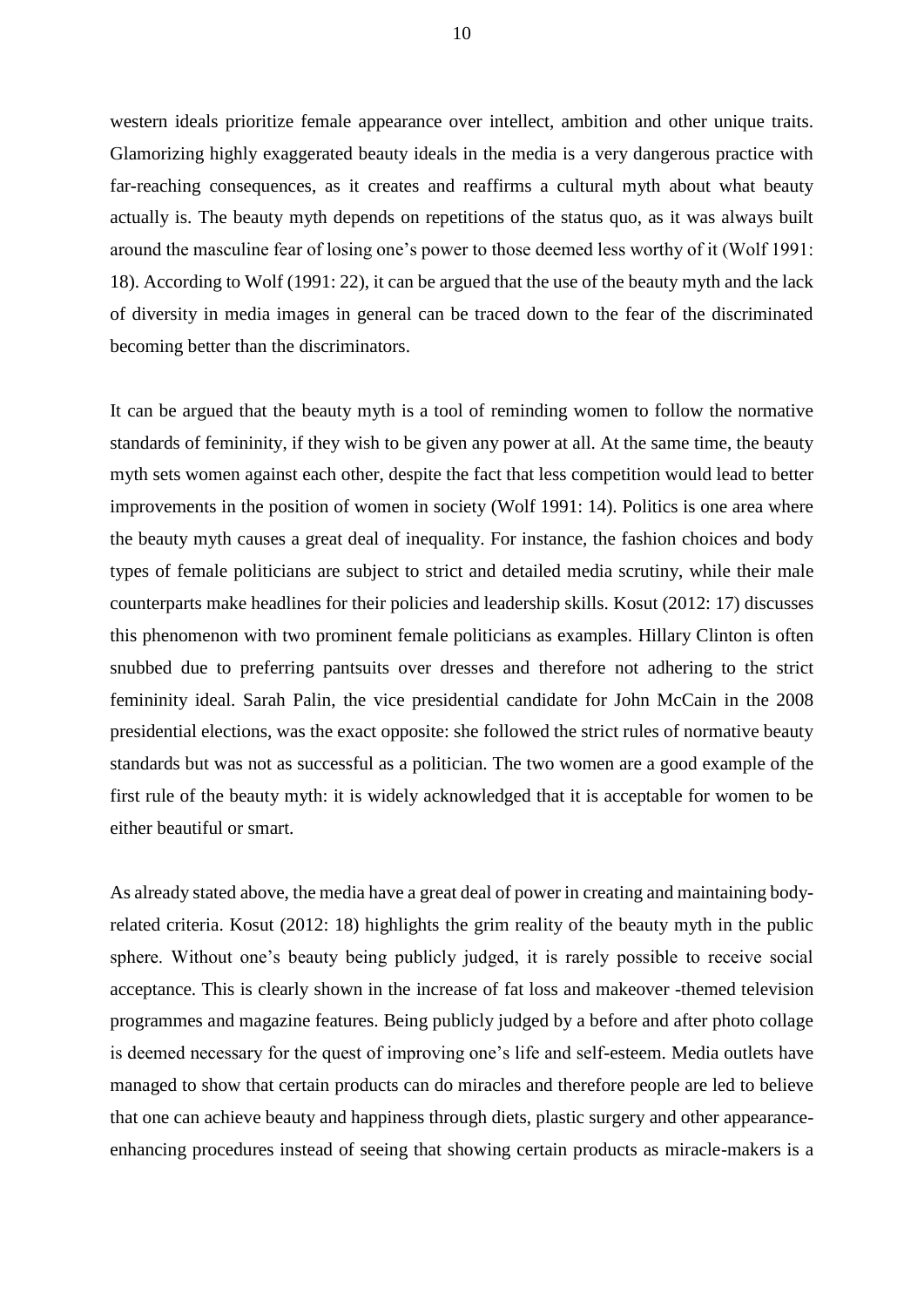tool to boost economy and direct spending. This phenomenon is an excellent example of the impact that the media have in the lives of consumers.

In her book, Wolf (1991: 28-29) compares the use of the beauty myth to the American dream. Prioritising beauty is not a discriminatory act, if one believes that, like the American dream does, beauty is at everyone's reach if they are willing to put in the work required to reach for it. Women's magazines have employed this way of thinking impeccably, as their rhetoric voices that of the American dream. According to Wolf, magazines build meritocracies that discriminate unworthy bodies by focusing on emphasising the perseverance and the role of the reader in pursuing the dream body. This mindset is a clever way of protecting the status quo, as there always remains a fool-proof way of explaining failure: those who fail did not do enough. However, perfectionism rising from risky magazine content can have serious consequences in the terms of eating disorders and body dysmorphic disorders, too.

#### <span id="page-11-0"></span>**2.2.2 Gendered bodies in magazines**

Magazines have a strong influence on their readers, and that is why they are a noteworthy part in the search for the heroes and the culprits of the body positivity and body dissatisfaction phenomena. Ballentine (2005: 291) divides magazines' use of power in the field of body image into two categories, which she calls the making and unmaking of body problems. She believes that contrary to the magazines' purpose, readers feel negative and inadequate when reading magazines and comparing themselves to the narrow societal body ideal portrayed in them. This inadequacy is created by the magazines' habit of creating and highlighting the so-called body of desire at the expense of other bodies and so branding certain bodies and certain kinds of body parts as problematic. This act of making body problems (Ballentine 2005: 291-292) can also be characterised by a clever use of positive and negative connotations as well as scary visions that promise horrible outcomes, if the advice of the magazine is not accepted.

It is also suggested that magazines are extremely skilled in creating a rhetoric of choice in where readers are led to believe they can freely choose how they look and in doing so have agency in managing their bodies. Ballentine calls this process the unmaking of body problems. Whereas the making of body problems is concerned with encouraging body dissatisfaction with constant coverage of the perfect body, unmaking of body problems is focused on the action that is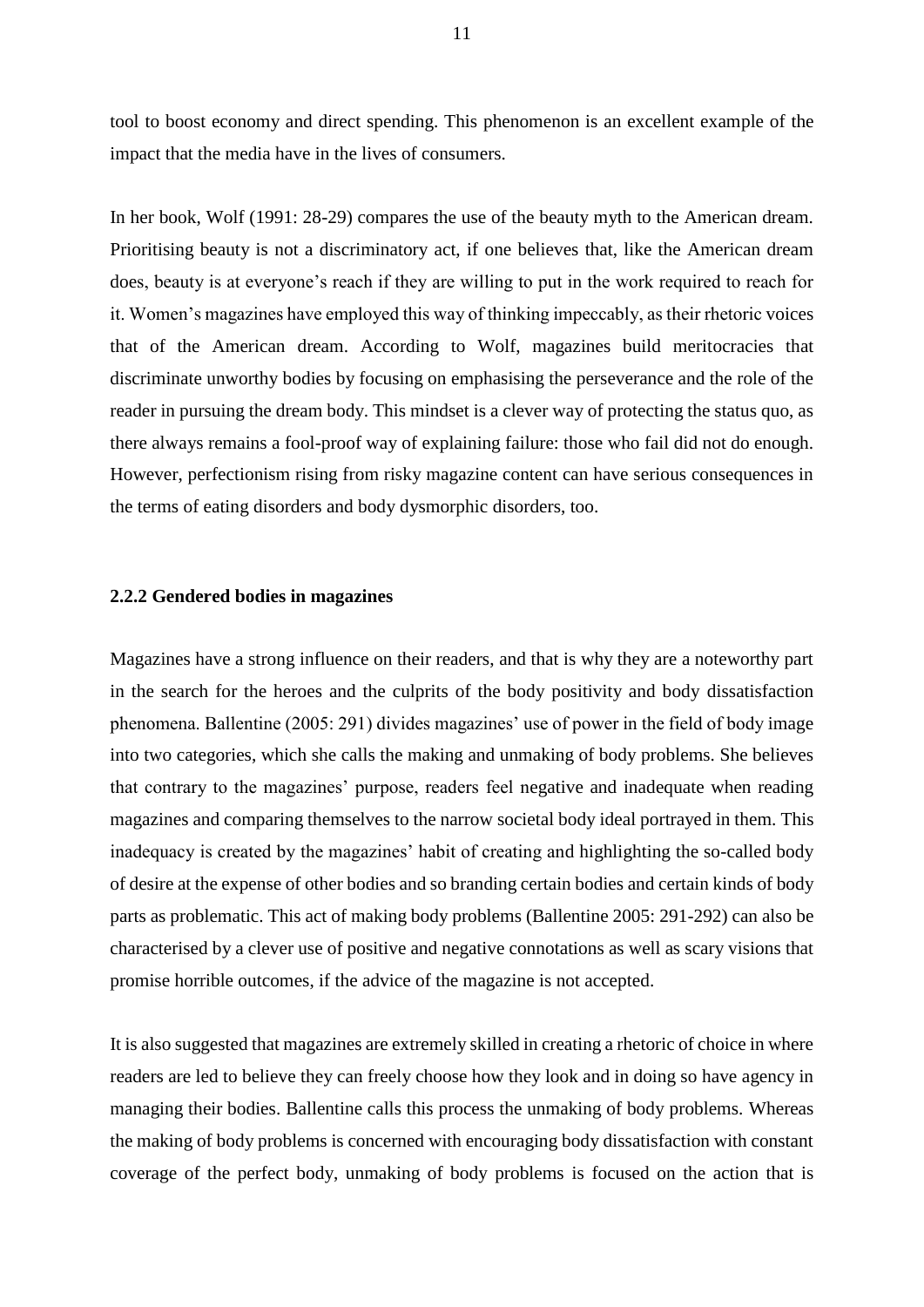required to gain a good body. In other words, this means step by step -guides on fixing bodily woes and strengthening the idea that all bodily issues can be removed, if one is responsible enough and gets the necessary guidance. The unmaking of body problems is a demanding process that requires self-discipline and vigilance. What is extremely noteworthy is that the same magazine can successfully employ both strategies, and even the same piece of writing can both make and unmake body problems, depending on the position of the reader (Ballentine 2005: 292-294.). Ballentine (2005: 302) admits that while the ever increasing media exposure means that the patterns of body problems require further research, it is already clear that such patterns exist and conflict: making and unmaking of body problems both offer restriction and empowerment and it is the task of the individual to evaluate the impact of each process.

In the field of health and fitness, magazines are particularly eager to argue that they are committed to improving readers' body satisfaction and to fighting against the rise of eating disorders and body dysmorphic disorder. The reality is, however, different. According to Markula (2001: 158), fitness magazines were founded on the idea that it is perfectly acceptable and good business to provide diet and exercise tips so that readers would continue their desperate pursuit of the perfect body. After all, from their perspective, body dissatisfaction is something one can easily fix with the assistance of a fitness magazine workout programme. Despite wanting their readers to be their best selves, magazines send mixed messages: while it is expected to be concerned for readers' wellbeing, a significant number of reasons for bodyrelated insecurities comes from the perfect bodies seen in the media. It is highly contradictory that magazines try to profile themselves as body positive while a majority of their content is showcasing how one's worth is based on appearances alone (Markula 2001: 166.)

The brainwashing capabilities of magazines were also studied by Malachowski (2013), who suggests that magazines can easily make those with little media literacy believe in extremely strict and potentially harmful body goals (Malachowski 2013: 33). It could even be argued that promoting thinness in the media is a gateway to eating disorders (Harrison 2000, as cited in Malachowski 2013: 34). This argument is supported by Andersen and DiDomenico (1992, as cited in Cusumano 1997: 702), who went as far as to suggest that the number of times diet advertisements and other diet-centred content appear in women's magazines compared to men's magazines mirrors the ratio of eating disorder occurrence among the two genders. However, other points of view are voiced on the topic, with Stice et al (1994, as cited in Cusumano 1997: 703) stating that the reason behind eating disorders is not one's gender but one's ability to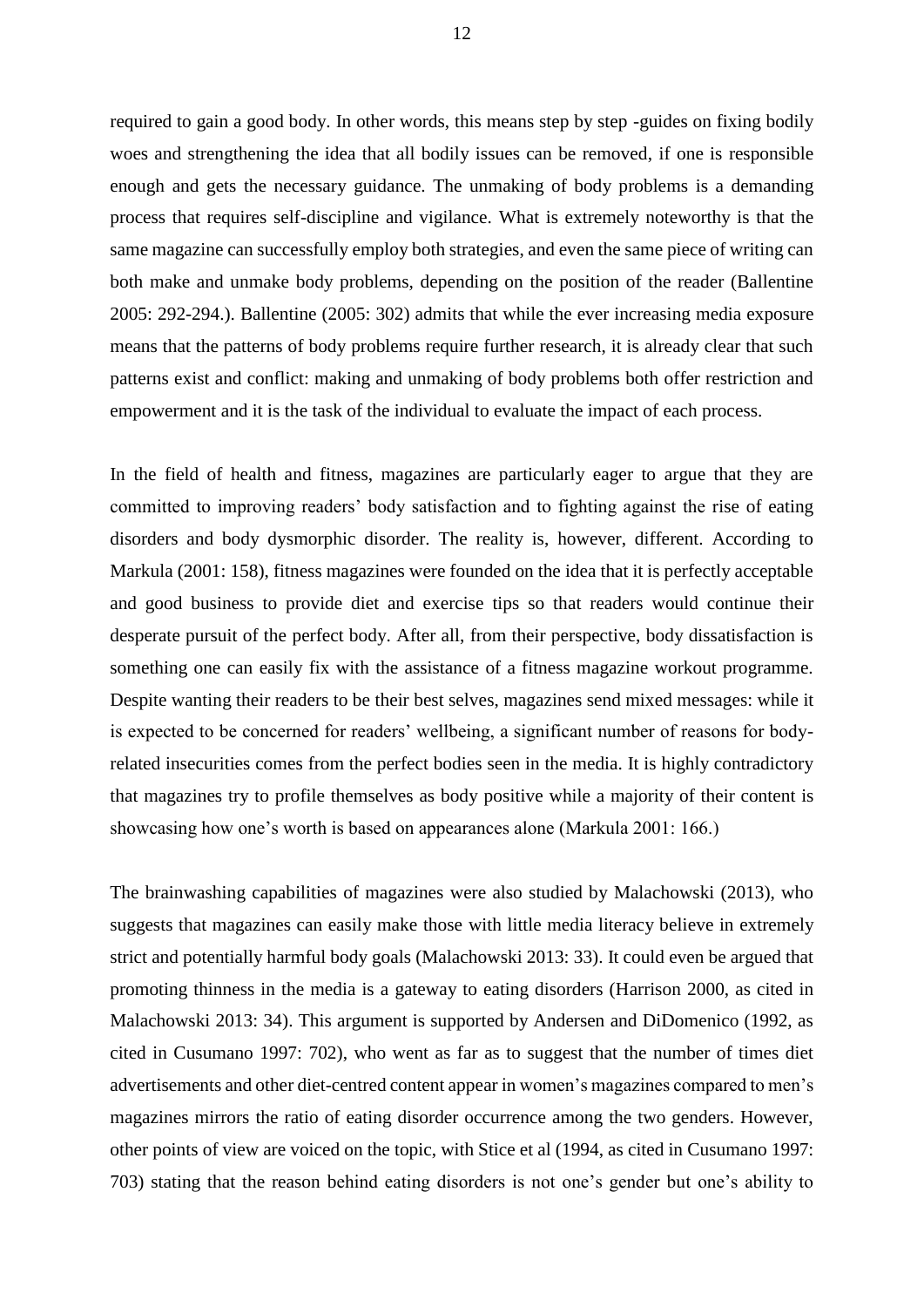internalize sociocultural standards: those who think they know what the society expects of them, are at risk of falling under the heavy body image demands.

Another interesting perspective on magazines was provided by Aubrey (2010), who studied the covers of women's health magazines. The cover is one of the most valuable assets of a magazine, and Aubrey's mission was to discover what kinds of messages health magazine covers send and how the messages are framed. In this task she benefits from Scheufele's (1999, as cited in Aubrey 2010: 54) idea of the framing theory, the point of which being the act of making something more salient than something else.

Aubrey therefore argues that the covers of health magazines have an impact on how media users perceive different phenomena, as the topics featured in magazine covers have been carefully selected to best portray the particular magazine's values. Something is always lifted onto the cover, while other topics are left out. In her study, Aubrey investigates magazine covers with the help of five framing categories. Her frames are appearance, health, body competence, weight loss and miscellaneous. Aubrey's work sheds light on the fact that despite the efforts of health magazine advocating for healthy lifestyles, media frames stubbornly keep the attention of the reader on appearance. She (2010: 61) argues that a wider understanding of media frames would turn the attention of health magazine consumers from looking good to feeling good and thus prioritise health over aesthetics. That, she remarks, would sadly require a significant change in the society as we are still very preoccupied with appearance.

All in all, body image distortion is a useful marketing strategy: for as long as consumers are thinking about the potential flaws in their appearances, they will not question the media and will continue to be exposed to media images. Markula (2001) states that this phenomenon is all about popularizing health and using it for commercial gain. It is easy to offer advice on how to love one's body, because in order to reach the level of attractiveness deemed adequate by the society, one needs to find self-love. Body positivity is seen as a prerequisite and the route for successful changes in one's physical appearance but finding it is difficult in the current media climate.

Cusumano (1997: 703) points out that instead of focusing on the more common point of view of research, the attempt of exposing detrimental health content, more attention of both the research community and media consumers should be on people's awareness of the expectations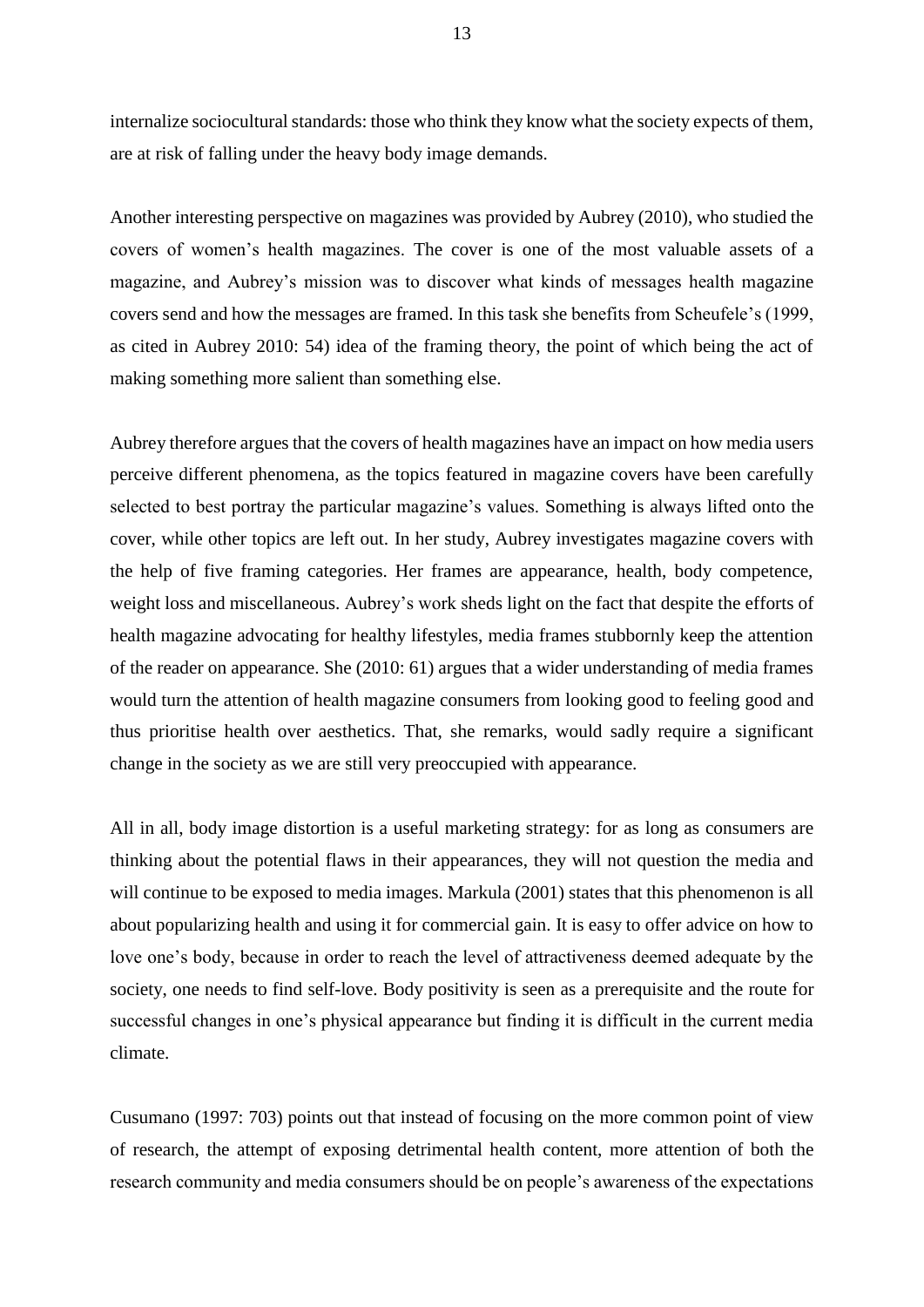our sociocultural backgrounds have set for us all. This claim is supported by Reid Boyd (2011: 102), who states that more attention should be given to the ways young people read magazines. It is too easy for an inexperienced person to mirror magazine content to their personal life. Those with little media literacy are the most vulnerable and it should be a priority to guarantee that they receive the education, support and social surroundings they require in order to learn to decipher media messages better. This is essential because body dissatisfaction can have serious consequences unless treated, and media outlets will keep their ideals of the perfect body for as long as that specific idea of beauty and the perfect body sells and benefits them (Markula 2001: 163).

Health magazines are a paradox, as they both strengthen and ease health-related pressure. If a magazine offers both supportive information and tips on how to conform to the strict societal ideals, the reader will struggle to decide which opinion to believe (Reid Boyd 2011: 105). The same idea of magazine selectivity is present in Markula's (2001) study. Magazines promote ideas of real women being strong and sexy, but in their content and the way people are portrayed in magazines, a potentially harmful stand is being taken. For instance, visibly muscular women can be pictured demonstrating the correct techniques in an exercise plan, but the cover of the magazine is always reserved to a lean woman who does not appear muscular. In other words, the selective nature of magazines and their use of images in particular is harmful, as it strengthens the society stereotype of one's worth being measured by one's appearance (Markula 2001: 165, 167).

It is generally claimed that magazines show what women should look like and consequently give advice to men on what they should be expecting in a woman, but Bazzini (2015: 206) points out that women and men both being objectified by the media. Magazines offer sets of expectations and pieces of advice to reach certain coveted outcomes. A woman's path to success is a thin body, but men face appearance-related pressure from the society as well. Women are seen to pay too much attention on being attractive in the eyes of men, but men are also seen to overestimate the amount of muscles women find sexy. Beauty is shown to be a woman's greatest accomplishment, while men are shown that muscle is one of the keys to success, but also something that is not made to be the focus of one's universe.

Health magazines often portray exercise as being on a mission as exercising to reach a certain appearance strengthens the idea that people are judged by appearances instead of capabilities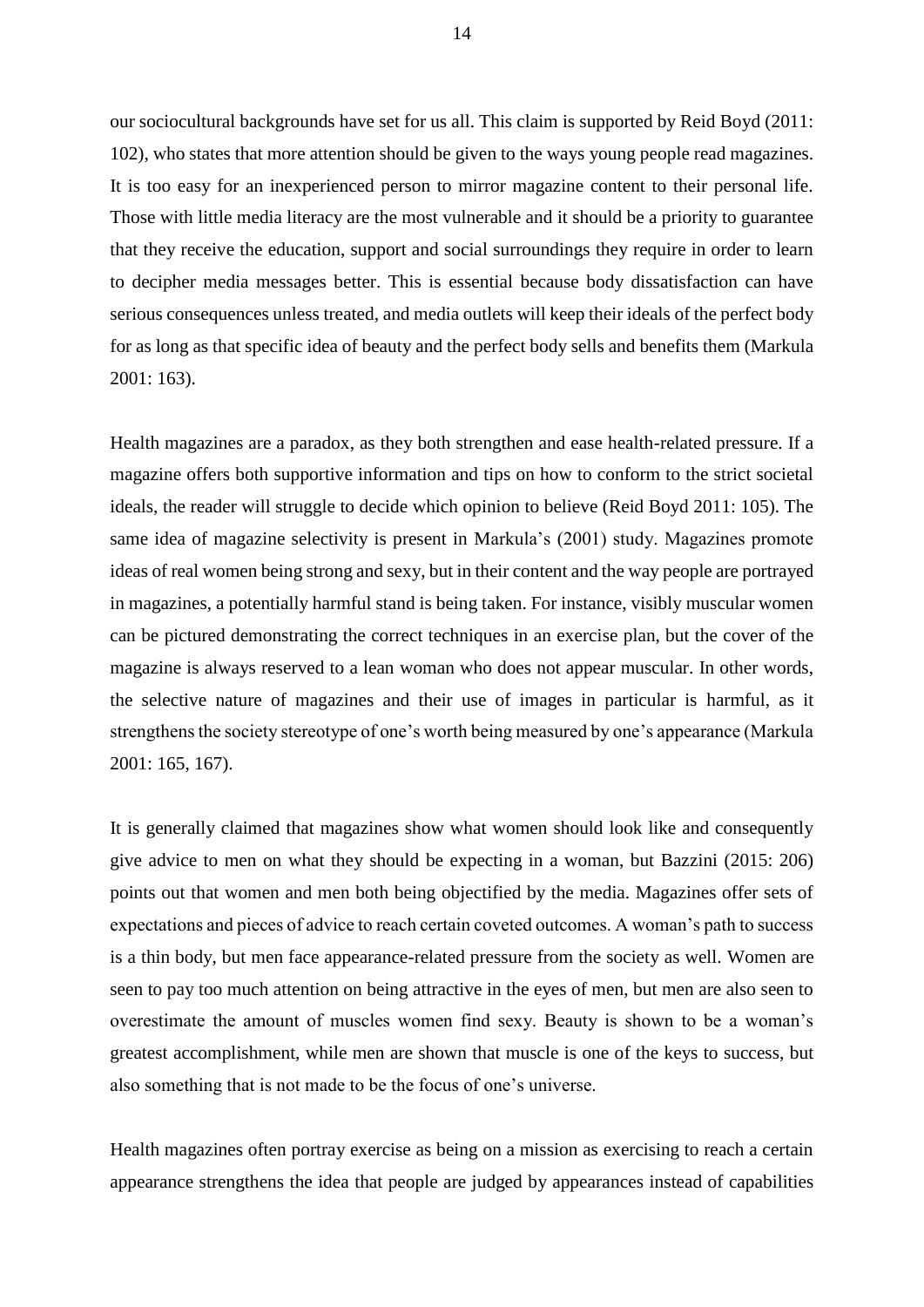(Bazzini 2015: 207). The emphasis on thinness is a clear sign of the cultural stigma on obesity. It is ironic, but the magazines' attempts of underlining the wrongs of obesity increases damaging behaviour such as eating disorders and body dysmorphic disorder. Also, Bazzini (2015: 207) points out that the use of objectifying words is a dangerous practice: compartmentalisation in particular is an area where this behaviour is exceptionally visible. Women are consequently seen to pay too much attention on being attractive in the eyes of men, but men are also seen to overestimate the amount of muscles women find sexy. The demands of looking exceptional are extremely difficult for women, as both men and women put more emphasis on bodies than faces when assessing women's appearance (Bazzini 2015: 208).

#### **The arrival of men's health and lifestyle magazines**

As stated above, while body-related magazine content tends to focus on women, men are not immune either. Jung's study on advertising in Men's Health magazine suggests that admiration of muscular men may be just as detrimental as the admiration of thin women (Jung 2011: 181). Jung (2011: 182) underlines the importance of the phenomenon by pointing out that the western ideals of female thinness and male muscularity are even supported by toys; the production of Barbies and Action Men is a way of keeping stereotypical gender roles firmly alive. Interestingly, the more people are exposed to media content, the less accepting they are of their bodies.

In the media, it is easy to spin an idea that one needs to build a certain type of a body to succeed in life. The ability to portray rewards and punishments for certain behaviours is what makes mass communication extremely dangerous (Jung 2011: 183.) Ricciardelli, Cow and White (2010, as cited in Jung 2011: 183) point out the fact that men are faced with great pressure to exercise in order to reach a desired lifestyle. In the case of women, the dilemma is one-sided: one needs to be thin to attract the opposite sex, and by being beautiful, other doors will also open. Men, however, are made to believe that they need to be able to reach a set of goals to be deemed a real man. Women are told by the media to look a certain way, but men are shown accomplishments they should be able to do. The pursuit of power through excessive exercising, though it might lead one to great things, could also be very dangerous to one's health.

Benwell (2002: 149-150) argues that perhaps the greatest difference between male and female magazine audiences is that women wish to befriend their magazine and trust its advice on how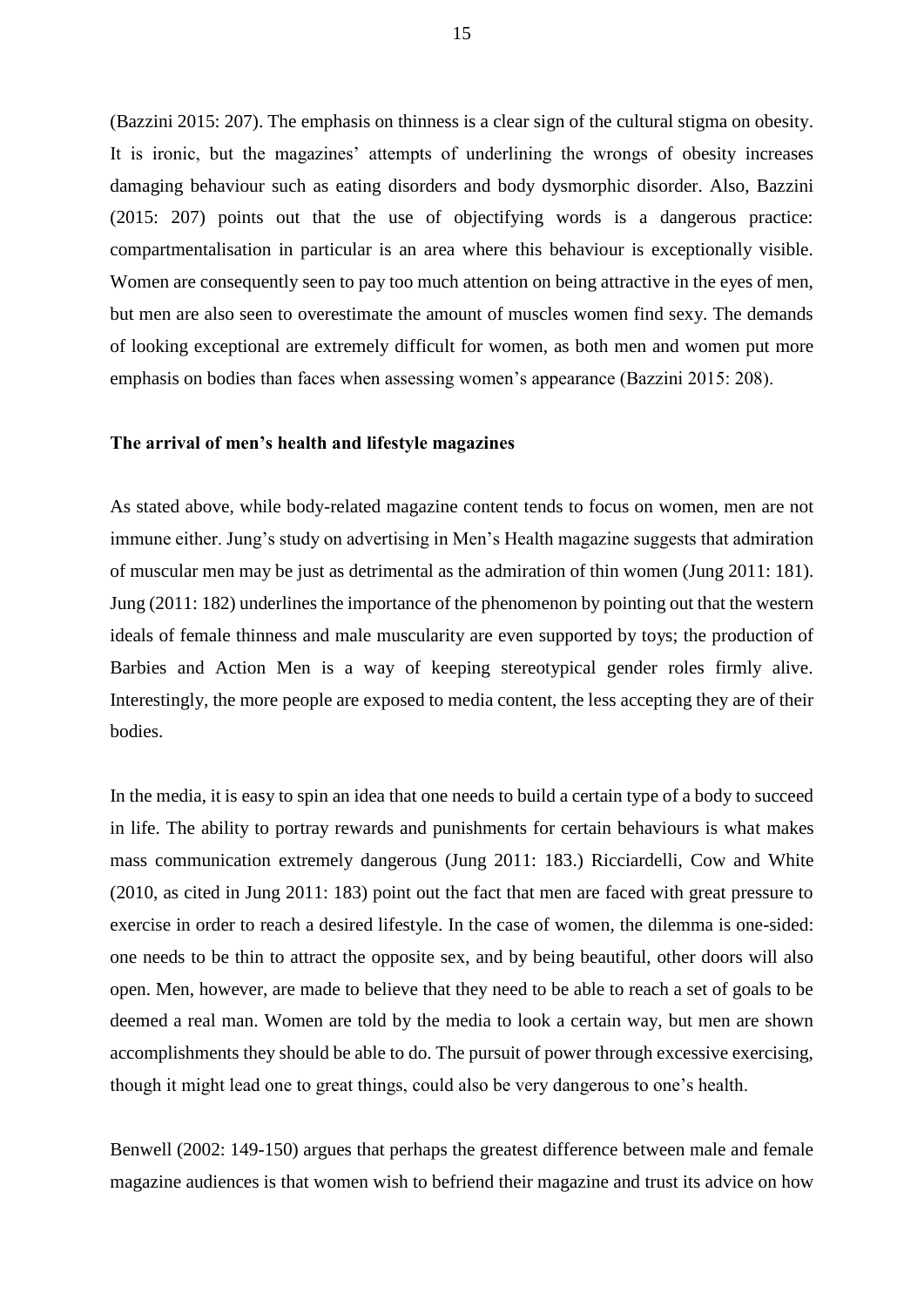to be their best selves, while men are extremely sceptical to do the same. However, the arrival of men's lifestyle magazines did also bring about a more sexualised representation of men: men could be allowed to show an interest in what they wear and how they should look like. Despite offering men the chance to have an interest on formerly unacceptable matters like fashion, men's lifestyle magazines have also underlined the gap between the genders. Benwell (2002: 155) states that in general, men's and women's magazines are filled with binary oppositions. Gender norms are always built and maintained in interaction, and the gender differences portrayed in magazines offer researchers a multitude of options for diving into the ways of femininity and masculinity.

In addition, gender is always an on-going process and that is why Benwell (2002: 151) finds it questionable that men's lifestyle magazines would portray masculinity as a relatively stable construction. It is argued that magazines are sold with the idea that they are used to confirm the readers' ideas of masculinity, but they should also add something to that (Benwell 2002: 154). That is why magazines of today are constantly challenging the limits of stereotypical masculinity and seeing how far it is possible for them to go.

In other words, showing masculinity is seen as a joint effort of holding onto the idea of male power (Benwell 2002: 152). Men's magazines make the conscious choices of putting idealised versions of men on their covers, but at the same time, various concerns are voiced about the downturn of sales caused by putting men on the cover. The magazines are required to support that strict ideas of hegemonic masculinity and portray their ideal reader as a successful man who is ready to take on the world. Masculinity is something every man should aspire to, and men's lifestyle magazines can act as a brainwashing tool that works for its benefit and against the alternatives, femininity and homosexuality (Benwell 2002: 158).

In order to keep with the standards of hegemonic masculinity, men's lifestyle magazines are seen to be obliged to provide their readership with the products they need to become powerful instead of giving them powerful role models to look up to (Benwell 2002: 159). This differs greatly from the women's magazines' usage of role models. According to Benwell (2002: 161), men's magazines are prone to use seemingly neutral voices that still carry a gendered point of view as a way of showcasing their message. The ideal man is a stereotypical masculine man, and not feminine or gay. All homoerotic or feminine implications are strictly forbidden, as they would not mix well with the magazine's main idea (Benwell 2002: 162).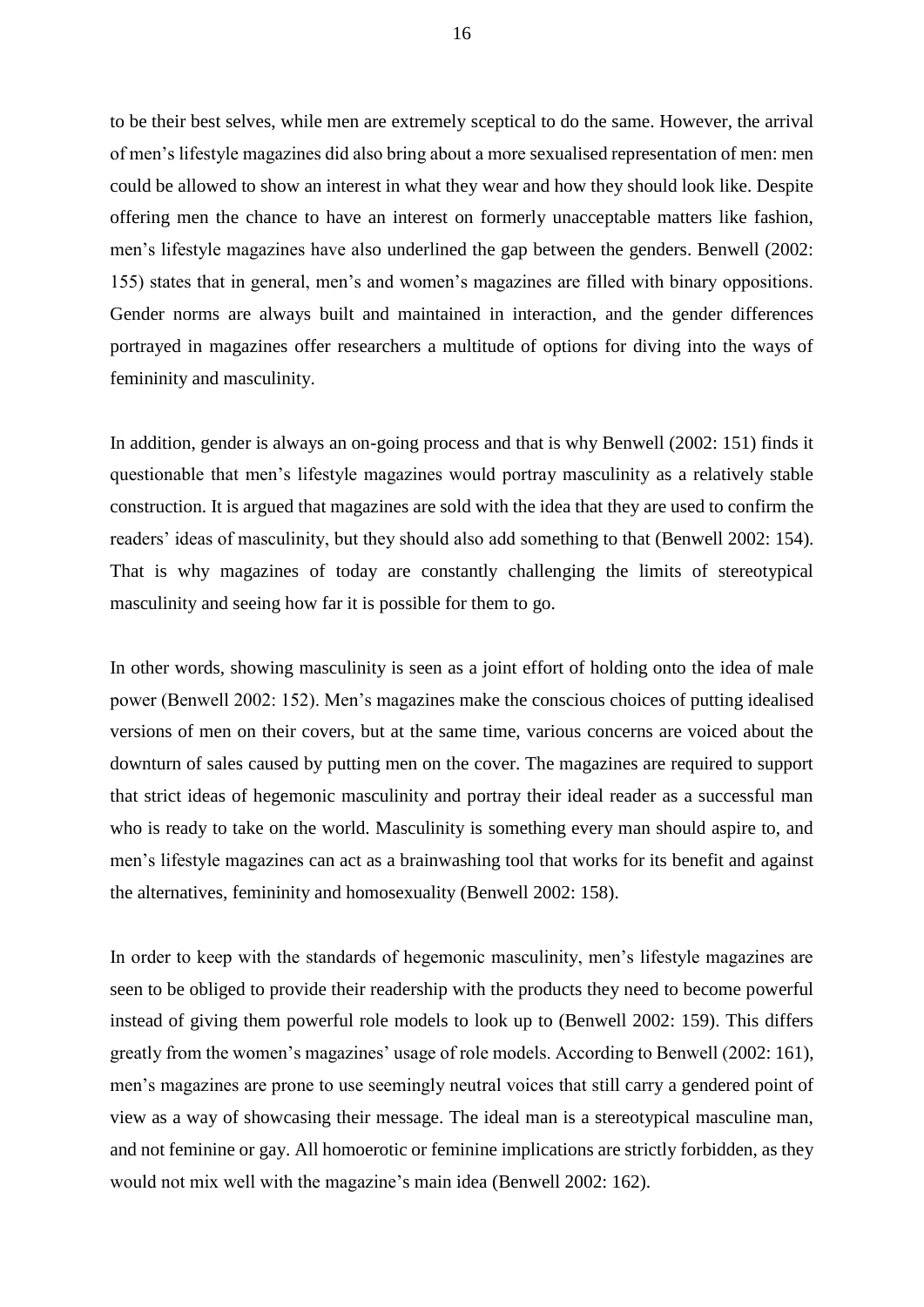However, there is a way for the magazines to work with the undesirable content. Nowadays men's lifestyle magazines are increasingly exposed to more feminine types of content and balance it with tongue-in-cheek material (Benwell 2002: 152). The possible sexual or gender ambiguities become less severe if combined with humour or irony (Benwell 2002: 163). Irony in particular is an essential tool of the magazines, as both its literal and non-literal meaning can be used for the magazine's purposes. As common as using humour to lessen the difficulties may be, it must be acknowledged that hegemonic masculinity and the commercial needs of magazines are facing problems (Benwell 2002: 165). The attempts of not losing face are of great importance, but the world and its opinions are changing as well. As Benwell (2002: 169) puts it, gender ideals are born and maintained in discourse, and when discursive strategies develop, the outcomes of using said strategies will be affected, too.

In conclusion, magazines and the media in general have a significant role in how oppressive images and ideas affect people and how the unhealthy attitude towards bodies still reigns in society. In order to guarantee consumer interest, magazines need to be extremely convincing and this is done through loud, superlative-filled headlines and addressing the status quo, the reality in which readers live (Markula 2001: 168). Markula (2001: 174) argues that power is gained only if the constant observation and judgement of right and wrong kinds of bodies and behaviours is stopped. The signals of being thin or looking strong being preferred over all other body types can have lasting consequences. That is why it is essential that research continues to focus on the power magazines and the media in general possess.

#### <span id="page-17-0"></span>**2.3 At the crossroads of language, power and gender**

Studying magazines is about studying communicative events from multiple points of view. One needs to be able to determine what is said, how, where and why. This alone can justify the need for an understanding of critical discourse analysis in this study. Looking at language in action, as critical discourse analysis does, is a way of understanding, strengthening and questioning the cultural and socioeconomic factors that are attached to them. As Blommaert (2005: 4) puts it, one must always study both the language as well as the action where language is used. Problems are only problems when they are recognised as such.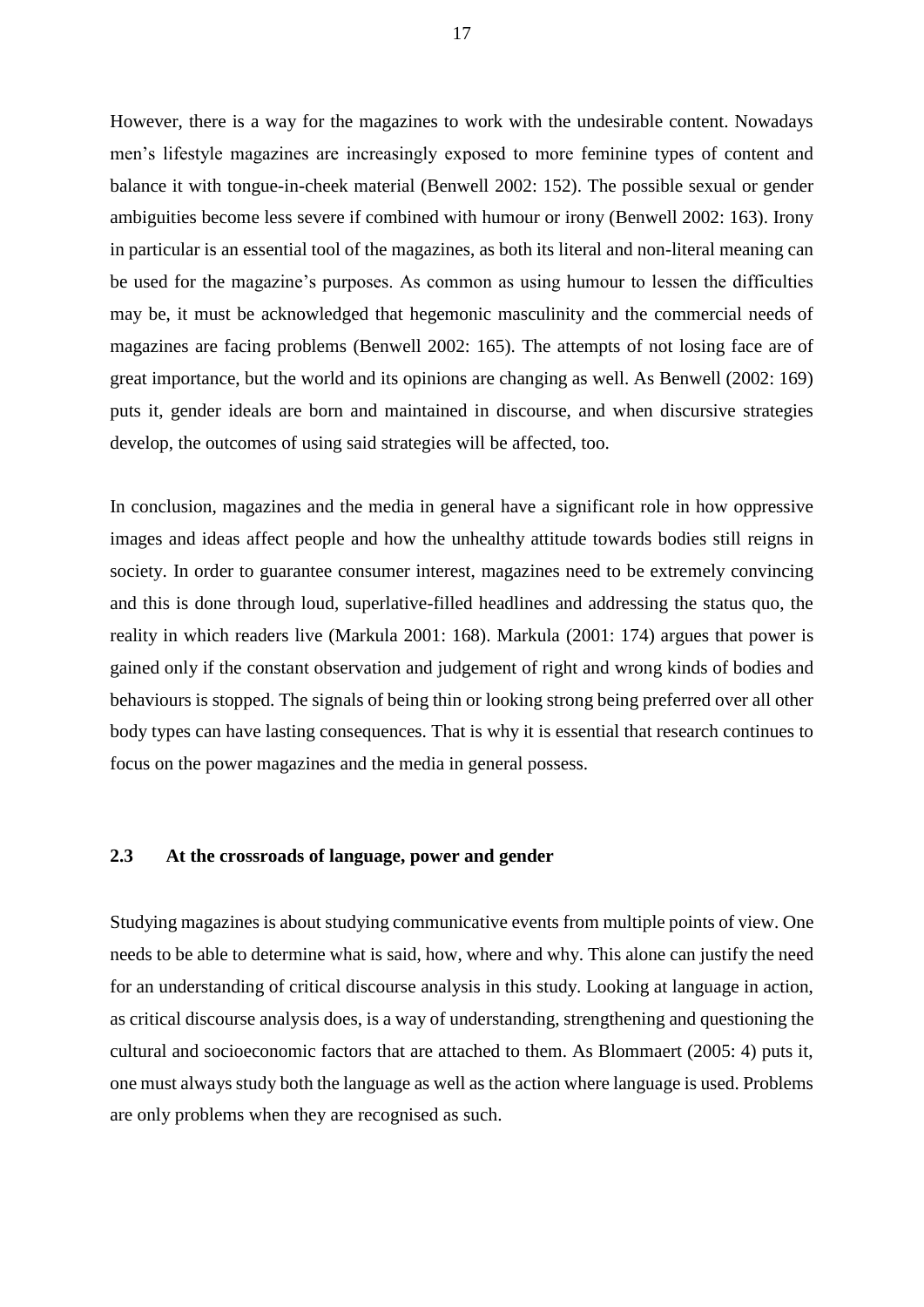In the following section I will briefly address some key points of critical discourse analysis and then go on to discuss feminist critical discourse analysis. Including both critical discourse analysis as well as the more specific feminist critical analysis in this section is necessary, because the two topics together provide me with sufficiently broad understanding of the relationship between power and language, a key phenomenon in this thesis. The addition of feminist critical discourse analysis is particularly important, because decisions of power can be seen differently when the inevitable effect of gender is recognised and understood.

Power is not all bad, at least to those who are in power. Critical discourse analysis investigates the link between language and power and addresses the effects, outcomes and inequality of using power. Many problems of daily life need to be looked into from the points of view of both power and language (Blommaert 2005:2). Analysing language is a skill that grows in importance as the media develop. Language allows one to investigate social dilemmas and controversies that have become so ordinary that they are taken for granted, making the powerusers' hold on consumers even stronger.

Blommaert (2005: 14-16) introduces a set of principles that guide the way towards understanding the role of language in society. Understanding what language means to its users and what kind of an impact it has on their lives is essential, as language is highly dependent on its surroundings. Language does not operate in the same way in different surroundings, and that is why understanding the importance of context is necessary in order to taking a critical discourse analytic point of view on phenomena. Context expertise is highly useful, as the language one uses and analyses is always highly contextualised and far from the so-called pure language.

Blommaert's principles offer an interesting point of view on linguistic limits, too. He states that communicators are bound by their repertoires and therefore entire conversations and perspectives are closely tied to the quality and size of participants' repertoires. A repertoire is the material, in other words, the linguistic resources which we can use to communicate in a certain language. Our repertoire is affected by culture, schooling, gender and a multitude of other identity-building factors. A repertoire is not only a key factor of making ourselves understood, but also a way of underlining the important relationship between discourse and context as in order to understand a language user, one needs to understand what has affected this specific person (Blommaert 2005: 14-16, 18.)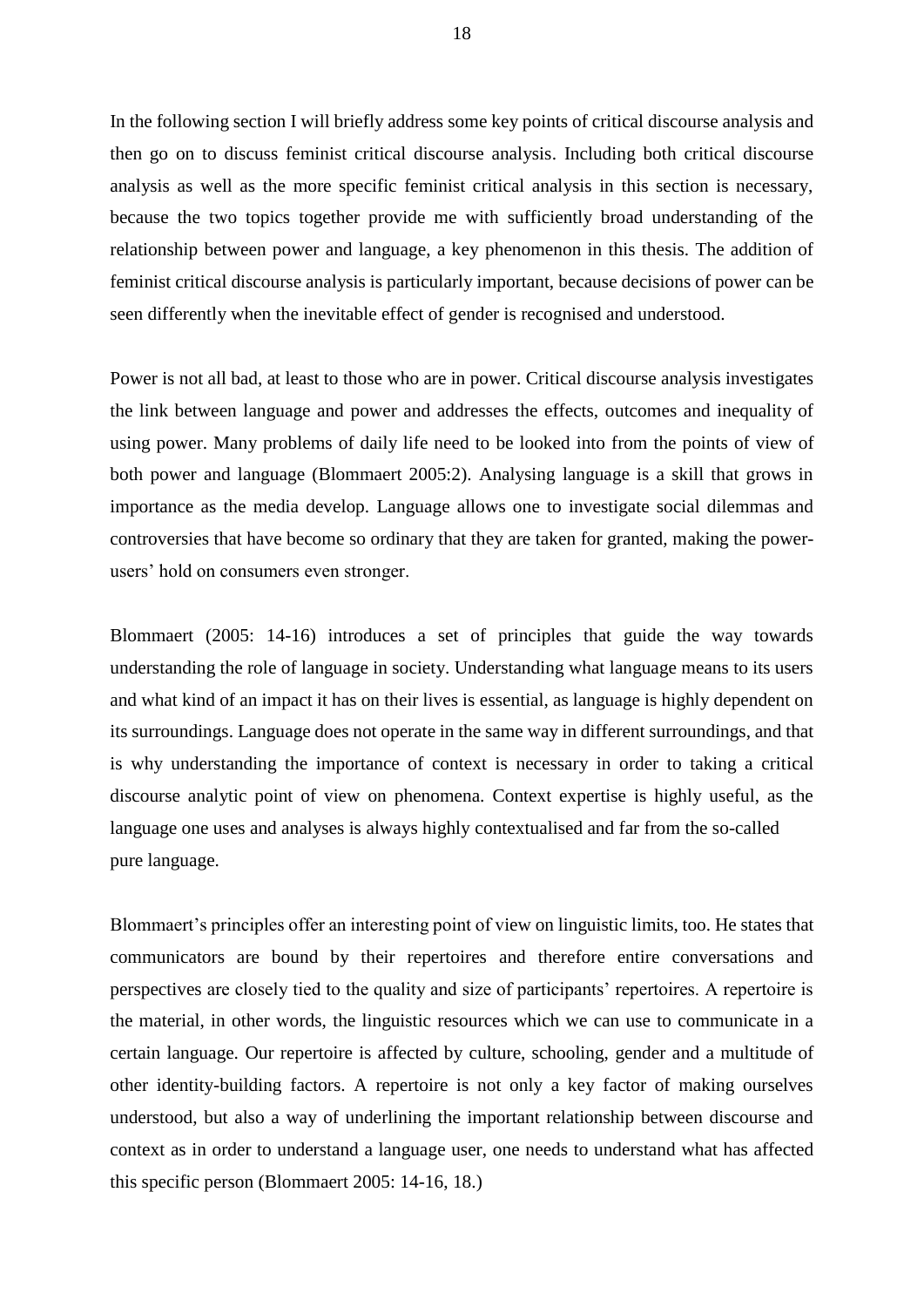Language is a way for power to highlight itself, but power can also be challenged through language. If alternatives are provided, there might be a way for negotiating power relationships and structures into more equal ones. According to Blommaert (2005: 5), it is voice, the practice of using discursive means to be heard, that defines linguistic inequality. To study voice is to study the effects of power in languages. The linguistic resources available for successful communication are not evenly distributed in society. Not everyone communicates the same way, and that should be encouraged. In other words, diversity in communication should always be seen as a richness instead of a hurdle slowing down progress.

#### **Feminist critical discourse analysis as a means to understand the media**

As discussed earlier, language can be both a sign and a challenger of power. While critical discourse analysis makes the inequality in power relationships visible, feminist critical discourse analysis highlights the inequality between the sexes. In recent years, problems with power, gender and ideology have become more prominent and complicated. The goal of feminist critical discourse analysis is to reach a nuanced understanding of how power creates and maintains gendered social arrangements. The aim is to recognize and understand how society uses gendered practices and employs hegemonic power. If these phenomena are recognized, they can consequently be negotiated or even challenged (Lazar 2007: 142).

Gender is a part of social identity-building, and therefore intersects with other categories, such as ethnicity, age, social class and sexuality. (Lazar 2005: 141). As Wodak (1997: 1-2) puts it, it is vital to look at gender in more detail in comparison to previous studies where the sole perspective has been that of biological sex. Gender is always a social construct, and that is why looking into the behaviours of interaction participants as well as their personal backgrounds is a way to fully understand gender.

Feminist critical discourse analysis is interdisciplinary, as it functions both as a way of looking at language and discourse critically and as a means of using those points of view to guide attention to feminist and gender issues (Lazar 2007: 142). The work is done through the analysis of text, talk and multimodal discourses in different communities. The critique is often aimed at the representation of biased practices that are working to maintain an unequal status quo (Lazar 2005: 6). For example, feminist critical discourse analysis views gender as an ideological tool of grouping men and women into two unequal sets of people. Gender-specific qualities are seen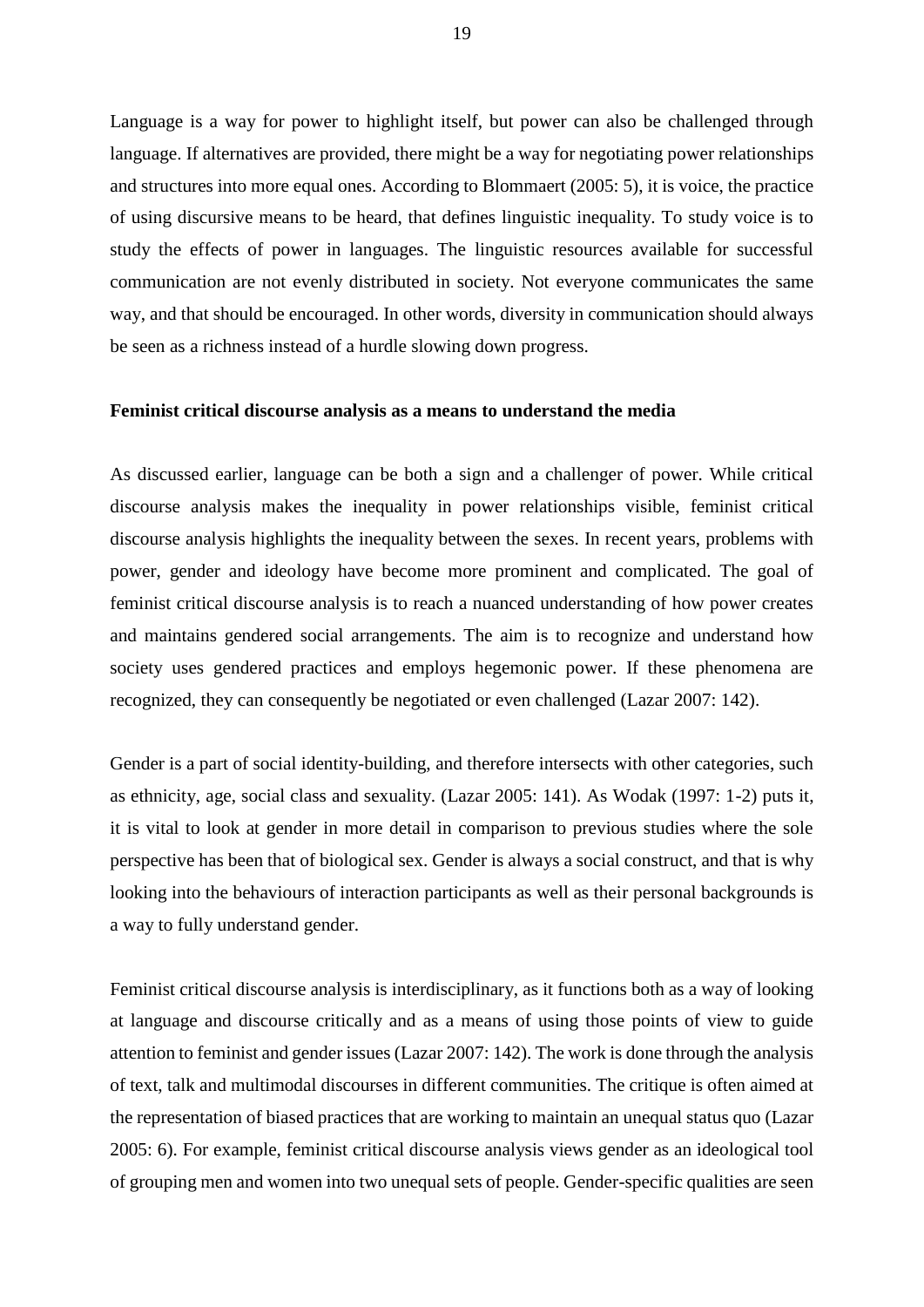as methods of justifying the inequality in treating women and other minorities, and that is why they need to be questioned (Wodak 1997: 2).

Gender is a tool for oppression, as gendered linguistic practices are firmly in place in patriarchal ideology (Cameron 1992, as quoted in Lazar 2007: 142). In other words, a feminist point of view on language use and power is desperately needed, as many fail to question common phenomena that have become so ordinary that inequality is hard to notice (Lazar 2005: 2-3). It is so ordinary to look at issues of gender in general and ignore the level of perception: as Wodak (1997) points out, it is so easy to cling to gender stereotypes that they inevitably affect the ways we see ourselves and the people around us.

Feminist critical discourse analysis aims to create a feminist humanist vision of society (Lazar 2005: 6). This project can be called feminist analytical resistance and also a way of doing activism against the patriarchy (Lazar 2007: 146). According to Lazar (2005: 5-6), feminist analytical resistance aims to showcase how social practices are always gendered. Men are automatically privileged with the status of the more valued social group, while women are excluded from power. Gender is a way of making sense of social practices and how they are created, but it is also a driving force behind all of our actions and social relations. So, if power between men and women is asymmetrical, that power can affect a multitude of social actions as well (Lazar 2007: 145).

In addition, feminist critical discourse analysis wants to underline that there is a multitude of consequences of being male or female, and that some of those consequences affect the way we communicate. After all, gender is always produced in interaction (Wodak 1997: 9). Although masculinity and femininity can be argued to exist as separate dimension within a person regardless of their biological sex (Connell 1993, as quoted in Wodak 1997: 3), it is a common procedure for people to define themselves in comparison to other members of the same biological sex.

Gender ideology is seen as highly problematic, because it is not seen as a way of using power. Lazar (2005: 7) adds that society has created different paths for men and women based only on the sexual difference. She then continues to point out that it has long been discussed in the feminist sphere that sex is too socially constructed. Not all people are exactly like the archetypal man or woman and all cultures have their own preferred personality traits but still men continue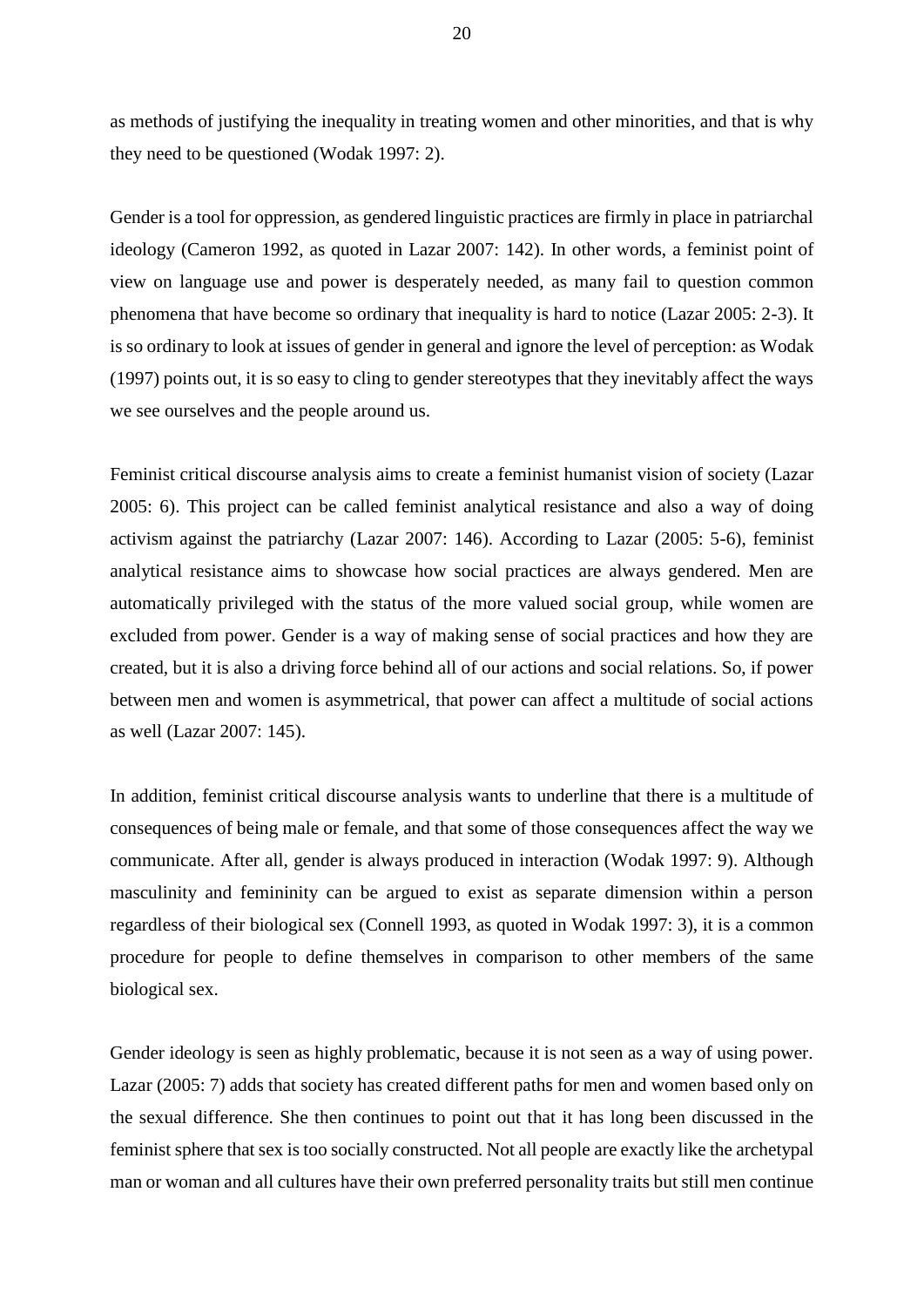to be seen as superior and to possess most high-profile positions in society. A feminine man is automatically given more power and he therefore possesses more symbolic, social and economic capital than a female peer solely due to being a man (Lazar 2007: 146). Lazar (2005:8) views that gender inequality is highly institutionalised and can be seen in politics and finance as well as advertising and news media. If children are brought up to think women are weak and men are active, the result of the education will be visible in their behaviour (Magalhaes 2005: 186). That is why knowledge of linguistic differences and inequalities is of utmost importance.

Feminist critical discourse analysis wants to shed light on the diversity among men and women and how widely spread traditional power views are. Power is all about actions and gendered subjects react to it in a myriad of ways (Lazar 2005: 9.) The rationale of a critical point of view to language and society is to investigate how power and dominant power roles are created and maintained. Another interesting example of the relationship between power and gender is Simone de Beauvoir's (1949, as cited in Wodak 1997: 22) idea that even though one can be born a woman, in the end it is society that shapes one into the right kind of a woman. This is an insightful perspective on a key feminist idea, the critique towards unequal power structures of society.

In addition to this, Wodak refers to Mathieu's (1989, as cited in Wodak 1997: 22-23) paradigms of gender, and Mathieu's second paradigm in particular offers excellent insights into gender and language. According to the paradigm, gender is formed through actions. Gender identity is the collective experience of life as a woman or a man. Though there is no such person as a generic woman or a man, societal expectations force us to create, accept and protect gender roles. An interesting factor of this phenomenon is that although biological sexes remain unchanged, gender roles can undergo transformations as different times and societies prefer different qualities.

The effects of gender may actually be visible when comparing women to women and men to men instead of comparing the sexes. Being a man or a woman is not about living inside a strict category but living one's other social identities in gendered manner (Eckert 1989, as cited in Wodak 1997: 33). Inequality is not only a matter of biological sex, because the actual inequality is created by several socioeconomic factors. Eckert (1989) emphasises that nobody is a generic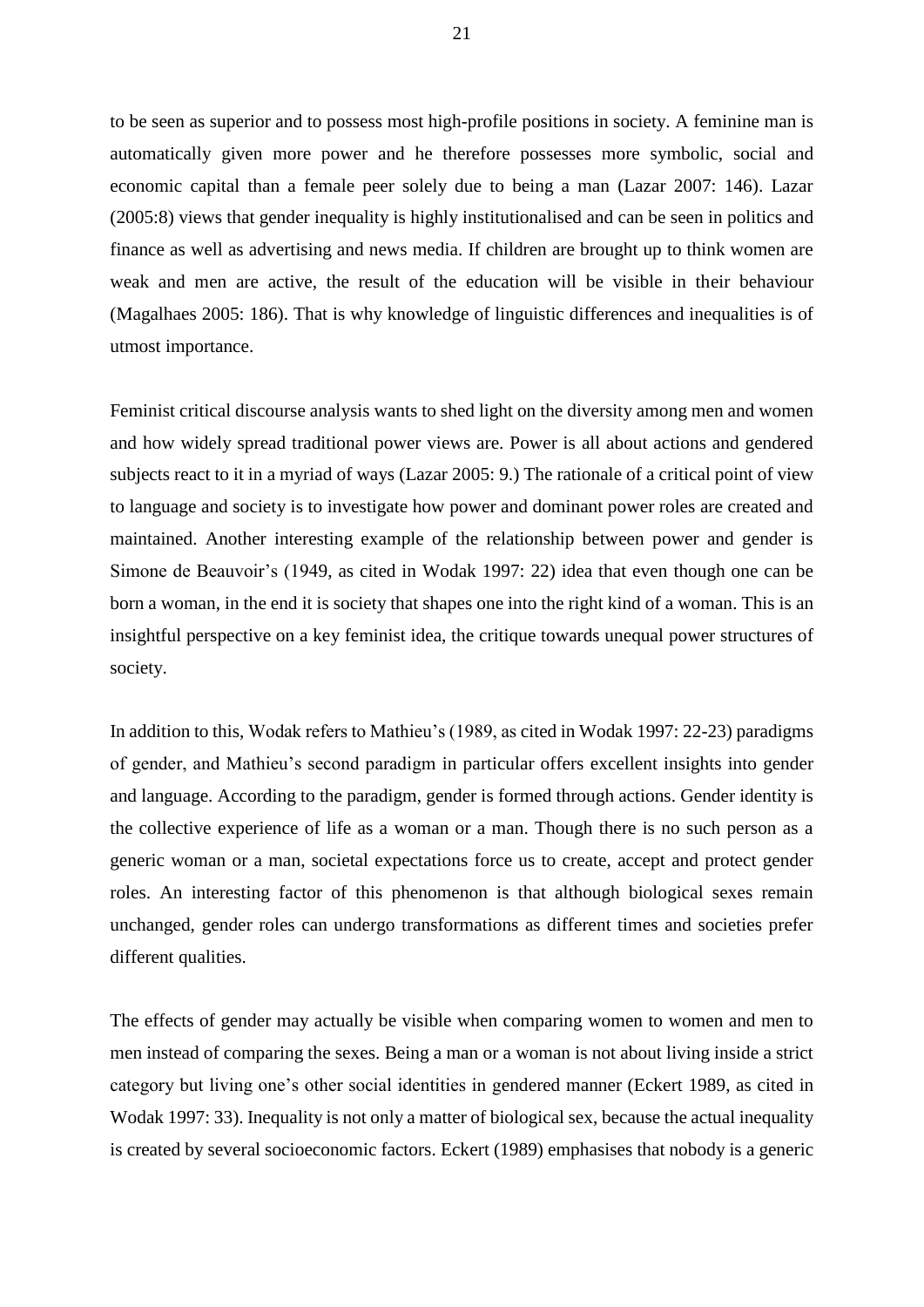person, as age, race, financial status and many other factors affect the way people create and suffer from inequality.

Also, feminist critical discourse analysis acknowledges the power of gendered framing and wishes to make that practice more visible (Wodak 1997: 82). Magalhaes (2005) argues that as the world changes into a more gender-neutral one, it is vital to realize how gendered framing, the process of reaching desired outcomes by looking into phenomena from a gendered point of view, still affects language use. In her article, Magalhaes (2005: 182-183) discusses society's ways of branding communicative styles into a more acceptable, masculine one and a weaker, feminine one. Masculinity in communication is signalled by matter-of-factness and important topics while feminine communication is often characterised by over-politeness, chatter and more trivial topics. The male dominance is explained by the fact that men have been trained to communicate in such a manner that dominance is easier to grasp and maintain.

According to Lazar (2007: 150), people may easily be persuaded to join in in a protest against injustices, but a small minority group can do harm for the wider minority, too. This can be seen, for instance, in questions of race or sexuality: if the conversation is not completely inclusive, it is extremely hard to draw conclusions on the phenomenon as a whole. A group of people cannot rely on sameness, even though they shared one key characteristic such as gender. Lazar (2007: 150) underlines that it is usually those with a middle-class, heterosexual, white background who are given a voice, and therefore only a fragment of the universal experience is made public. This phenomenon can be argued to echo greatly in the field of body satisfaction and dissatisfaction, too. If a white, young and able-bodied thin person is pictured as the ideal, too many are being left out. That is why it is essential, that all are given the chance to question the status quo on language use and consequently lessen the traditional power use in society (e.g. Magalhaes 2005).

In conclusion, it is vital to understand how feminist critical discourse analysis does not necessarily investigate women against men or women in isolation, but it takes a closer look at communities, where the true point of feminist critical discourse analysis may be found. This idea is applicable to the study of *Women's Health* and *Men's Health* magazines, in this study, too. Although the names of the magazines would suggest otherwise, *Women's Health* and *Men's Health* are not read by a homogeneous group of readers. Still, the magazines portray a version of the perfect woman or a man. One of the most important tasks of feminist critical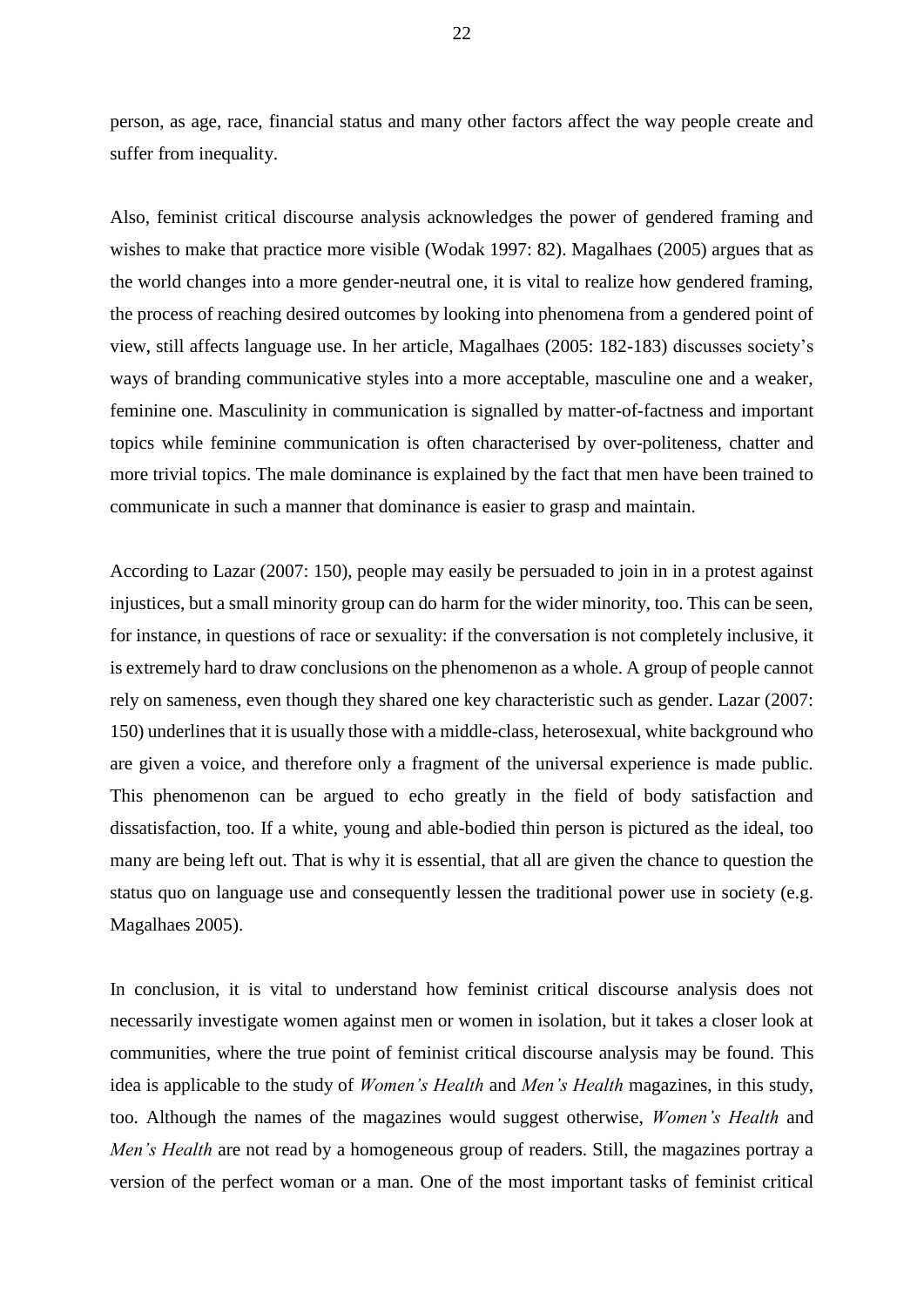discourse analysis in this study is to provide a perspective on magazines and underline that portrayals of beauty in society are not based on male or female archetypes, but on individuals who are performing with strict rules set by society.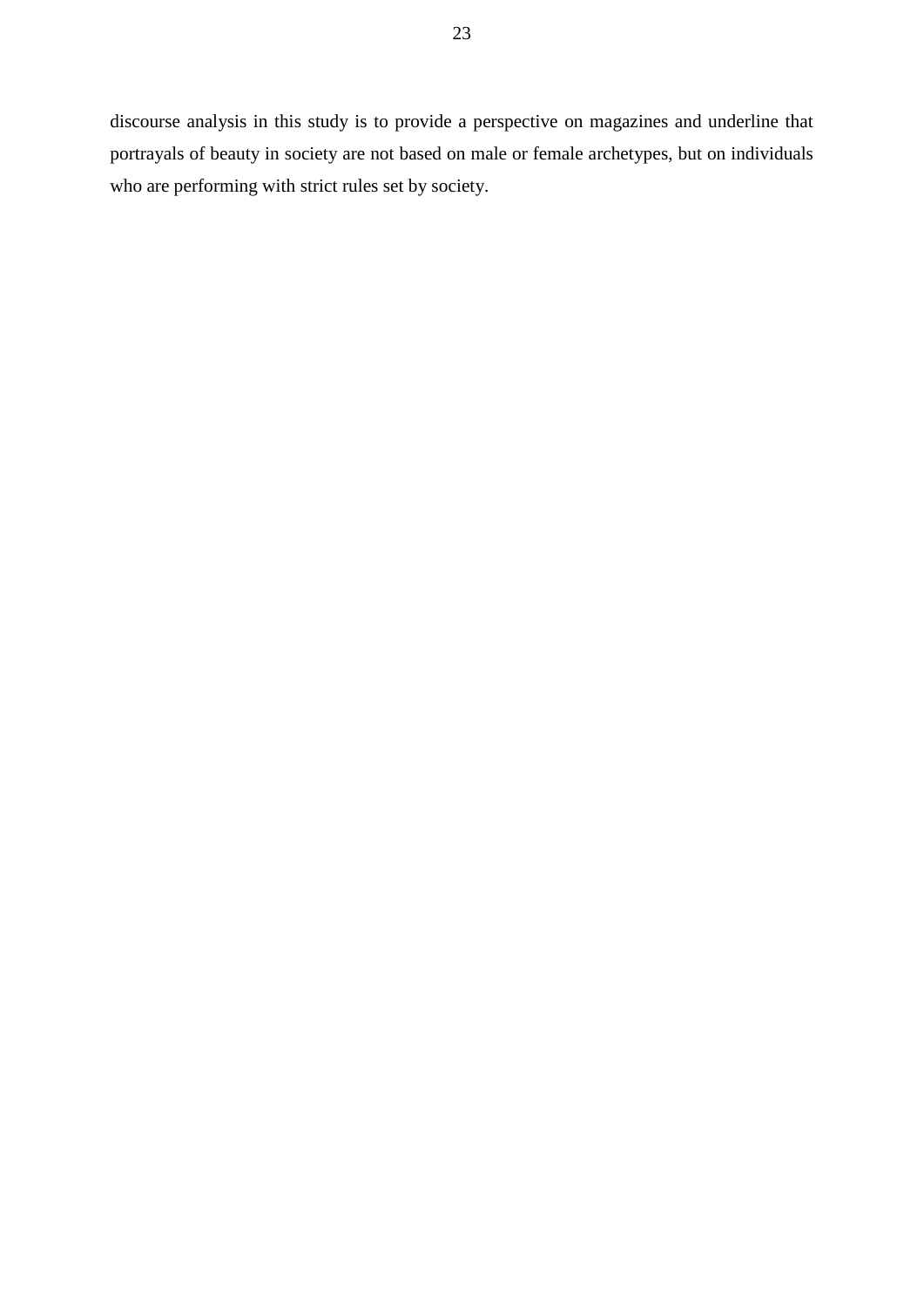#### <span id="page-24-0"></span>**3 METHODOLOGICAL FRAMEWORK**

My Master's thesis aims to investigate how bodies are represented in *Women's Health* and *Men's Health* magazines, how magazine content both increases and decreases body-related concerns and consequently draw conclusions on the ways *Women's Health* and *Men's Health* use power. In this chapter, I will discuss the aims of my research in more detail, introduce my two research questions and explain why *Women's Health* and *Men's Health* provide plenty of material for this study. I will conclude this chapter with how I collected my data and how I aim to analyse my findings.

#### <span id="page-24-1"></span>**3.1 Research aims and research questions**

The purpose of this study is to conduct a content analysis and see how the idea of the perfect body is built by *Women's Health* and *Men's Health* magazines. Both magazines campaign for a healthy lifestyle, but they are still rather exclusive as they portray a relatively narrow idea of acceptable body types. It can be argued that despite their overall focus on health, both magazines can also create feelings of inadequacy among their readership. Motivated by such initial observations, I will be conducting my research with the help of the following research questions:

- 1. How are bodies represented in *Women's Health* and *Men's Health*?
- 2. How are body problems made and unmade in *Women's Health* and *Men's Health*?

The purpose of the first research question is to guide my research and give an outline of what kind of versions of the perfect body are built by the content of *Women's Health* and *Men's Health.* I aim to discover how language choices play a vital part in the magazines' use of power, as language is the means to both highlight and hide chosen points of view. Magazine content can be both encouraging and discouraging, and that is why attention should be paid on how the two popular health magazines address body-related problems. It is vital to investigate how magazines use power both in the level of language choice as well as in the level of broader content choices and the decisions of including and excluding certain features. In other words, the second research question will focus more on the different types of content of the magazines by highlighting the ways the two magazines both make and unmake body problems by choosing to publish certain kinds of content.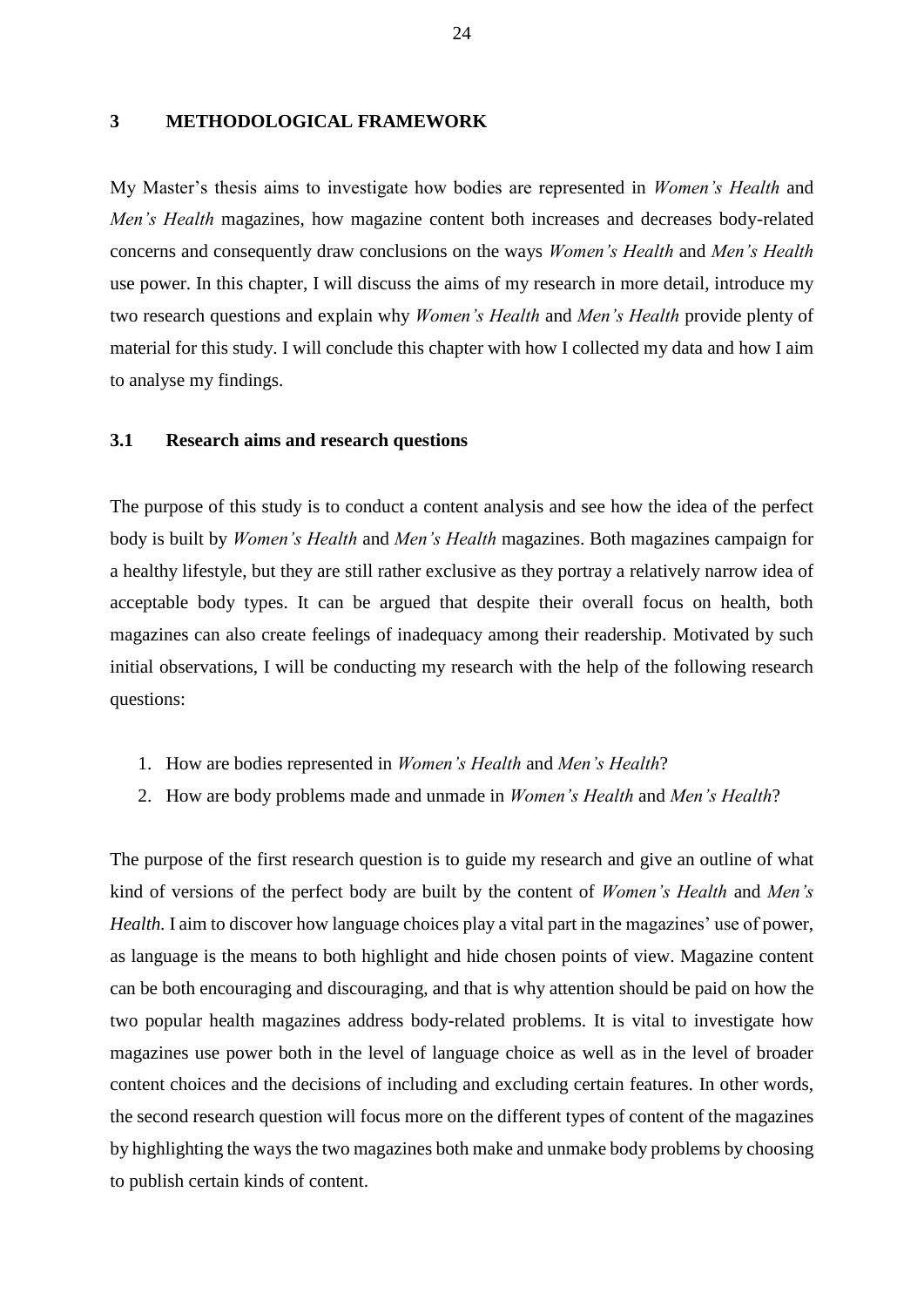I believe it to be both vital and fascinating to discover how these magazines create their views on bodies, and how they try to guide their audience by portraying certain characteristics better than others. In today's society many possess good media literacy, but it is nevertheless interesting to investigate the variety of language choices that are used to influence the reader. Raising awareness of the exclusivity of body types in the media will provide readers with the opportunity to either believe or question the status quo. One tends to take for granted what mediums seen as trustworthy publish, even though all mediums are biased. That is why research must focus on the decisions of the press regarding content.

#### <span id="page-25-0"></span>**3.2 Introducing** *Women's Health* **and** *Men's Health*

Magazines are an extremely seasonal genre of media. There are themes that are discussed throughout the year, but more often themes belong to a specific time of the year. The turn of the year is one of the most hectic seasons in the world of magazines, especially in the Western world. Before Christmas, readers are slipping into a panic about their calorie-dense Christmas menus and the need to fit into party attire, and they are therefore in need of advice on how to survive the holiday season without gaining a few extra kilograms and how to get the attention of that special someone at a Christmas party. The beginning of the new year, on the other hand, is the time to make resolutions and decide that certain aspects of one's life will change for the better. These New Year resolutions often have a link to body dissatisfaction as countless people commit to losing weight every January.

For these reasons, my data consists of the November 2017, December 2017, January-February 2018 and March 2018 issues of the British editions of *Women's Health* and *Men's Health* magazines. The turn of the year is an excellent time for magazines to make a good profit, maintain a relationship with old readers and attract new readers as well. That is why I believe that by focusing on *Women's Health* and *Men's Health* issues from the turn of the year I can draw conclusions on how the magazines work during the most important part of their year. As the time is highly body-conscious, those issues will provide plenty of data about the general attitudes the magazines take on body image. *Women's Health* and *Men's Health* magazines both originate from the United States, but I have chosen to use the British editions, published by Hearst Magazines UK, as my data in this study. This is done because of two reasons: my personal interest in the British culture and the accessibility of the print versions of the British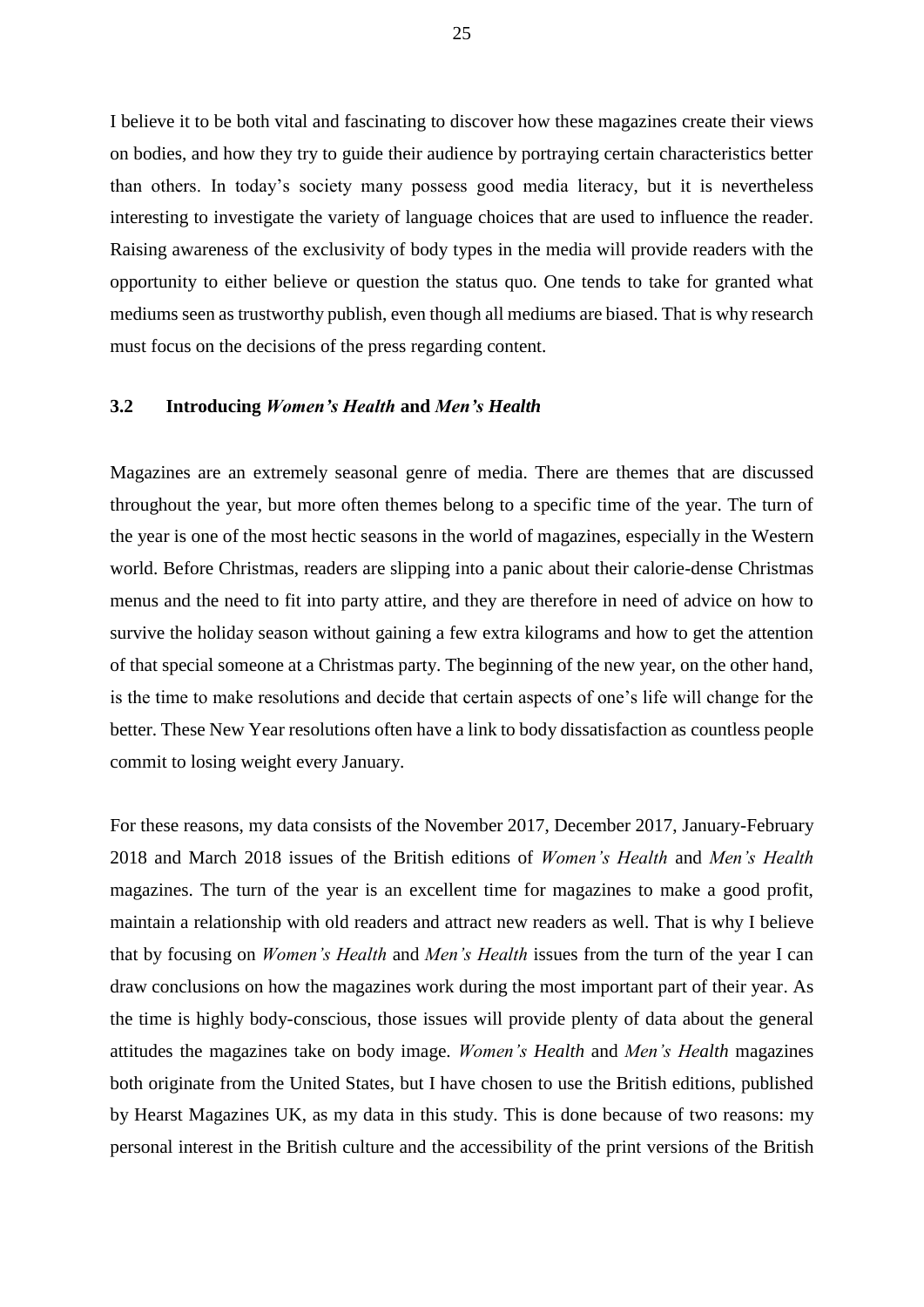editions compared to other countries' editions. Choosing the print versions for data collection and analysis was a personal preference as well.

As mentioned, the data of this study includes four issues of both *Women's Health* and *Men's Health*, but in order to make the study more manageable, main focus will be on typical excerpts that best illustrate the themes introduced in the following section of this thesis as analytical methods. The content studied in detail in this study includes an editor's letter, interviews, exercise guides and other types of content such as question and answer columns and nutrition content. In addition to the quoted content, this study refers to other features of the magazines in order to make comparisons between the two magazines and inspect the content more closely from the perspectives of the analytical categories.

*Women's Health* is a lifestyle magazine that discusses health, beauty, nutrition, exercise and sex. It has the average circulation of 132 728 (Audit Bureau of Circulations 2018b). Its main aim is to give its readers a detailed manual of becoming their best self while maintaining a busy lifestyle, and that is why the target audience of the magazine are between the ages of 25 and 44 (Women's Health UK Media Kit 2016). One of the most visible parts of *Women's Health* is its exercise section. The exercise section provides readers with versatile workouts with detailed instructions and a great deal of inspiration for those wishing to lose weight. Both cardiovascular and strength training are seen in the magazine, and the emphasis is often on tackling a specific part of the body, often called a problem area, such as arms or glutes. In every issue of *Women's Health*, a weight loss success story is celebrated with a page-long feature called "Fat Burner's Diary" and the topic of losing weight and toning in general is strongly present. The nutrition section, another prominent feature of the magazine, is filled with colourful pictures of healthy food and instructions for the avid home cooks. Points of interest for the nutrition section include boosting one's metabolism and energy levels, organic food and making prepping meals as effortless as possible. The focus of the food content is both on healthiness and on the presentation of the dish, as the meal needs to look good enough to be posted onto social media.

*Women's Health* tends to choose a celebrity as its cover star. The celebrity in question is required to be a healthy woman with an active lifestyle and thus a worthy role model for the target audience of the magazine. The cover star will get a feature story in the magazine combined with a photo shoot and usually a workout guide, too. The value of celebrities as opinion influencers is also visible in the advertising content of the magazine. Celebrities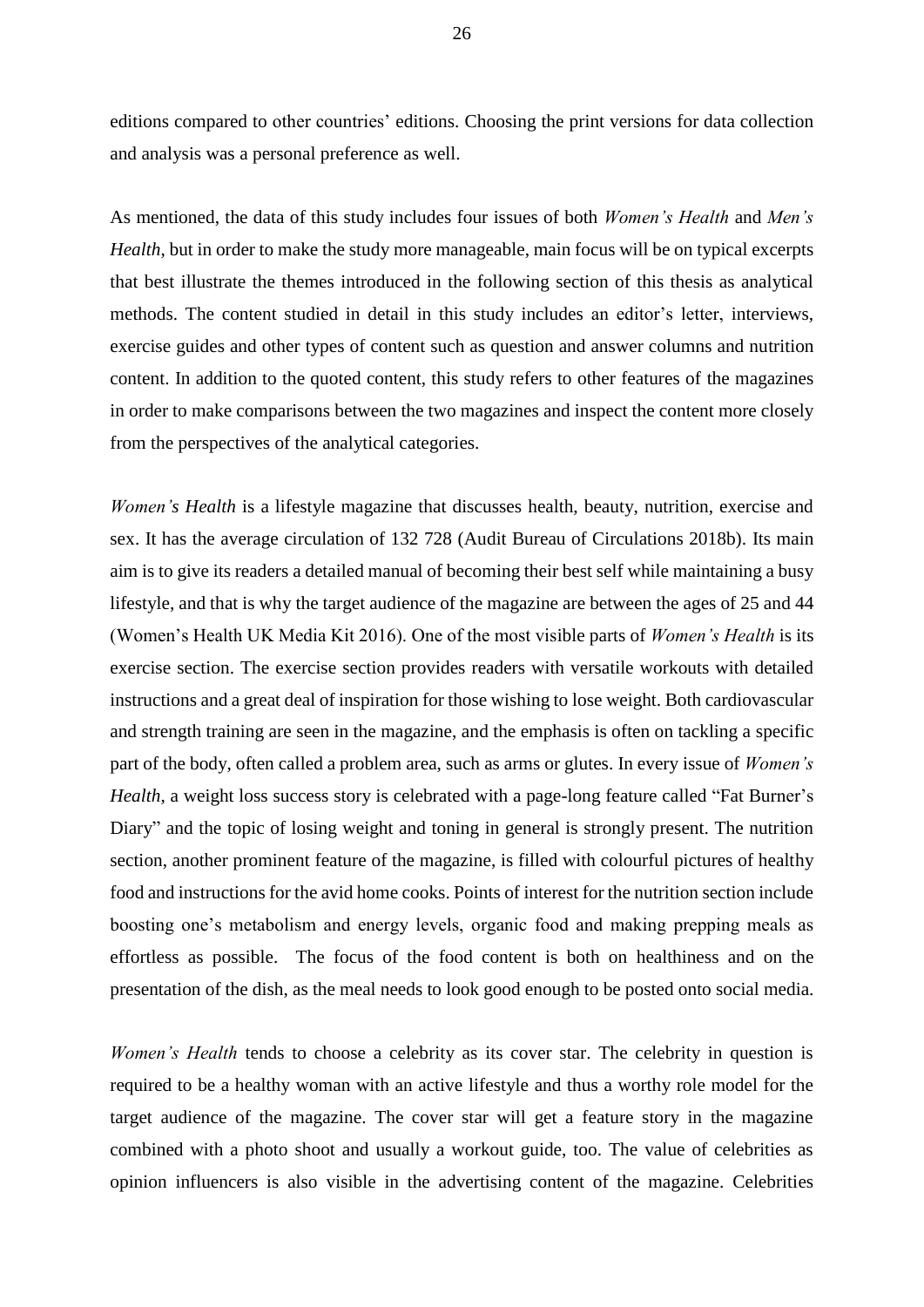endorsing products and fitness programmes is seen as a valuable marketing strategy and therefore actively used in *Women's Health*.

*Men's Health*, on the other hand, claims to be the most popular men's magazine brand in the world. Its British edition has the average circulation of 175 683 (Audit Bureau of Circulations 2018a). The magazine discusses health, nutrition, exercise, travel and technology. The role of *Men's Health* is to be a health magazine that provides its audience with interesting and useful lifestyle content as well. According to the magazine's media pack (2016), *Men's Health* targets educated, well-to-do professionals between the ages of 25 and 44.

The focus of *Men's Health* is on physical fitness. There is a multitude of workouts and stories of inspiring athletes in each magazine. The emphasis is on encouraging readers to find new ways to train and to build a body fit for the challenges of modern life. Though showcasing slightly more strength training, the content of the magazine addresses both cardiovascular and strength training. The nutrition section is designed to help readers in their quest of gaining muscle. *Men's Health*, unlike *Women's Health*, is determined to make also relatively unhealthy meals healthier and thus providing its readers with the same quality of life they would have without a focus on health and getting fit.

#### <span id="page-27-0"></span>**3.3 Methods of analysis**

In this study I aim to do a content analysis. My goal is to discover how bodies are represented in *Women's Health* and *Men's Health* magazines and how the content of the two magazines can have the power to both ease and strengthen body-related dissatisfaction. Both magazines wish to build a picture of the perfect body as something worth pursuing. They work on the task with all their content categories ranging from editor's letters to exercise programmes and more scientific health articles. That is why this thesis is interested in the magazines in general instead of solely focusing on a single type of content.

Also, I wish to underline how magazines' messages can result in opposite outcomes. For instance, encouragement to restrict calories may lead to a reader restricting calories in order to look better and another reader doing the same in order to feel better. This visible issue in magazine content is the reason why I have chosen to study my data with the help of Aubrey's (2010) ideas on health magazine message framing as well as Ballentine's (2005) idea of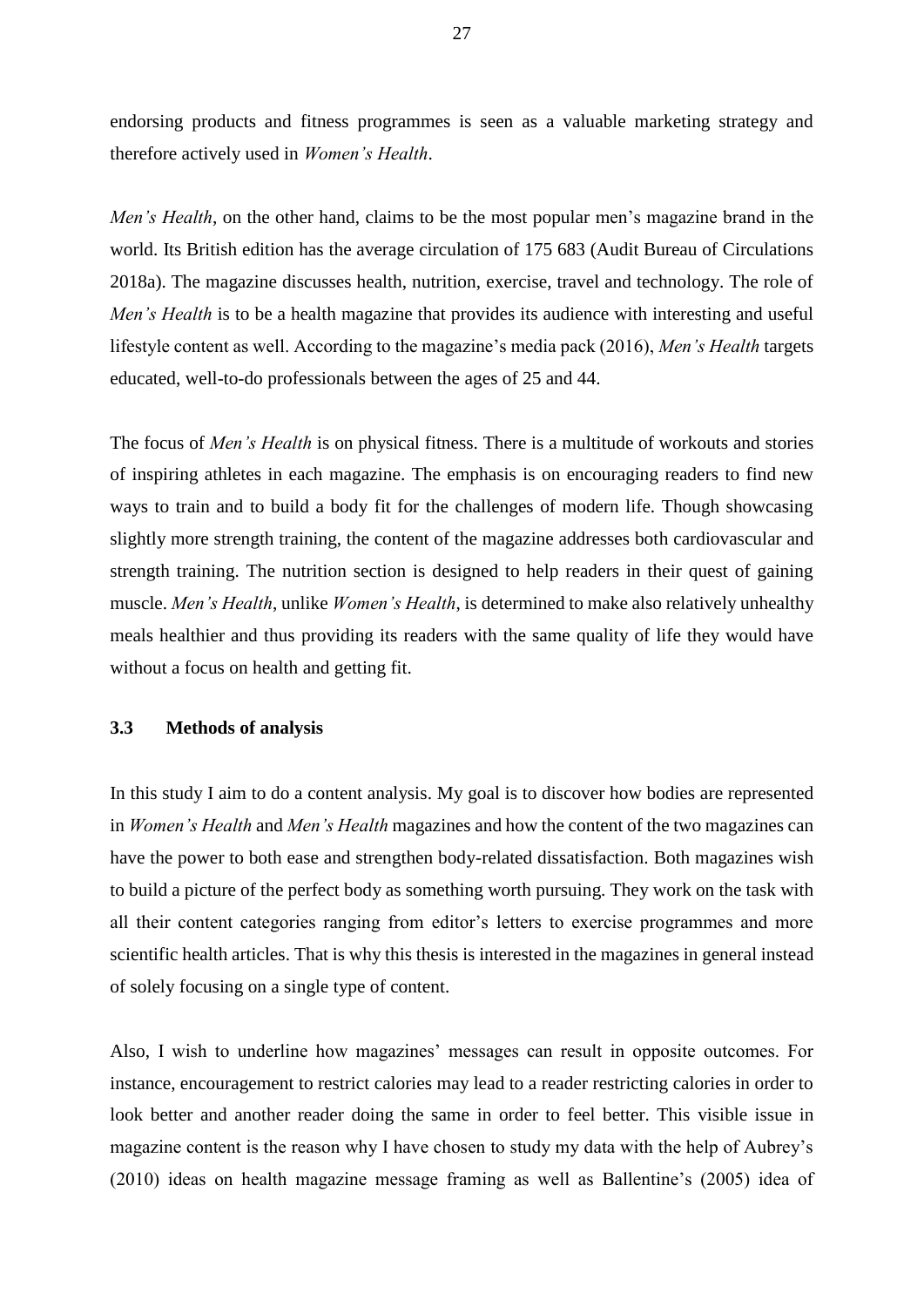magazines both making and unmaking body problems. The two methods will direct my data collection, help me analyse my findings and highlight the potential mixed messages in the content of *Women's Health* and *Men's Health* magazines.

As stated, this thesis will benefit from Aubrey's framing categories, which she has derived from Scheufele's (1999, as cited in Aubrey 2010: 54) idea of the media making certain elements more salient while possibly hiding others. Aubrey's categories are appearance, health, body competence, weight loss and miscellaneous.

With the help of Aubrey's categories, the first phase of the analysis consisted of a systematic search of magazine content that highlighted these categories. It soon became obvious that a majority of the data could easily fit into more than one category. Appearance was by far the most prominent category of the data and therefore it was treated as a primary category for excerpts that possessed characteristics for several categories. The versatile nature of the data was also the reason why the miscellaneous category was omitted in my analysis. As all the data could be linked into at least one of the four categories mentioned, typical and recurrent ways of body representation started to emerge quickly. The first process of data collection notably benefitted my second research question as well, but the data was studied a second time so that necessary attention could be paid on the different content types, too. In other words, it was inevitable to study the data for a second time in order to pay sufficient attention to magazine content both on the level of words and sentences as well as on a broader level.

The purpose of the appearance category is to highlight the magazines' interest in both current and desired appearances of their readership (Aubrey 2010: 56). There are still strict expectations and requirements on appearance, and this category will help to underline that. Aubrey has studied women's magazines, but the same pressure of fitting into a certain model of the ideal person is present in men, too (e.g. Jung 2011). Weight loss, although used as a separate category, is also strongly tied to appearances, as one of the most common weight loss advice given by magazines is how to lose the last remaining excess kilos. Also, weight loss frames are often focused on improving one's nutrition in order to look good instead of feeling good, and this way of prioritising makes the frames appearance-centric as well as weight loss -focused (Aubrey 2010: 56).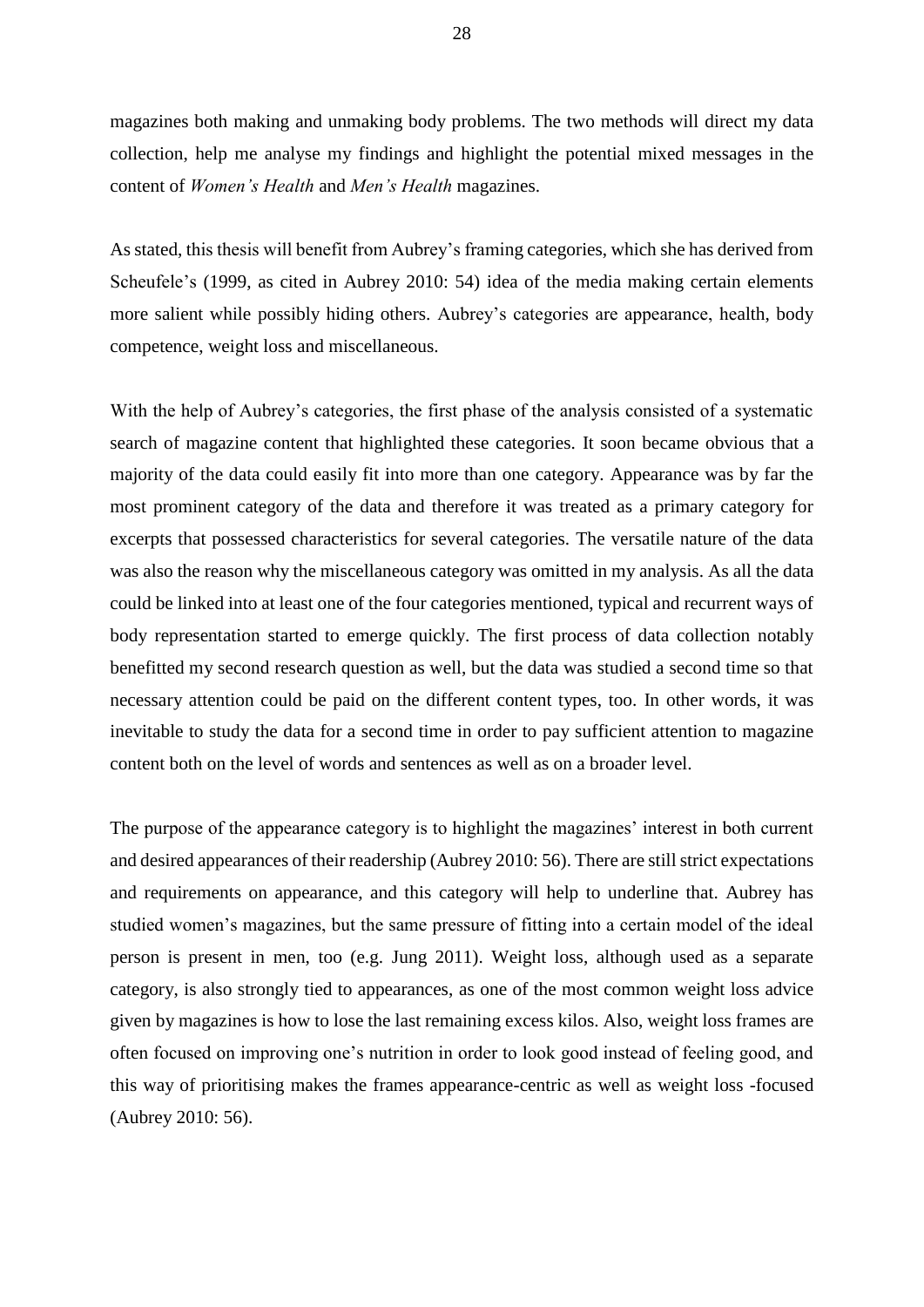As health magazines often are highly focused on appearance, it is vital to bring attention to actual health messages as well. Aubrey (2010: 56) points out, that although health magazines should be extremely interested in improving the health of their readership, the health messages in the magazines' content are carefully framed to signal warnings and the need to protect oneself. In other words, if a health magazine is sending strongly health-focused messages, they will be about protecting oneself from winter colds or educating the readership on the correct, safe use of health supplements.

The fourth framing category this thesis benefits from is body competence. Although being linked to appearances, body competence can be argued to stand alone as a category. If the category of appearance focuses on how one should proceed in the pursuit of the perfect appearance, body competence takes the focus away from aesthetics. Body competence frames tell what somebody can do and achieve with their body.

Another goal of this thesis is to shed more light on how body problems may be created by magazines. In this task, Ballentine's (2015) ideas of making and unmaking body problems are essential. Making of body problems is the magazine's process of strengthening the need to become the ideal person instead of being satisfied with the status quo. In other words, making body problems is to underline that something in a body is problematic and thus requiring instant improvement (Ballentine 2015: 290-291). Unmaking body problems, on the other hand, focuses on advice on how to remove the bodily woes instead of just being in agony about them. Involving these two processes to my study is relevant, because both strategies are employed by both magazines. Also, it will be beneficial for this study to reveal what kinds of broad content choices affect the magazine and its voice on the topic of bodies.

To summarize, this study will be a mix of conventional and directed content analysis. In the case of my first research question, Aubrey's media frames will guide my observations of the data. In this task directed content analysis will be useful, as it will aid me in my task of investigating what kinds of content the magazines use to represent bodies. Involving Aubrey's categories into the analysis will bring the necessary precision to the analysis. However, in the case of my second research question, less restricted content analysis will be better. Ballentine already gives a detailed explanation of how magazines make and unmake body problems with their content choices and here my task is to compare the findings to the content of *Women's Health* and *Men's Health.*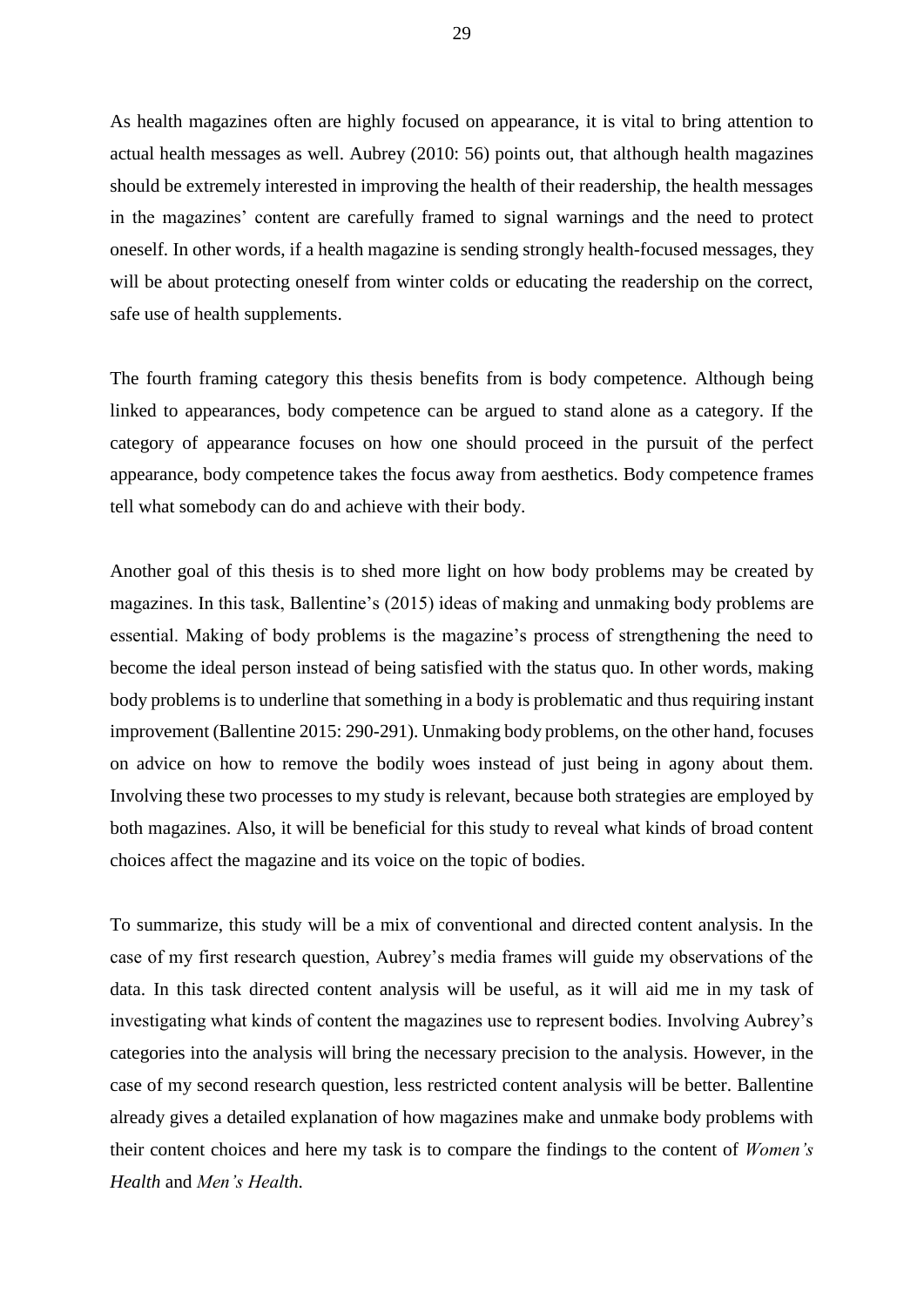#### <span id="page-30-0"></span>**4 ANALYSIS**

*Women's Health* and *Men's Health* are leading brands in the world of health and fitness. Both magazines guide their readers on how to avoid the hurdles of busy life and reach the ultimate state of health. Becoming one's fittest self is often portrayed as the best way of leading one's life. The content of the two magazines is relatively similar, which is explained by their field as well as the fact that they are both published under the same brand umbrella. The ages of people featured in the magazines go from early twenties to early fifties, with the majority of people featured being in their mid-twenties to mid-thirties. As the magazines are published for the British audience, they address many topics well-known in the United Kingdom, such as commuting and pubs. Studying two magazines directed at the same nation provides the researcher with a fascinating window to the thoughts and opinions of a nation and gives one the chance to see what kind of different expectations are set for men and women.

#### <span id="page-30-1"></span>**4.1 Appearance**

The main motivation for both *Women's Health* and *Men's Health* magazines is to provide their readership with inspiring role models from whom they can learn and motivational content that will guide the readers on their way towards optimal health. Although both magazines are categorised as health magazines, their main point of view is often appearances. In this section, I will analyse the ways *Women's Health* and *Men's Health* use the perspective of appearance in building the perfect body.

#### **The view of** *Women's Health* **on appearance**

Example 1

The workout and mindset that built my body (*Women's Health,* January-February 2018, one of the cover headlines)

*Women's Health* is highly dependent on famous faces as a way of boosting its sales and inspiring its readers. Example 1, which is used to highlight a cover story about actress Gemma Atkinson, is an excellent example of the importance of recognisable cover stars to the magazine. The women chosen to appear in the cover of the magazine need to adhere to the magazine's values, in other words be healthy, beautiful, fit and have the right body type, too.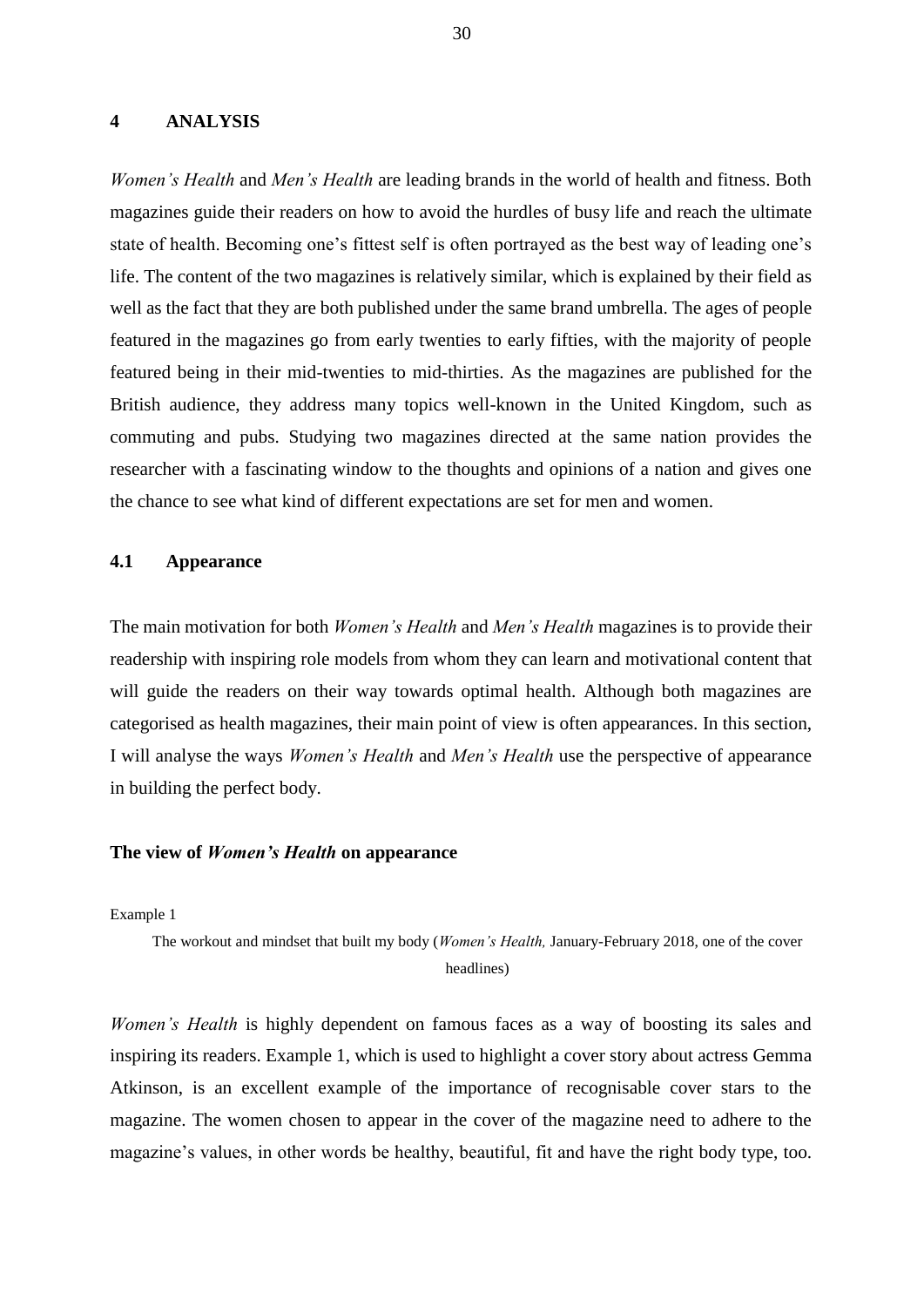The woman on the cover usually gets a long interview in the issue, with a stylish photo shoot and usually an exercise feature as well, so the impact of the women is significant.

The wording of Example 1, and the use of the first person singular in general, cleverly bring out one of the key messages of the magazine: British women know the cover stars of *Women's Health* already and it is their looks, among other factors, that have made them famous. Cover headlines are usually a miniature version of the magazine's message and a summary of its values, but the headline seen in Example 1 also captures the essence of the magazine: these people are desirable, and we as a magazine make their lifestyle more achievable to the general public. In other words, a cover star's body is the body the readers wish to pursue for themselves.

Cover stars are one of the most significant appearance features in *Women's Health*. The data of this study consists of four *Women's Health* issues, and all four cover stars are wearing twopiece swimsuits in order to showcase their bodies. However, it must not be ignored that the person on the cover is not chose solely due to her body. *Women's Health* cover stars need to be recognisable for something current as well, as a famous cover star can attract readers that might not otherwise buy the magazine. In November 2017 issue of the magazine, the cover star is actress Michelle Keegan. In December 2017 the cover star is pop star Mollie King and in the January-February 2018 double issue the cover star is Gemma Atkinson, who is also an actress. Personal trainer Alice Liveing, the cover star for the March 2018 issue of *Women's Health,* is the only fitness star of the data.

Keegan, King, Atkinson and Liveing all get a lengthy interview in their issues of *Women's Health.* All four interviews offer interesting glimpses on the magazine's attitude toward bodies. Firstly, there is an interesting juxtaposition between the cover stars' bodies and their eating habits. Michelle Keegan, for instance, is described a fast food fan who is "wolfing down food" (Unwin 2017a: 31), a pursuit that clashes strongly with the magazine's idea of women eating smart portions of healthy food. In the Mollie King interview, there is also an interesting mention of the link between eating and appearance. King is told to be eating chocolate and popcorn while being interviewed, but she still remains "dewy of skin, blonde of hair" (Unwin 2017b: 40). In the case of Gemma Atkinson, there is a brief mention of her penchant for Toblerone chocolate. Alice Liveing is not mentioned to have a love of unhealthy foods, but her take on alcohol is more lenient than that of the other three cover stars, whose use of alcohol is said to be rare.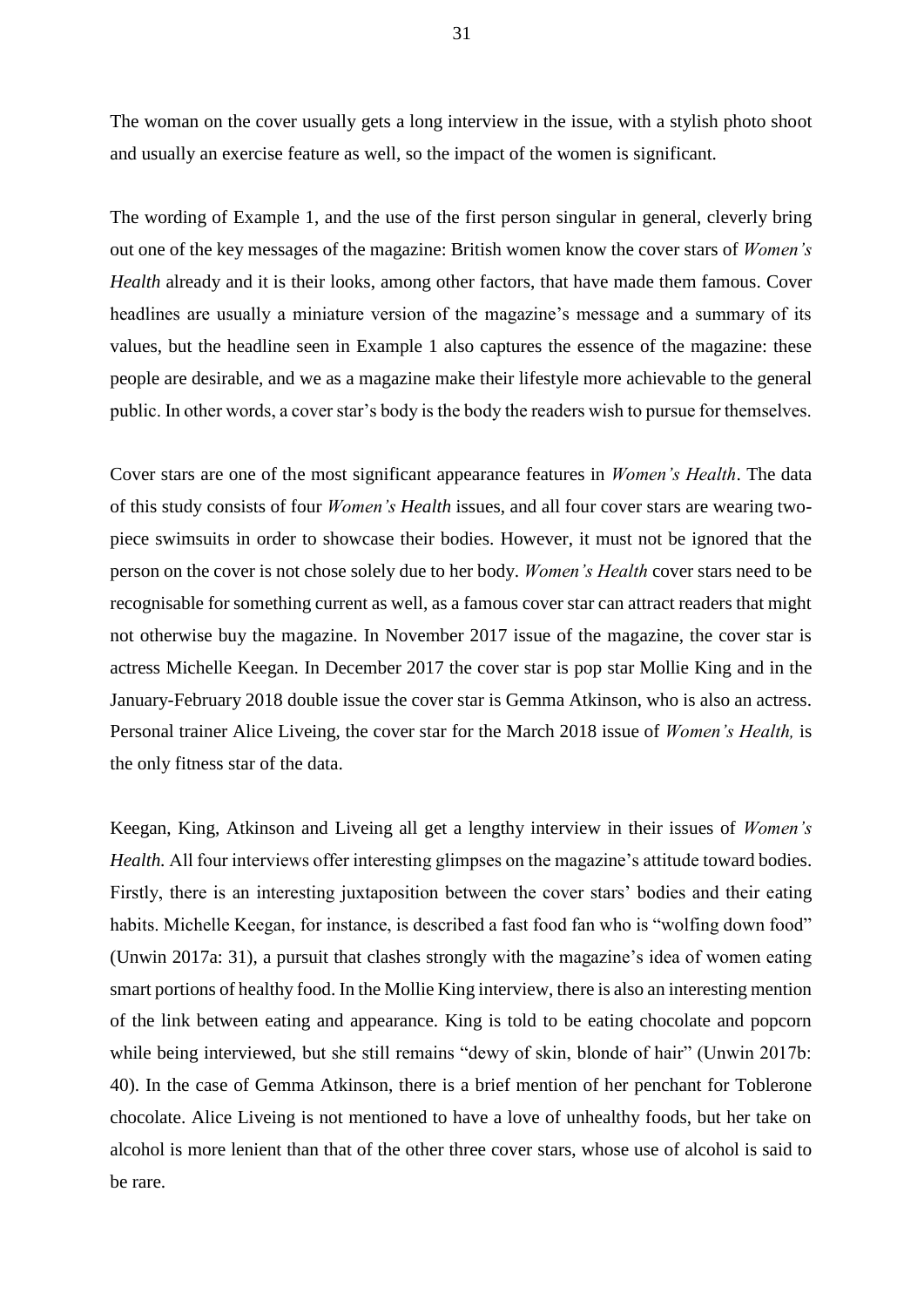All in all, *Women's Health* has an interesting approach to food and drink and their link to desirable bodies. Throughout of the magazine, it is underlined that clean eating and rare use of alcohol are desirable qualities in a woman and that unhealthy eating will guide a person away from having a socially acceptable body type, in other words, being relatively small and lean. That is why it is surprising that the cover star interviews question this phenomenon and show that the cover stars can both indulge and look impeccable. "Fat Burner's Diary", the magazine's recurring weight loss story segment, is the instance where the gap between acceptable and unacceptable diets becomes the clearest. However, it can be argued that descriptions of eating habits serve a different purpose in the cover star interviews. While famous women are brought closer to the readership of the magazine and made more relatable by the descriptions of their love of chips and a hamburger, the juxtaposition between the cover stars' appearance and their love of unhealthy food items sends mixed messages to the readers of *Women's Health.* 

The second point of interest in the *Women's Health* cover stories appearance-wise is the way the four women are described in general. In the case of Michelle Keegan, the idea of body dissatisfaction is strongly present. This is seen, for instance, in Example 2, which is lifted off context as a quotation in the interview:

#### Example 2

When I'm on set filming, I try to squeeze in press-ups and situps between scenes (Unwin 2017a: 32)

Michelle Keegan's small frame is discussed throughout her *Women's Health* interview. When she mentions having gained weight, the dismissive reply of the reporter is "Where? Your hair?" (Unwin 2017a: 32). Keegan is mentioned to be anxious over not being able to exercise enough, as Example 2 shows. Example 2 is also joined with the reporter's remark "you could bounce a kettlebell off that stomach" (Unwin 2017a: 32), creating an interesting juxtaposition. While Keegan is pictured to be someone who can eat anything and still look flawless, the inadequacy created by societal demands is still strongly present. In other words, she is simultaneously the ideal and not enough. This idea is strengthened by another remark of the reporter's: Keegan is reported to have rated her own body only seven out of ten, and when asked about the comment, she is asked to explain whether her judgement of herself is "healthy self-deprecation or something deeper" (Unwin 2017a: 35), hinting that being hard on oneself is a prerequisite for good looks.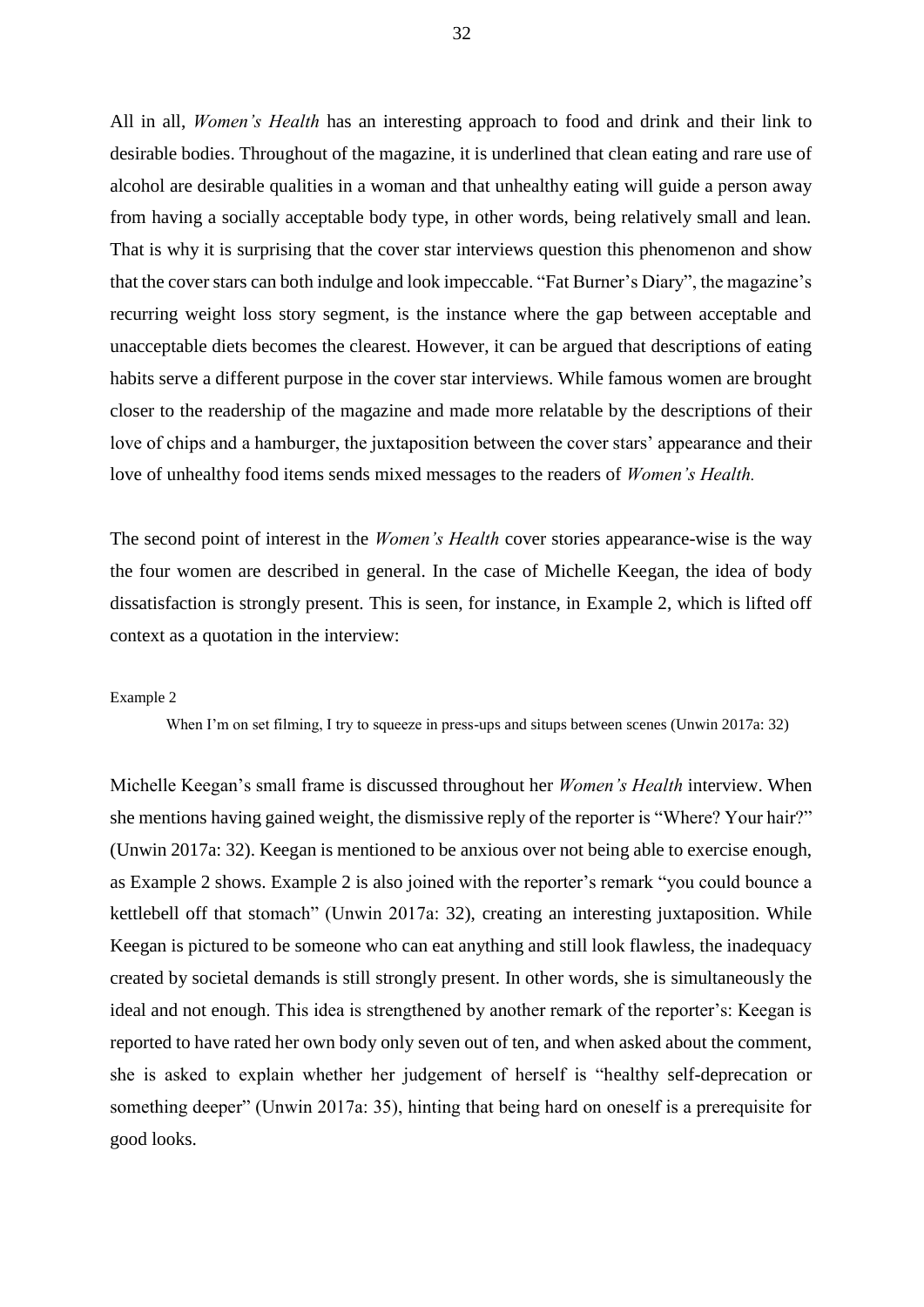Example 3

[Mollie King is] goofier than most very pretty girls allow themselves to be (Unwin 2017b: 40).

Mollie King, the cover girl for the December 2017 issue of *Women's Health,* is interviewed in a very similar style to Michelle Keegan. The King interview has two points of interest concerning appearance. Firstly, the interview is interesting due to its mix of body doubts and body positivity. King herself calls for body positivity but is still reported to have panicked about being in the *Women's Health* cover and having therefore the urge to do emergency sit-ups to improve her figure. Secondly, the interview partly has a traditional approach to the role of the woman, as seen in Example 3. Enforcing the idea that goofiness and beauty might still rule each other out in the 21<sup>st</sup> century is a tool that makes gender stereotypes even stronger and builds an unnecessary border to guide the appearance of females. It is also a sign of the beauty myth (Wolf 1991) being strongly in place, guarding the status quo.

#### Example 4

There's this thing Gemma Atkinson does right after every shot. She scrunches her face, pulling her mouth to one side like a child thinking about Sherbet Dib Dabs, bites the other corner of it, then looks out, away from the room, almost like she's embarrassed. Click-click, flash-flash, scrunch. It's like she's wincing at the idea of being sexy.

Christ, is Gemma Atkinson sexy. Five foot nine inches in her stockinged feet (7ft-odd with the hair and heels we've given her), emerging from the cleverly art-directed shadows of the studio floor, she looks like the Pixar version of an Amazonian princess. She's what's known in the business as a "knockout" (Unwin 2018a: 28)

Gemma Atkinson's interview differs greatly from those of her two predecessors, as her "total disregard for what other people think or her" (Unwin 2018a: 26) is a strong contrast to Keegan and King's highlighted insecurities. The most significant difference setting the Atkinson interview apart from the other *Women's Health* cover star interviews is its overt focus on being sexy. Example 4 consists of the opening lines of the interview and highlights in detail the way a woman is treated in the media. The decision of pairing the idea of Atkinson not liking the idea of being sexy with the affirmation of her being sexy is problematic and descriptions such as "in her stockinged feet" and "a knockout" offer examples of the traditional feminine ideals in place.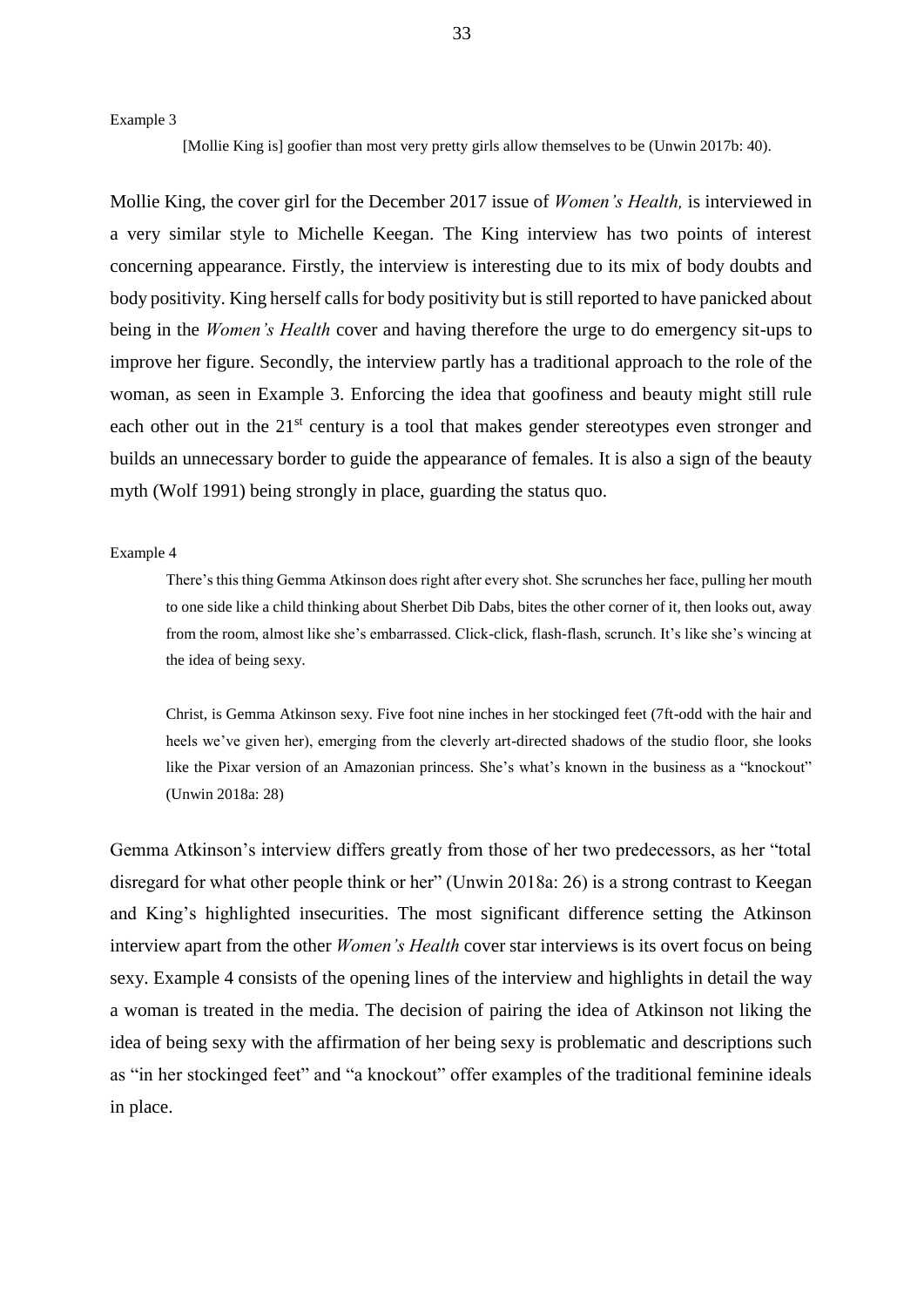In addition to the slightly problematic stance on being sexy, the Gemma Atkinson interview provides a fresh point of view on female body ideals. According to the status quo, a western woman should strive to be calm and petite. Comparing an actress to an Amazonian princess, as seen in Example 4, is therefore an interesting decision, as Amazonian princesses are famous for being strong and fierce warriors, and those qualities are seldom linked to female celebrities. All in all, traditional sexism and the reference to action heroes in the same paragraph underlines the complexity of the media's attitudes towards women.

#### Example 5

I said to my mum the other day," It'd be nice to have a fella". Then the day after, I was like "I'm so glad I'm on my own!" Which sees like a bit of a waste of celebrity, hair that never knowingly doesn't look like it just stepped out of a salon and legs longer than the A1. (Unwin 2018a: 31)

Also, as Example 5 shows, the Atkinson interview plays with the stereotypical belief that goodlooking women would automatically be in relationships, confirming Wolf's (1991) view that women are required to be beautiful and men to pursue beauty. Although Atkinson herself discusses body positivity throughout the interview, the reporter continues with the more sexist angle of Example 4, hinting to a period of Atkinson's career when she was photographed "for all the right lads' mags" (Unwin 2018a: 28) and describes her outfit to be "itsy-bitsy" (Unwin 2018a: 28). In the post #MeToo-era, these kinds of language choices may cause problems.

Interestingly, the Alice Liveing interview of the March 2018 issue of *Women's Health* is less demanding appearance-wise, but it still possesses certain key characteristics of a *Women's Health* cover story. Firstly, Liveing is described to be "in amazing shape" (Unwin 2018b: 30) that is "synonymous with the UK wellness scene" (Unwin 2018b: 32). Secondly, there is an element of the overt focus on sexiness with the mention of her personal training client list being "as long as the thigh-high boots we've dressed her in" (Unwin 2018b: 32). Although there are several mentions of Liveing's career accomplishments and her wish of guiding women's attention from the aesthetics perks of exercise to those of achievements, the focus on appearance is nevertheless equally there. This need to mix appearance-related comments into arguments about achievements is interesting as it also confirms the presence of traditional gender roles in society. In other words, it could be argued that if a woman is successful, her success needs to be explained by her looks.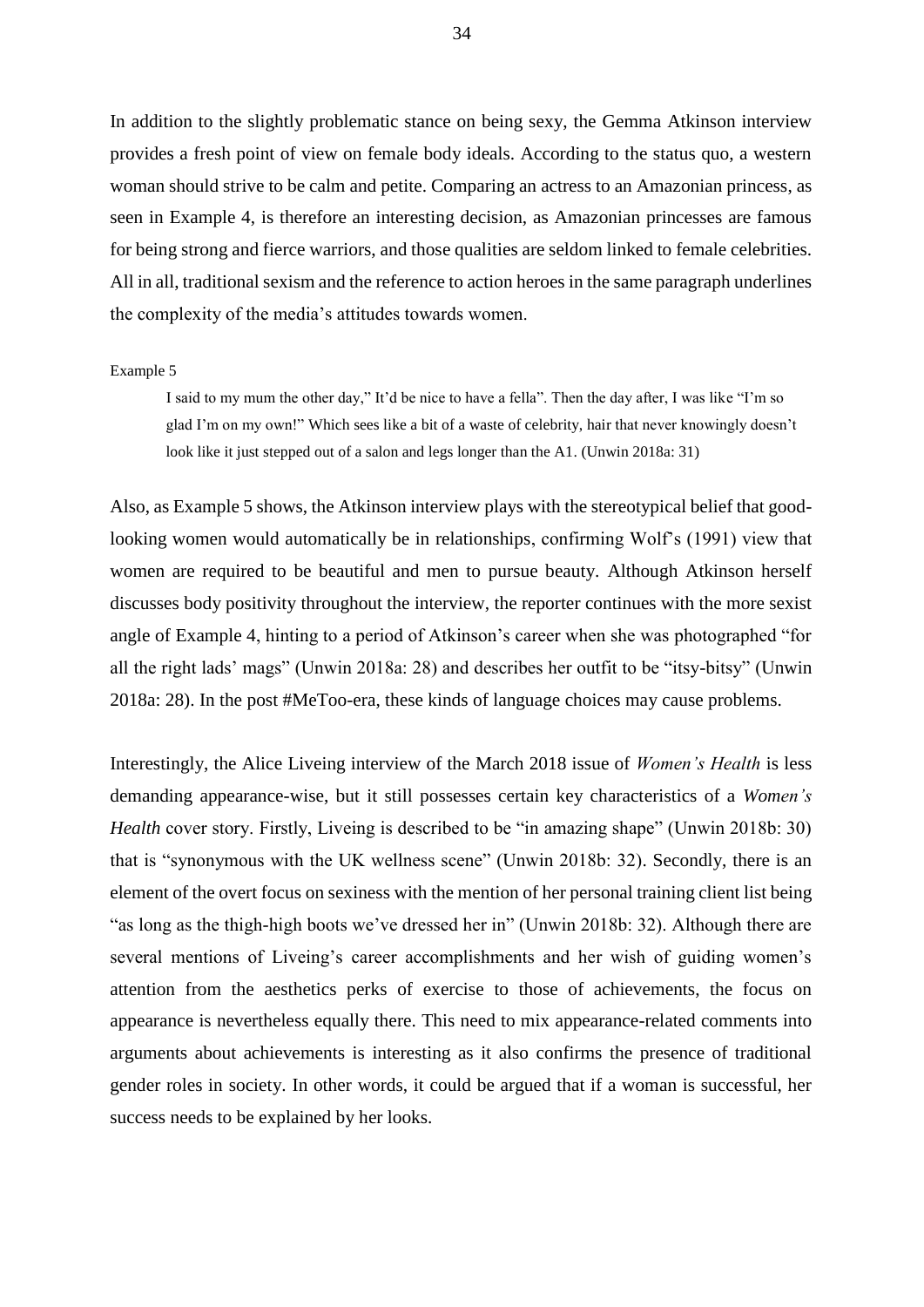In addition to the famous women portrayed on its covers and in other marketing material, *Women's Health* focuses on the appearance of its readers as well. Each issue entails a reader transformation story titled "Fat Burner's Diary", which is an interesting point of view on appearance. While the cover interviews also bring out the apparent unconfident moments of women publicly judged as extremely desirable, these stories or ordinary women bring out the black and white idea of acceptable bodies and showcase the society's need of categorising bodies solely into good and bad. With the help of before and after photos, *Women's Health*  highlights the two possible lives; there is the life one should lead and the life one should avoid. Although clean eating and increased exercise have a multitude of health benefits, the decision made with the "Fat Burner's Diary" segment is to focus on the appearance-enhancement side of the transformations. Focusing on a healthier life is not enough, if one can focus on becoming more socially acceptable as well. The two outcomes do not rule each other out, but still it is interesting to discover that the magazine chooses to greatly emphasise the effect a better appearance has on one's social life and career.

#### **The view of** *Men's Health* **on appearance**

*Men's Health* also believes in the marketing power of its cover stars. All four cover photos emphasise strength, but interestingly, especially in contrast to *Women's Health* swimsuit covers, only one *Men's Health* cover star of the data is shirtless. Another feature worth noting in *Men's Health* cover stars is that only two of the four cover stars of the data are famous. Actor Chris Hemsworth is on the cover of the November 2017 issue with fellow actor Henry Cavill as his successor in the December 2017 issue. Also, it must be noted that while Hemsworth and Cavill both get a lengthy interview in their issue of *Men's Health,* the focus of the interview is on their success in general.

#### Example 6

After the ad premieres, Hemsworth strides into the room, tall, tanned and hypertrophied; like a sun god surrounded by scrawny, whey-faced worshippers, his radiant glow amplified by the brilliant white shirt straining to contain his physique. Even without the microphone, his voice booms like thunder. He is, by any objective standard, a big man (Millar 2017a: 54)

Example 6 offers good insight into the body attitudes of *Men's Health:* although the magazine is willing to use hyperbolic comparisons both as a rhetorical device and a source of fun, the attitude of the magazine is still clear: there are fit men and then there are unfit men dreaming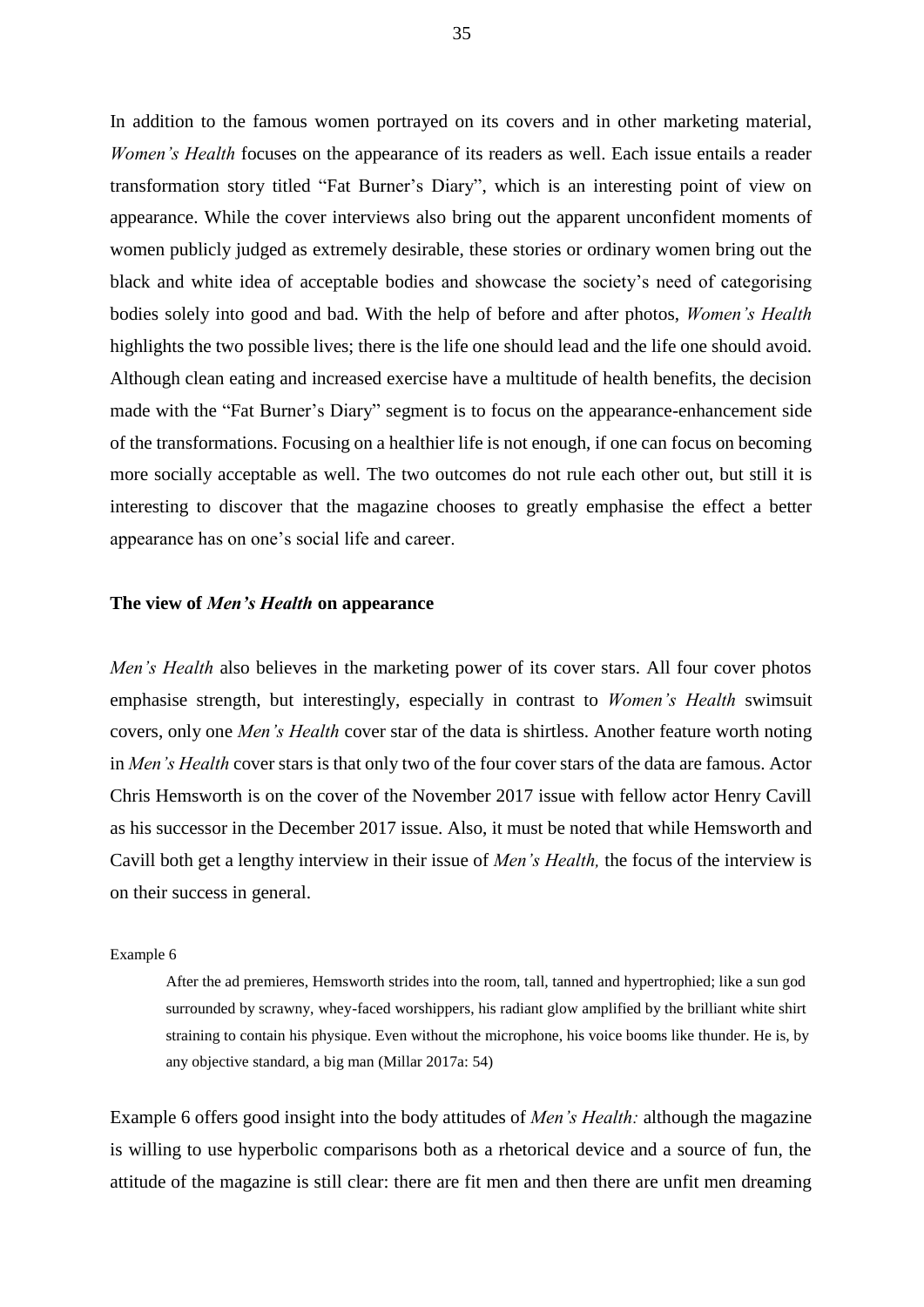of rising into the more respectable category of fitness. Also, more negative connotations are used when discussing men who differ from the *Men's Health* ideal while men closer to the ideal get either positive or neutral descriptions.

In general, the language in which appearance is discussed in *Men's Health* is an interesting mix of male banter and more feminine words of admiration. While Chris Hemsworth is mentioned to have a "celestial body" (Millar 2017a: 56), a person who has not trained in the smart manner advocated by the magazine, is a "tunnel-visioned meathead" (Masoliver 2018b: 49). The language is clear in pointing out that while appearance is an important factor in a man's life, it has strict criteria. There is also an ironic feel to all appearance-related admiration in the magazine, and Example 6 is an excellent example on this.

Physique is one of the most used marketing tools in *Men's Health.* On the cover of the November issue, there is a headline that challenges readers to "Build arms like this", referring to Hemsworth on the cover. The issue plays with Hemsworth's most recognisable role as the mighty god Thor in the Marvel action film franchise, advertising Hemsworth's Thor workout as a the one that will create "all-mighty strength" (Millar 2017a: 59). Same strategy is used in the December issue, where Henry Cavill, the cover star of the magazine, is called by his most famous film role, Superman. Benefitting from both Thor and Superman as language choices clearly tells that the importance of looking strong is one of the most important goals of the magazine. Although Thor and Superman are fictional parts of superhero film franchises, they still portray two key characteristics of an ideal man: they both are successful and strong.

In comparison to *Women's Health,* it is surprising to see how little time *Men's Health* uses to discuss the topic of appearance. The cover star interviews focus on the stars' training, work and life in general instead of paying a great deal of attention on how they have created their bodies. The reader transformation story, which is often a recurring part of a health magazine, is absent and in its place, there is a "How I built my body" segment that focuses solely on athletes without any transformation factor. Readers' voices appear in the question and answer columns of the magazine, but otherwise it is the experts who rule the stage. Appearance is nevertheless constantly present in the content of *Men's Health,* affecting article perspectives, advertisements and language choices in general.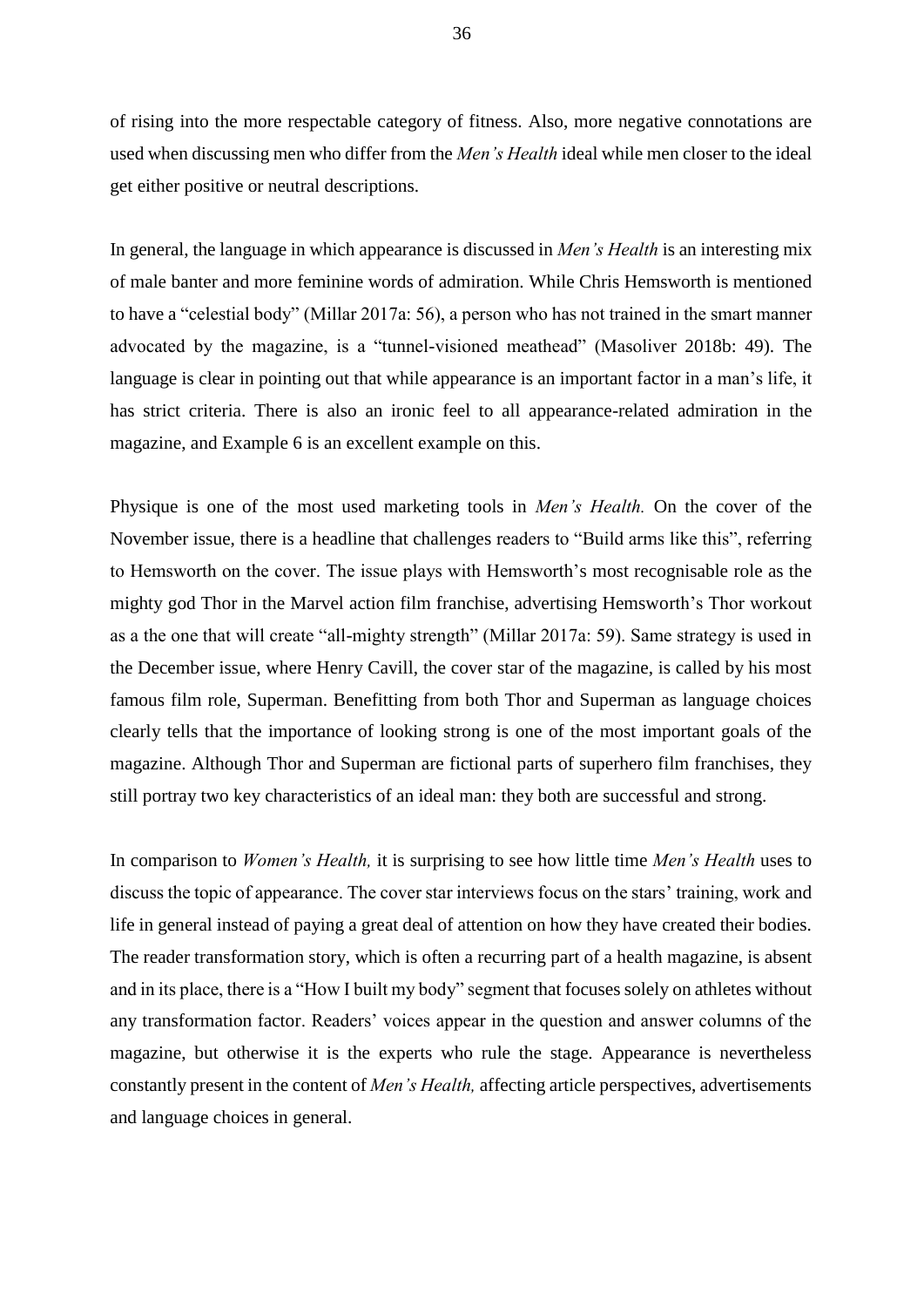One part of the magazine where the importance of one's appearance is firmly present is the "Blood, sweat and tears" transformation feature of the January-February 2018 issue*.*  Interestingly, the transformation feature is framed as an initiation rite instead of a necessary January activity. The feature follows five *Men's Health* staff members' journeys as they take part in the magazine's many exercise programmes.

### Example 7

There were times when you'd think to yourself, "I can't go to another training session, I can't get up this early, I just can't do this". In those situations, the thing that used to get me fired up was calling to mind an idiot who used to bully me at school. I was a tiny kid; he was a big fat brute. I remember thinking, "Fuck you, [*name removed*]*,* I'm going to be on the cover of Men's Health. And it kept me going". (Masoliver 2018b: 50).

Example 7 offers interesting insight on the *Men's Health* attitude to one's appearance. Firstly, there is the gap between being small and being large: size is a sign of power. From the point of view of traditional body ideals, this is not a surprise: while women are desperate to get smaller, men are looking for ways to appear larger. Secondly, the excerpt also explains the reason why *Men's Health* does not solely rely on famous people as its cover stars. Members of the editorial staff of the magazine are given the challenge of proving that the *Men's Health* exercise programmes truly work. Once the gruelling regime has been completed, the staff member faces the possibility of having his own *Men's Health* cover. Also, Example 7 shows how the main message of *Men's Health* is that the individual needs to find motivation from within and to focus on accomplishing greatness instead of merely reaching for the perfect body. In other words, the project is prioritised over its results. The cover star need not be famous, because the reason why he is valued and chosen for the cover is not his fame but the project he has successfully done.

### Example 8

I was told that I had the metabolism of a 40-year old. I was only 25. (Masoliver 2018b: 49)

As seen in Example 8, an appearance factor that is strongly present in *Men's Health* is ageing. As the purpose of the magazine is to provide help with being and staying active, ageing is viewed to be an extremely scary phenomenon. March 2018 issue promotes "39 tricks to put ageing on ice" on its cover, emphasising the importance of the topic to the readers of the magazine. Elsewhere in the magazine, the fear of looking like one's father is clearly present.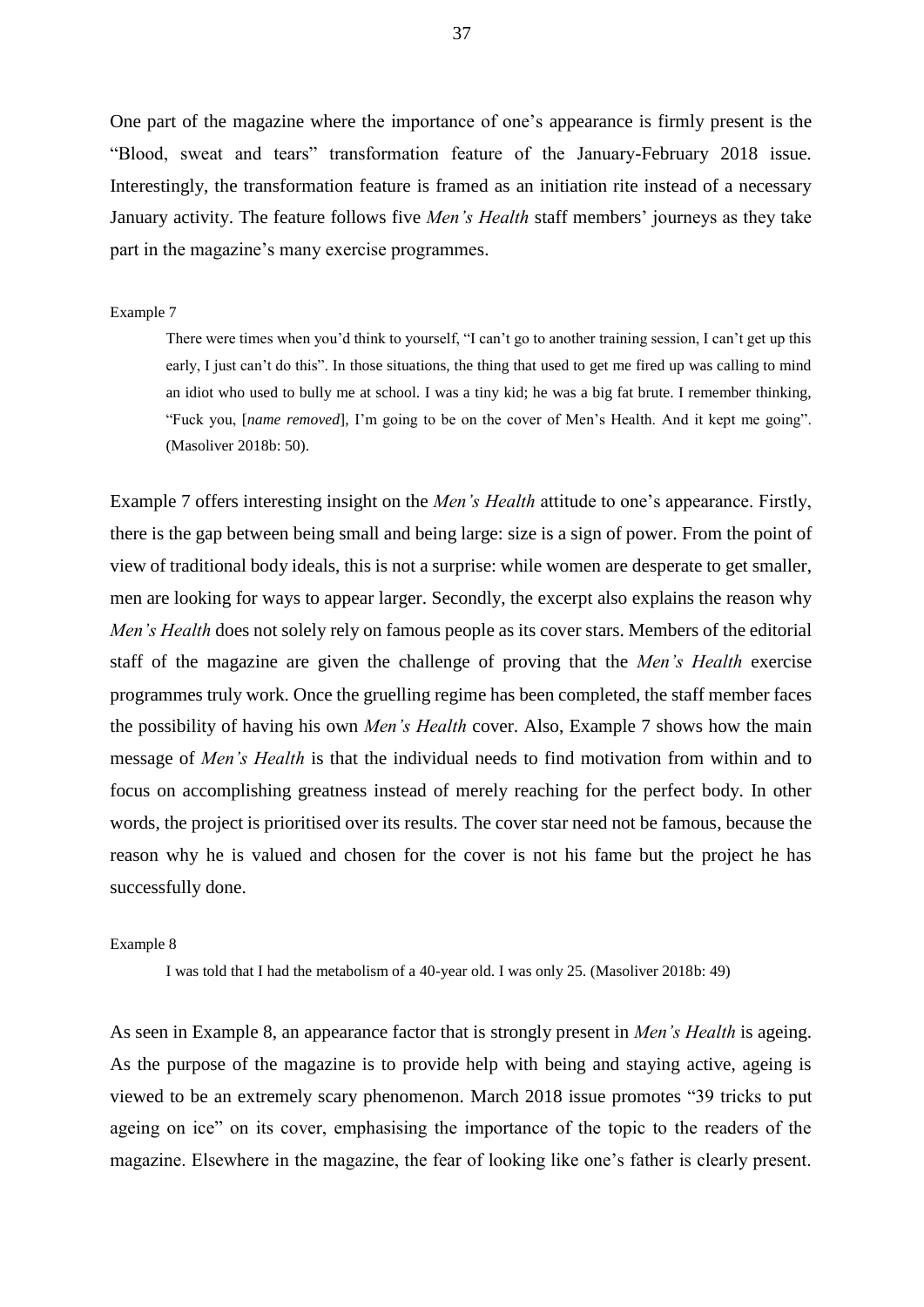According to a *Men's Health US* staff member who, along with his father, takes part in a set of tests in the March 2018 issue, "left unchecked, the dadbod can take hold sooner than you think" (Kita & Kita 2018: 59). The comment and the magazine's general use of the word "dadbod" confirms the magazine staff and the readers' dread of losing the young, strong body and being able to accomplish less. Together with general age-related content, the constant testosterone coverage of *Men's Health* proves that the topic of ageing is of extreme importance to the *Men's Health* readership.

# **4.2 Weight loss**

The main reason why the data of this study consists of magazines from the turn of the year is the western society's persistent urge to make lifestyle changes and especially lose weight in the beginning of a new year as a New Year's resolution. It can be argued that if that idea of having to lose weight in January is rooted into the minds of the general public, one of the culprits is media coverage. *Women's Health* and *Men's Health* are no exceptions, as both magazines have a multitude of content that is targeted towards weight loss. In this section, I will go through the magazines' weight loss messages.

### **The view of** *Women's Health* **on weight loss**

In *Women's Health,* there is a reader transformation story called "Fat Burner's Diary" in every issue. The segment is divided into three subsections titled "Then", "How" and "Now". In other words, it is a straightforward report of how a reader has transformed her life and is now smaller and happier. The transformation effect is strengthened with an unflattering before photo and a flattering after photo, together with details of how much weight has been lost.

Example 9

I'd always been a "big kid", but when I hit secondary school, the pressure to lose my puppy fat became toxic (Mitchell 2017b: 83)

"Fat Burner's Diary", like Example 9 showcases, is an interesting perspective on our society's body requirements. Although it is also an opportunity to end body myths, it is simultaneously a chance to enhance them. With the "Then", "How", "Now" progression it is clear to see how the women interviewed have benefitted from losing weight but still the segment supports the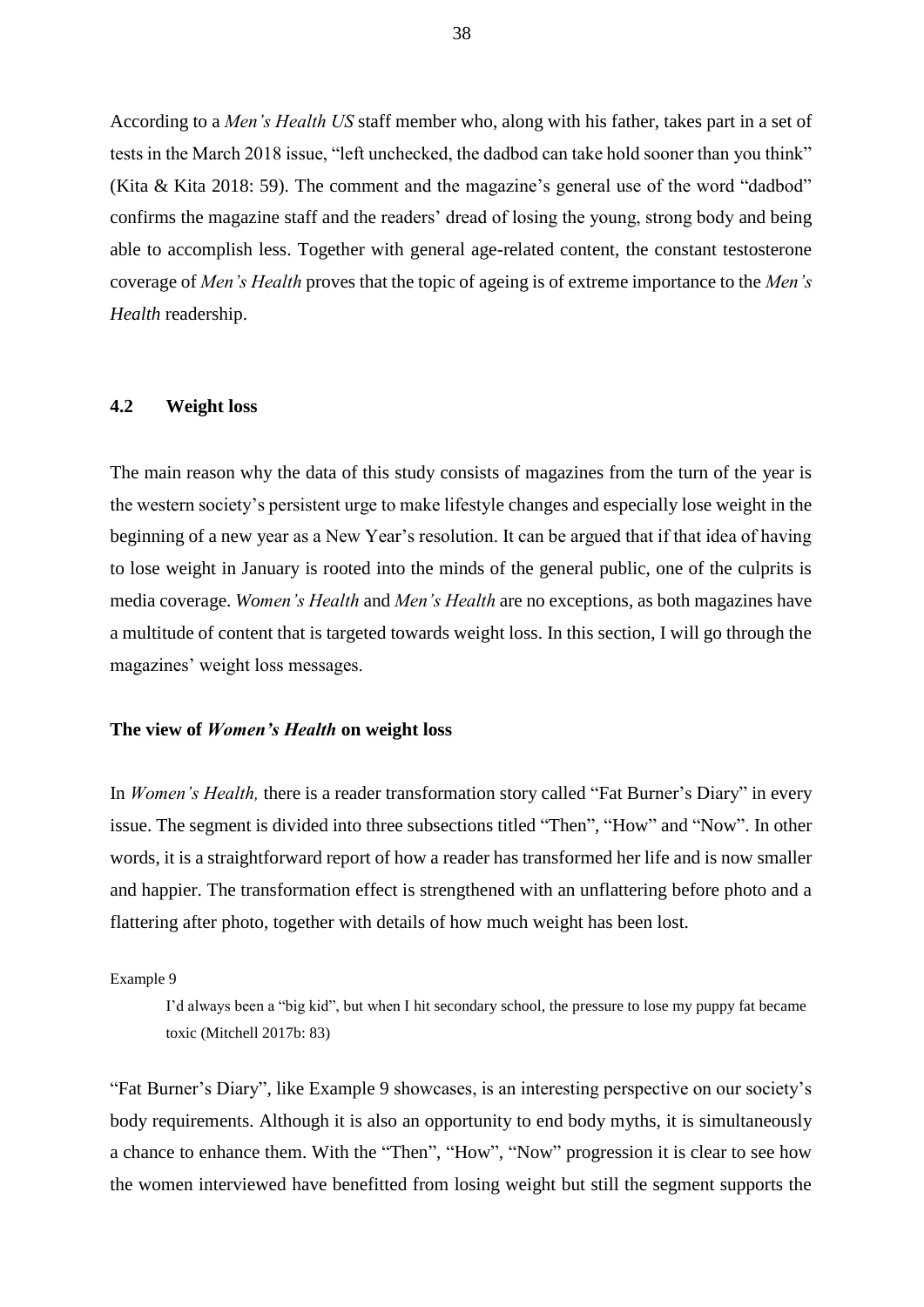strict beauty ideal of the media: one must be able to fit in or change profoundly to do so. As seen in Example 9, being larger than everyone else is shown to be an extremely painful experience. Moreover, there is trouble in the term "puppy fat", too. The term is interesting, as it suggests that until one reaches a certain, still young age, fat can be somewhat acceptable, but after that it is not. Another interesting word choice is "toxic", the use of which in its part underlines societal views on bodies and the detrimental consequences the pressure to conform to societal ideals may have.

Another feature of *Women's Health* that has a strong weight loss angle is its January transformation special, where three staff members are given the challenge of participating in a 12-week transformation programme. All three women are of healthy weight in the beginning of their transformation process but still their weights and body fat percentages are carefully followed in order to give the readers an idea of the actual transformations taking place. All in all, the use of the word "transform" is a risky choice by the magazine. As the word is used in a similar manner to describe both an overweight person losing weight and reaching a healthy weight by doing significant lifestyle changes as well as a person of a healthy weight making small changes in order to become even more leaner it risks its rhetorical force. In other words, it dims the idea of a transformation by treating small and significant changes equally.

A third topic of interest from the perspective of weight loss is Christmas. Christmas is seen as a threat to one's figure, and therefore *Women's Health* provides a myriad of advice on how to survive the festivities without major sacrifices. For example, the December issue of the magazine provides information on how to make Christmas food less calorific and how to squeeze exercise into busy December schedules. In other words, Christmas is one of the times where the ethos of the beauty myth (Wolf 1991) becomes the clearest as magazines' Christmas coverage signals the unrealistic societal beauty standards to which women need to adapt. The weeks leading to Christmas are to be spent making sure that one stays on track, and the weeks following the festivities searching for the most suitable weight loss method. For instance, the cover of the January issue of *Women's Health* claims that the magazine possesses "Best weightloss advice ever. Fact". That particular line on the cover of the magazine with its addition of "Fact." for emphasis highlights the societal pressure of January remarkably well, as many pursue the most effective weight loss scheme at that time. Advertising for the best weight loss tips would therefore be an extremely beneficial choice financially.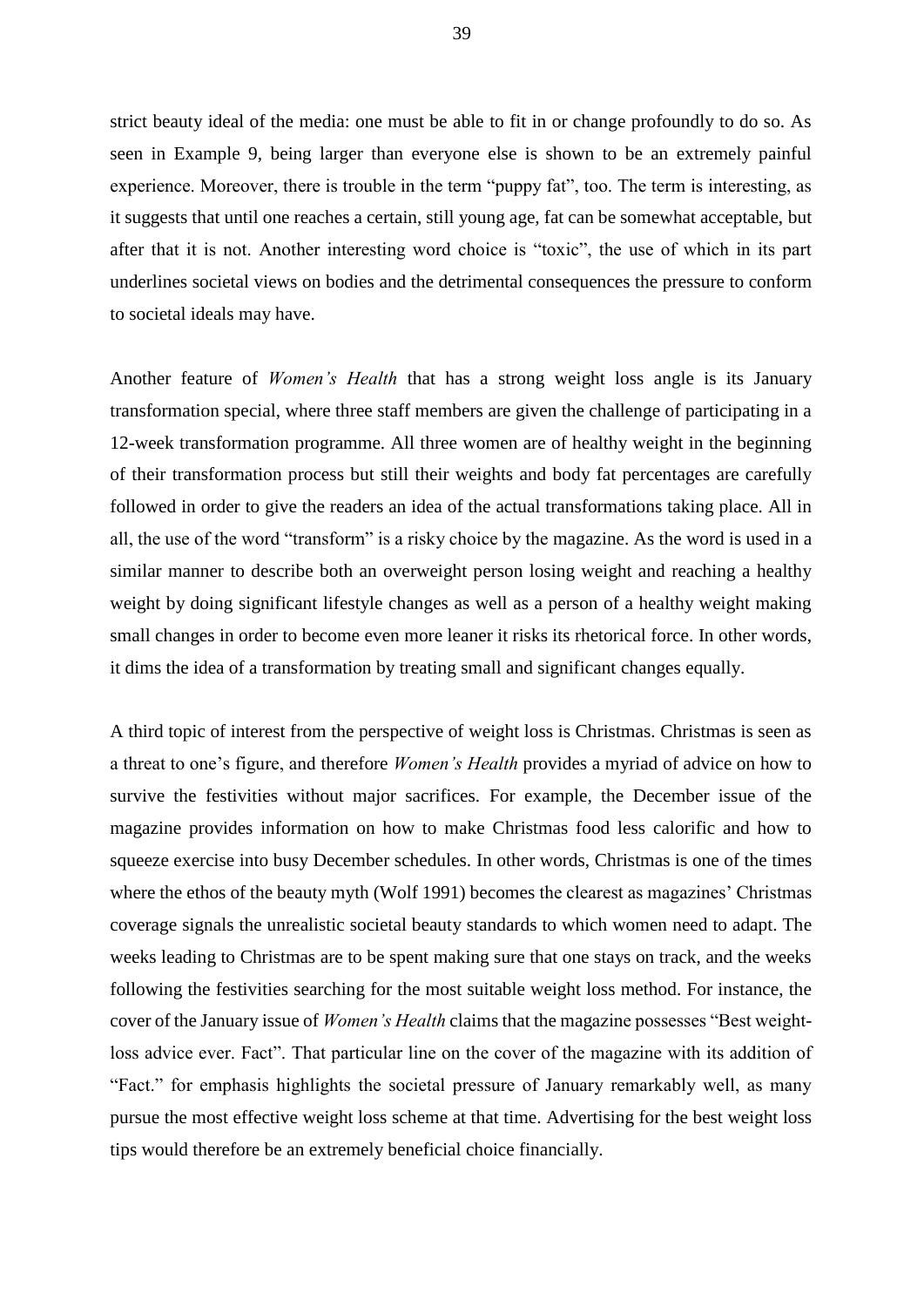Example 10

Think you can't maintain your goals over the holiday season? Think again. (Contents 2017: 16)

As seen in Example 10, Christmas preparations can also act as a call for arms. The fight against fat is a state of mind from which one cannot take a break. Societal expectations guide our holidaying, and one of those expectations is excess eating combined with the lack of exercise. However, it must be noted that while this is not a universal truth, it is treated as such for marketing purposes. Forgetting this makes it easy for magazines to create more body problems by increasing levels of body dissatisfaction in readers. The use of "Think again.", however, is interesting, as it provides a softer perspective on the message, hinting that while the message may scare readers as they are reminded of Christmas dinners and the lack of exercise, "Think again." reveals that this particular magazine will stop the inevitable Christmas chaos by providing useful advice and in this task it works in a similar manner to "Best weight-loss advice ever. Fact".

Everyone is expected to lose control at Christmas, and even the "What happens when…" question column in the December issue of *Women's Health* is about binge eating at Christmas. Instead of making bingeing optional, the use of *when*, though a part of the permanent headline of the segment, makes it almost obligatory. Although the Christmas content of *Women's Health*  is very encouraging in terms of inviting readers to join the battle against fat, showing Christmas as a holiday of restriction and bingeing has a multitude of negative consequences as well, the most significant of them being demonising fat.

## **The view of** *Men's Health* **on weight loss**

*Men's Health* does not have a recurring reader transformation story, but its content clearly shows the need for removing excess fat, too. Men are generally judged by what they have accomplished instead of their body fat percentages, and that phenomenon is visible in the content of *Men's Health.* Removing excess fat is seen as an accomplishment done in order to feel healthier instead of a way of improving one's appearance. Weight discussion is absent from the cover star interviews, and the often weight-obsessed January is greeted with a story titled "Why your weight does not matter" (Masoliver 2018a: 34), where it is admitted that although many wish to change after Christmas, performance should always be the priority. "Why your weight does not matter" emphasises the magazine's message by pointing out that obsessing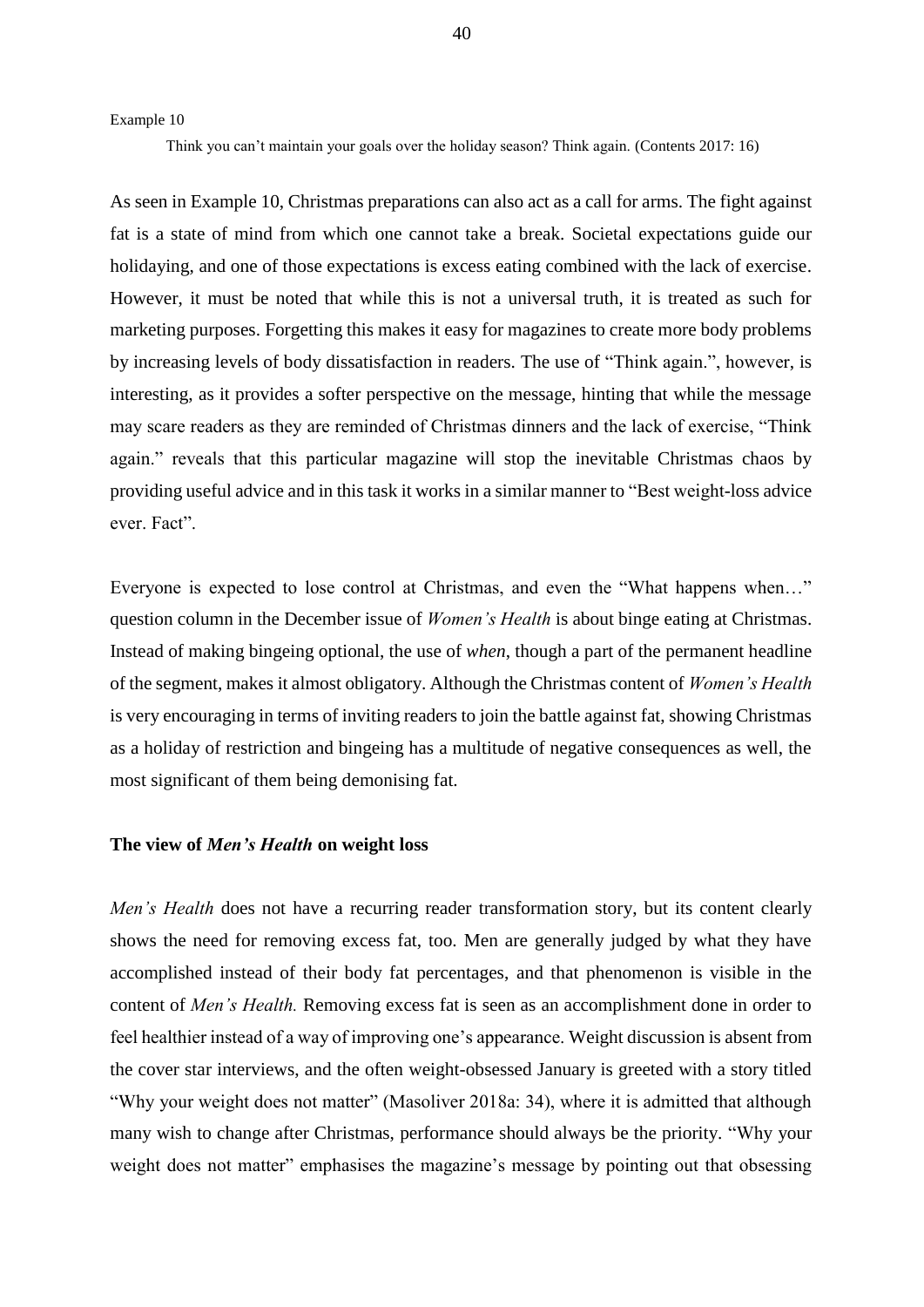over one's weight and overanalysing one's diet and exercise regimes will in the end harm one's exercise goals.

Fat is nevertheless seen as an enemy in *Men's Health*, but instead of being distracted with panic, the magazine advises its readers to cleverly combat it. It is interesting to notice that Christmas panic is practically absent from *Men's Health.* Instead, the December issue of the magazine acknowledges Christmas as a heavy party season and offers tips on stoking one's metabolism and getting weight loss results while simultaneously advocating for occasional days of relaxation. All in all, the mood in the fight against fat, is relatively calm in *Men's Health.* There is a multitude of tips on cutting excess fat, but weight loss content is always characterised with the fact that fat is always cut in favour of muscle gain and not in favour of becoming smaller.

### Example 11

Harness the art of weight-loss (Dessent-Jackson & Wrench 2018: 82)

In order to truly understand fat loss, *Men's Health* staff members go through one of the magazine's exercise plans and therefore learn their employer's standpoint in the fight against fat. Moreover, the magazine takes a scientific approach on fat loss, underlining the importance of "scientific tinkering" (Dessent-Jackson & Wrench 2018: 82) on losing weight. Like Example 11 shows, burning fat is a set of actions. The March 2018 issue of the magazine is particularly interested in the effects of science on weight: one's biology can be hijacked, and fat loss genes altered, if one has learned enough to do so. Gaining knowledge is the key to, in Example 11's words, harness one's weight loss project. It is essential for *Men's Health* to voice that fat should not be the sole focus of one's life; rewiring one's brain to progress with fat loss automatically is an attitude that is typical to the magazine.

The weight loss vocabulary used by *Men's Health* highlights the magazine's weight loss attitude well: verbs like detonate, demolish, harness and incinerate are colourfully describing how weight loss is simply about taking action and following a set of rules.

Example 12

Fire on all cylinders: Stoke your metabolism and cash in on effortless weightloss, even in the throes of a heavy party season (Evans 2017: 41)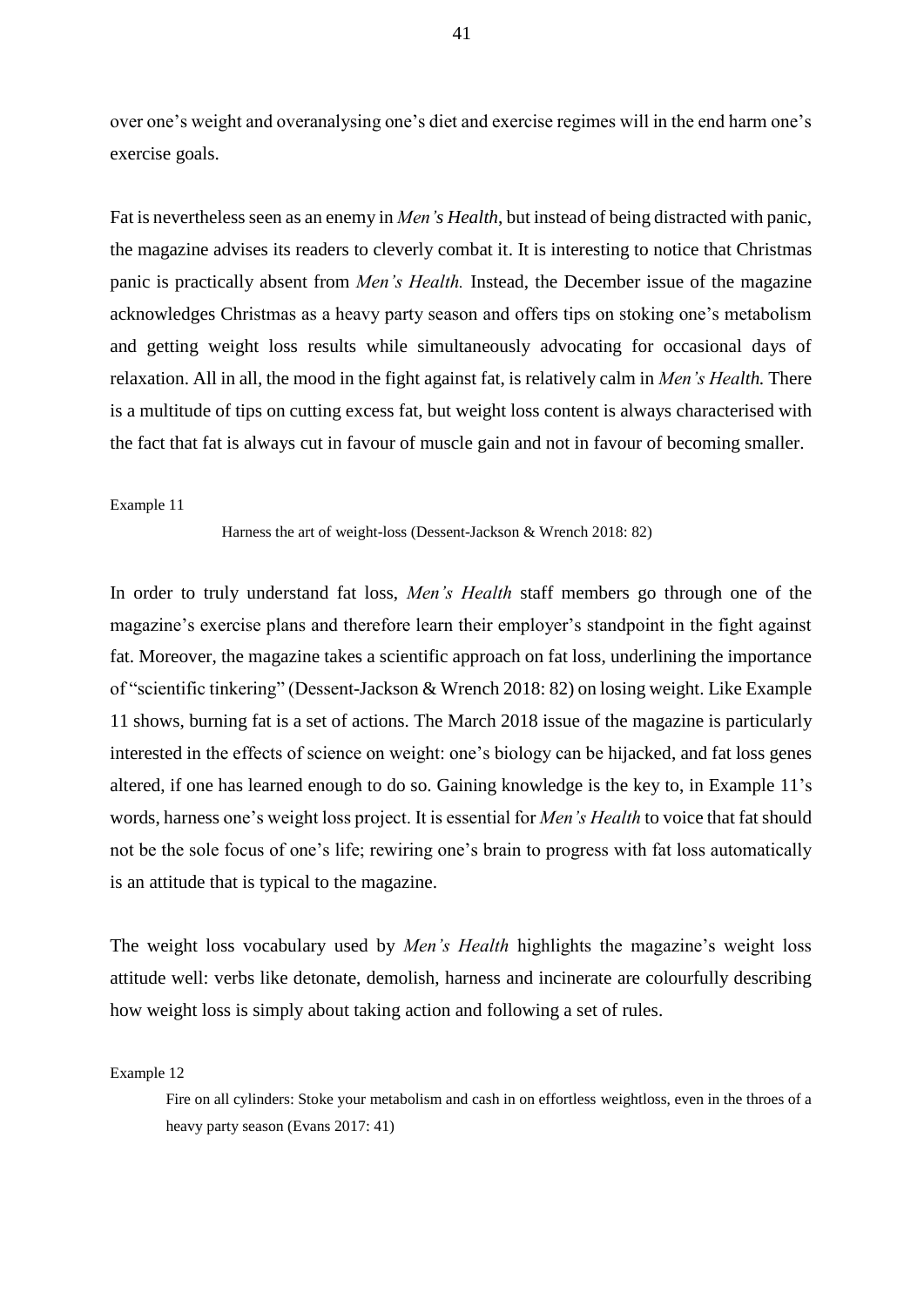Example 12 shows that weight loss is a project and it should be met with the necessary dedication. If one does it right, weight loss can be easy. In other words, the perspective and the clever vocabulary shown in Example 12 emphasise the fact that the reader himself is the most important actor of his weight loss journey. Example 12 also underlines the general opinion of *Men's Health* well: losing weight should not be too important, so by making the right arrangements, weight loss can be made simple. In addition, Example 12 offers proof of the magazine's attitude to Christmas: instead of stating that all partying is forbidden, *Men's Health*  provides its readers with tips on how to combine the need to be social with taking care of one's weight loss. Panic is replaced with careful planning on how to both enjoy oneself and to keep following one's fitness dreams.

In conclusion, it is interesting to notice how masculinity is emphasised even in the context of weight loss. Instead of just stating that readers need to burn fat, *Men's Health* employs a more colourful, action film -like vocabulary. Word choices are essential in creating the magazine's overall message and in the case of *Men's Health* it is clear that the message is about taking action. The action film -style vocabulary is present in the cover of the magazine as well, with the January-February 2018 cover promising moves that "hit flab where it hurts". This line together with *Men's Health's* penchant for action-filled verbs like detonate and demolish emphasise the idea of weight loss as a fight and Example 11's portrayal of the "throes of a heavy party season" is one example of the obstacles in the reader's way.

# **4.3 Health**

Like their titles suggest, *Women's Health* and *Men's Health* are magazines with a primary mission of providing their readership with advice on how to become their fittest selves. However, content with a clear health angle is a minority in both magazines. Health content is often framed as appearance content and that is why the many points *Women's Health* and *Men's Health* make on health alone can easily be unnoticed. In this section of my thesis, I will discuss magazine content that is produced primarily from a health point of view.

One particular type of health content present in both magazines is nutrition advice. Every issue includes a myriad of recipes and tips on making healthy food a part of life. The two magazines, *Men's Health* in particular, take into account the busy lifestyles of their readers and therefore offer recipes for meals one can eat as a quick work lunch or a weekday dinner. *Men's Health*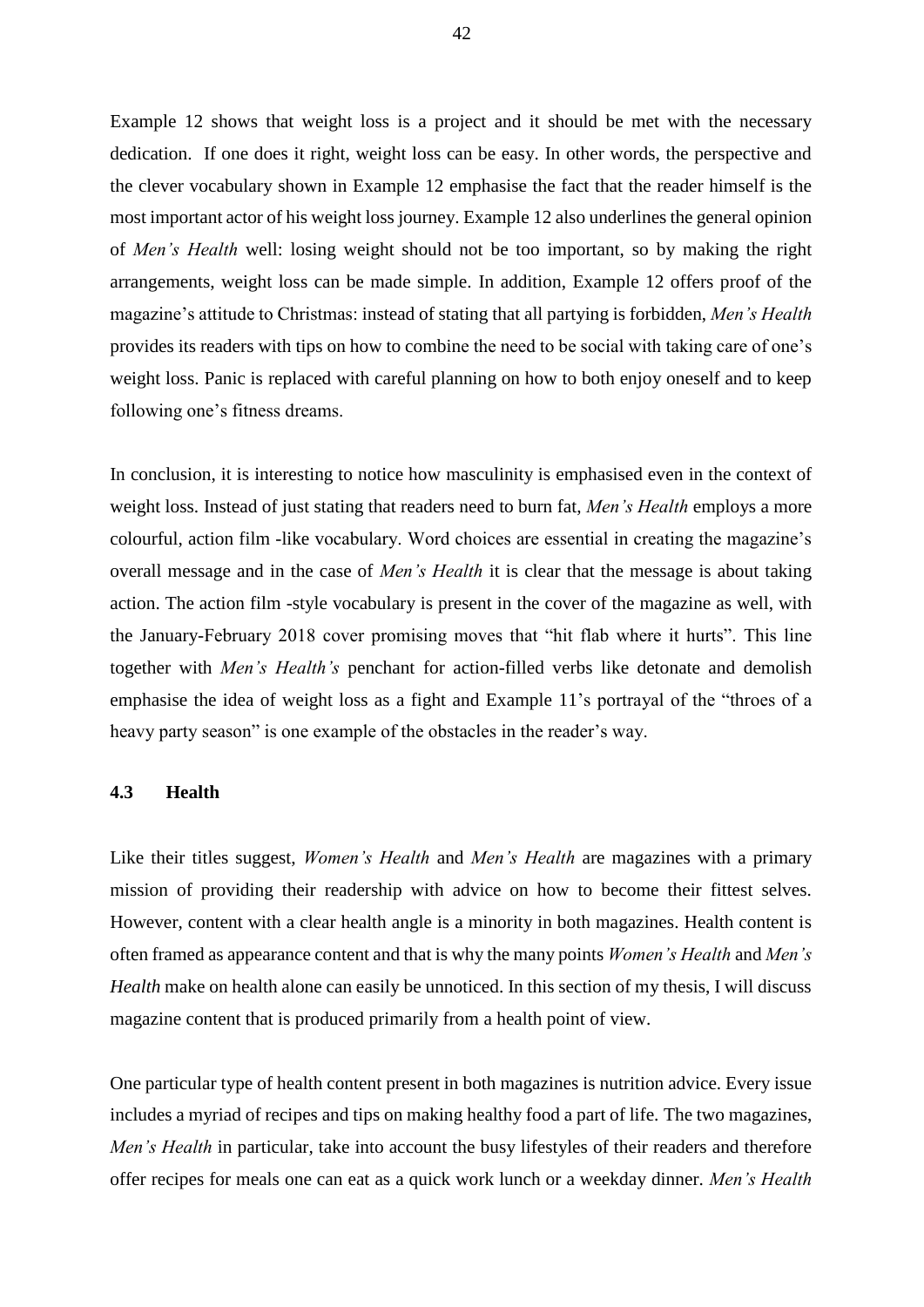has even named its quick recipes "microwave muscle meals". All in all, prepping one's meals is shown as a strong requirement for those wishing to pursue true health and fitness in both *Women's Health* and *Men's Health.*

Whereas *Men's Health* offers more detailed cooking tips, *Women's Health* is interested in food diaries and has a segment called "My week on a plate" in all issues. The purpose of the segment is to interview healthy eaters from the point of view of what they eat in a week and simultaneously inspire readers to make healthier choices. The "My week on a plate" segments of the data include food diaries from a doctor, a fitness personality, a Paralympic champion and a vlogger. All four women provide information on their meals and mealtimes and share details of their lives and exercise schedules, too. At the end of each "My week on a plate" segment is a nutritionist's verdict on the food diary. The verdicts are mainly positive, but all offer tips for further diet improvements. The glimpses of the women's lives and the nutritionist's advice will both guide the reader towards a healthier life.

In *Men's Health,* there is a focus on making unhealthy favourites less unhealthy, so that readers could continue enjoying their favourites without sacrificing their healthy life goals. The magazine's food feature, titled "The health snob's guide to", even addresses hangover food. It is interesting that a health magazine offers detailed information on how to survive excess drinking, but as the purpose of *Men's Health* is to introduce readers to hangover food where the amount of fat, salt and bad carbohydrates is controlled, including hangover food as a part of the magazine's food content starts to make sense. After all, it supports the main message of *Men's Health* and underlines the importance of balance.

A second interesting health topic present in both magazines is body positivity*.* Mollie King, the cover star of the November 2017 issue of *Women's Health*, is stated to wish that everyone could learn to love themselves as they are, but her wish is joined with Example 13, the reporter's remark of her being displeased with her appearance. The excerpt makes her feel relatable, but also sends mixed messages, making readers feel that if a magazine cover star does not fully love herself, they cannot do so either.

Example 13

Back to those hang-ups, Mollie's got a list longer than all our arms of the bits she doesn't like and would love to improve or replace (Unwin 2017b: 41)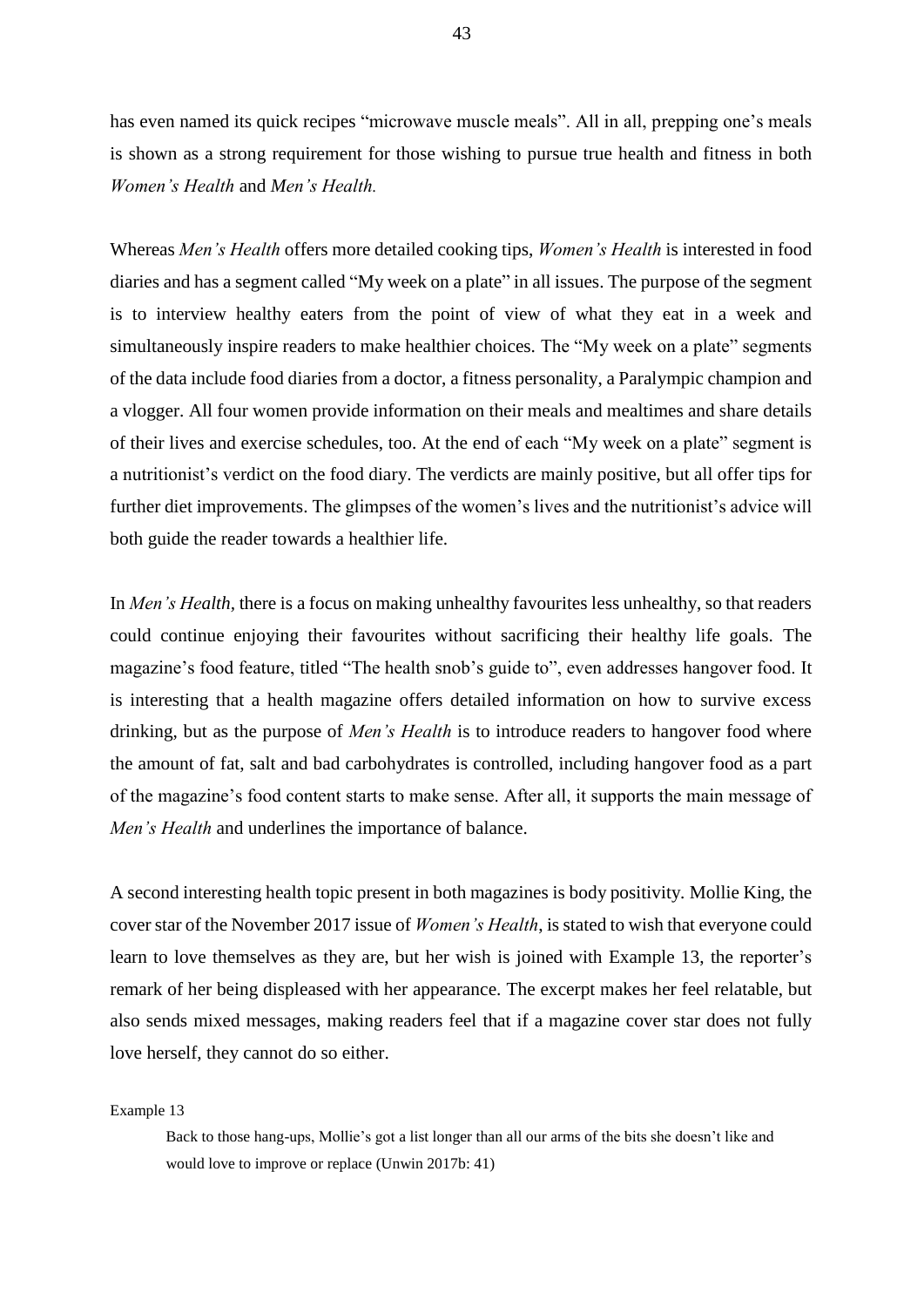In addition, in the January-February 2018 issue, cover girl Gemma Atkinson is quoted to find *Women's Health* inspiring due to the magazine's coverage of women of all shapes and sizes. This is an interesting statement, because a majority of women portrayed in the magazines of this study's data are thin or athletic Caucasian women, who also belong to the magazine's target audience bracket of women between 25 and 35 years of age. Praising diversity in a magazine with a narrow idea of appearance is an interesting editorial choice.

Surprisingly, *Men's Health* is a more straightforward advocate of body positivity. In its January-February issue there is an article on how performance should always be prioritised over one's weight and appearance. Also, in the cover star interviews, there is strong emphasis on becoming an all-around good person instead of solely focusing on one's appearance. Compared to *Women's Health,* the difference is significant: while *Women's Health* cover interviews focus on the cover star's appearance and what she has achieved with her appearance and "Fat Burner's Diary" focuses on positive changes created by weight loss in general, *Men's Health* gives appearance a significantly smaller stage. In *Men's Health,* the focus is on life in general and what the person in question has achieved and can achieve by leading an active life. Appearance is an advantage but succeeding in one's job and being a good friend, father and husband remain more important.

A third important health factor in the data is the attitude towards ageing. Interestingly, the topic of ageing does not really appear in the *Women's Health* issues of the data apart from a few advertisements, but it is one of the most significant concerns in *Men's Health. Men's Health*  wants to be profiled to cover health at every age, and its content on ageing fits this purpose well. The magazine is very interested in the role of testosterone, and hormonal issues are discussed both in the November 2017 issue as well as the January-February 2018 issue of the magazine. Hormones and their impact on health and fitness is something that is closely monitored and seen to interest readers. That is why the magazine is taking a scientific stand on the effect of ageing and testosterone on training and activity levels in general. Ageing, after all, stops a man from being as active as he would like to be. By having the opportunity to at least affect, if not slow down ageing, the process of growing old will be made less scary.

In discussing health, one cannot ignore the importance of mental health in the overall wellbeing. *Women's Health* addresses the topic of mental health by calling its December 2017 issue *The Mind Issue*. In the issue, there is a mental health feature with candid interviews from both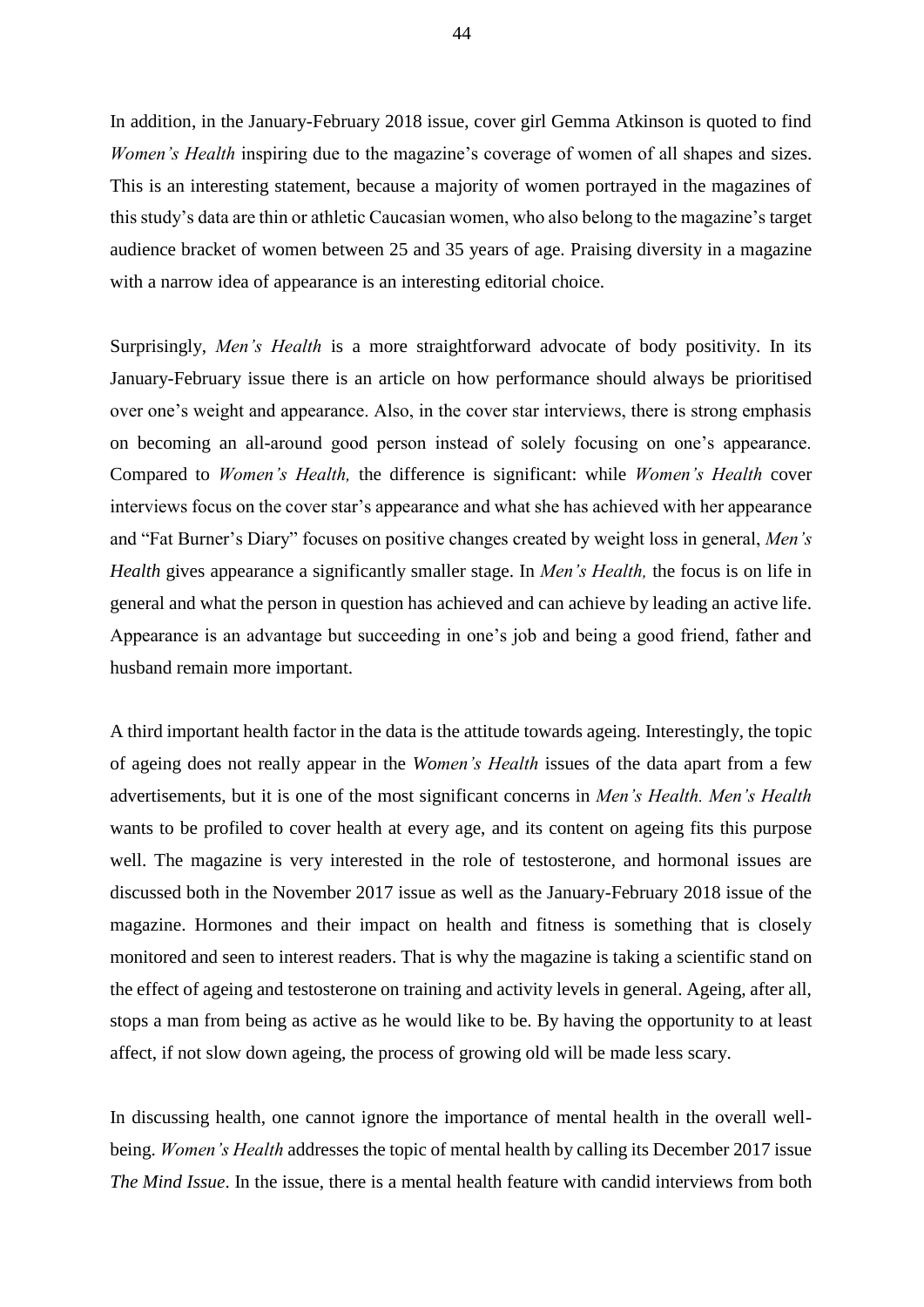famous and ordinary women. The names, photos and diagnoses of the women are published together with their experiences with life with a mental health condition. One of the most noteworthy stories of the feature is that of Claire Sanderson, the editor of *Women's Health,*  who discusses her experiences with depression and anxiety. The feature includes stories from well-known media personalities, writers, medical professionals as well as women in business and politics. The versatile nature of the feature is important, as it breaks barriers around mental health and showcases that anyone can be affected. Interestingly, only a small minority of the women interviewed suffer or have suffered from an eating disorder or a body dysmorphic disorder. Eating disorders in general are seldom present in the *Women's Health* issues of the data. The only exception is the introduction of diabulimia, an eating disorder of diabetes sufferers.

Surprisingly, *Men's Health* is very willing to discuss mental health issues. In the transformation feature of the magazine's January-February 2018 issue, staff members speak candidly about the mental effects of strict diets and how mentally insufferable dieting can really be.

Example 14

Admittedly, I started taking myself too seriously, in terms of the way I looked. I was awful to the girl I was going out with at the time. I became really judgemental about her food choices (Masoliver 2018b: 50)

#### Example 15

My wife appreciated the physical changes in my body, but fundamentally I think it's difficult to be around somebody who's so self-obsessed (Masoliver 2018b: 50)

"Blood, Sweat and Tears", the transformation feature of the January-February 2018 issue of *Men's Health* follows five men who have "lived, breathed and lifted" (Masoliver 2018b: 46) according to the magazine's exercise programmes. Example 14 and Example 15 represent two of them. Throughout the feature, it is clear to see that the project these men undertook was not without its difficulties. The men admit feelings of body inadequacy and the struggle of having to control one's life meticulously. Admitting that relationships, sexual lives and work motivation have all suffered due to a *Men's Health* exercise programme is a bold move. However, the impact of admitting one's self-obsession on the magazine's main message of balance is vital. Looking good is desirable, but as Examples 14 and 15 show, taking oneself too seriously due to a strict diet may damage other areas of one's life.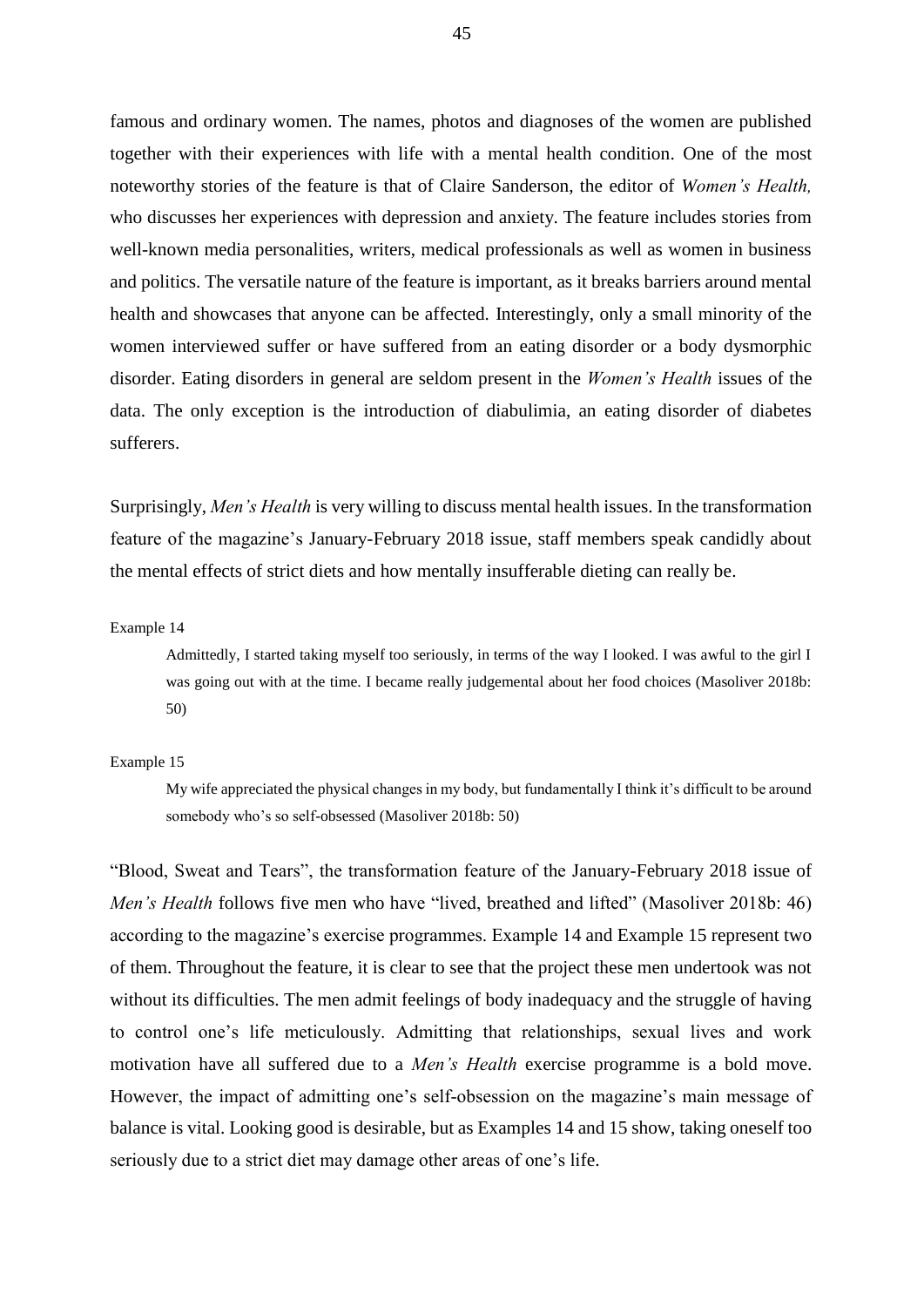# **4.4 Body competence**

*Women's Health* and *Men's Health* are both fascinated by the capabilities of a fit person. In the following section, I will investigate and discuss their views on body competence, in other words, the expectations of how a fit person should truly perform.

## **The view of** *Women's Health* **on body competence**

Alice Liveing, the cover star of the March 2018 issue of *Women's Health,* is advocating for an accomplishment-focused attitude to females working out. Prioritising general health and wellbeing instead of aesthetics is shown as a relatively fresh idea, and its direct opposite can be found from the earlier *Women's Health* issues of the data. In Example 16, for instance, the cover star of the November 2017 issue, Michelle Keegan, is shown in a very aestheticsdominant light. Oddly, she is simultaneously pictured to be in great shape and not enough. Not being satisfied with one's appearance being categorised as healthy self-deprecation is extremely dangerous, as it sends readers a false message of women having to be displeased with their appearance.

#### Example 16

I wonder how happy Michelle is with her body, the evidence in front of me suggesting it'll be a resounding "very". "I'd say seven out of 10. If I'm training, maybe an eight". Is that just healthy selfdeprecation, or something deeper? (Unwin 2017a: 35)

The media is focused on portraying women as beautiful instead of showcasing their capabilities. The Gemma Atkinson interview in the January-February 2018 issue has an interesting exception to this rule, as her independence and strength are highlighted alongside her good looks.

### Example 17

Gemma Atkinson. Strong independent woman, with thighs that could crush an orchard. "Xena Warrior Princess!" she grins, when I ask who her role model is, expecting someone much more bland and, well, real. "My mum bought me the DVD boxset for my birthday. I've always loved strong, athletic women" (Unwin 2018a: 31).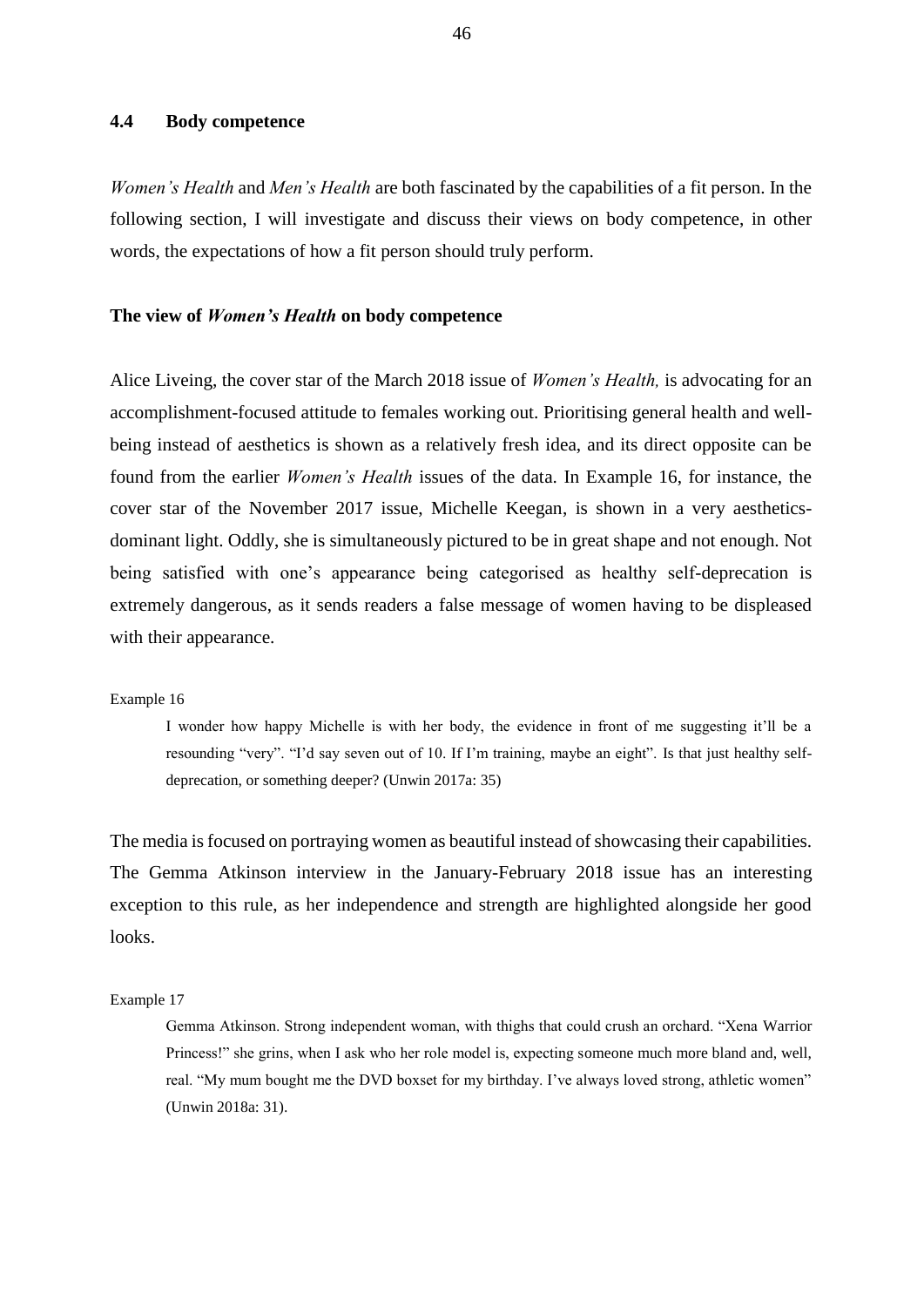Although it is a compliment on Atkinson's strength, the wording of Example 17 is surprisingly negative. Strength is a word seldom used to describe women, and orchard-crushing thighs is a particularly interesting choice of words, since it draws the attention to Atkinson's size instead of complimenting her strength. So, it can be argued that Example 17, in both the way of describing Atkinson and the way of dismissing her strong role model, illustrates the other perspective on body competence well: there is a persistent idea in society that women can be too powerful and too muscular, and using negative connotations when discussing female strength and achievements is a vital part of this phenomenon.

All in all, it can be argued that content specifically framed as body competence content is scarce in *Women's Health.* The magazine focuses on how one may look and feel with the help of exercise, but the accomplishments of women are not as frequently showcased. For instance, all cover stars of the data are successful in their field, but their accomplishments cannot be looked without including their appearance in the conversation, too. Another example is that building muscle is often framed to be a side-product of a weight loss project. Also, it must be noted that when muscles are highlighted in *Women's Health,* the muscle group in question is usually abs or glutes. A focus on biceps, a muscle group often attached to ideas of strength, is rare.

### **The view of** *Men's Health* **on body competence**

*Men's Health* is a strong advocate of accomplishments. Strength is one of the core elements of the magazine, which can be seen, for instance, in the November 2017 issue, where a workout is promised to create "all-mighty strength" (Millar 2017a: 59). Body competence is also a useful marketing device; for example, both famous cover stars of the data, Chris Hemsworth and Henry Cavill, benefit from their most famous film roles, too. Hemsworth has played the Norse god Thor and Cavill has played Superman, and therefore these roles and what they symbolise are carried throughout their *Men's Health* issues. The November 2017 cover promises "Chris Hemsworth's Thor workout!", while the December 2017 states "Get Henry Cavill's Superman body plan!". The interviews of Hemsworth and Cavill are also filled with references to their roles, with the Cavill interview even having the title "The new adventures of Superman".

The Cavill interview is particularly interesting from the perspective of body competence, as it spends a considerable amount of time discussing martial arts. In Example 18 Cavill is quoted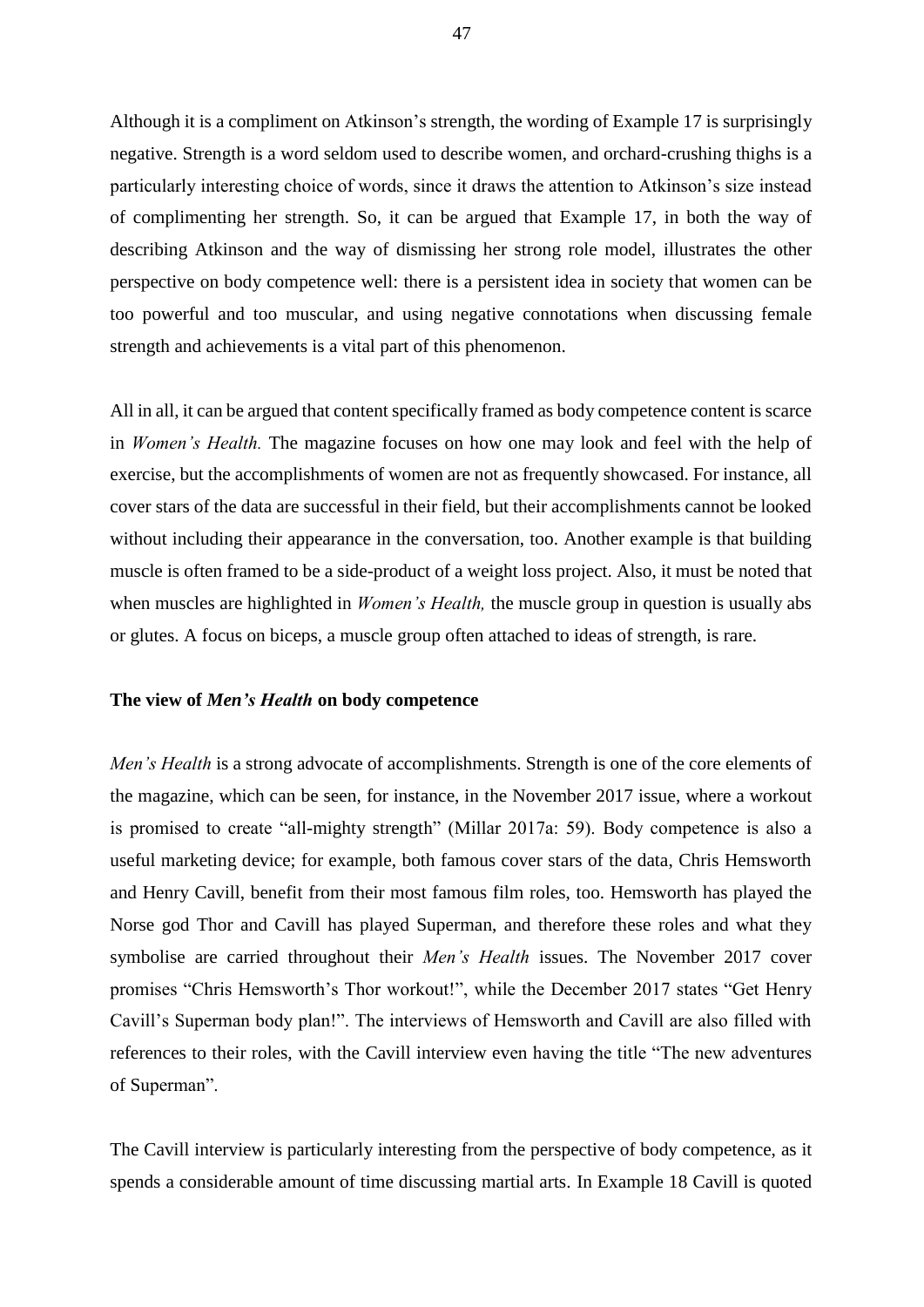to say he is happy to be talented at martial arts as it provides him with the opportunity of protecting himself and those around him. In other words, instead of prioritising aesthetics, one should focus on what one is able to do. Cavill's will of combining inevitable exercise with learning something new is a good example of the attitude of *Men's Health* in general: exercise is one of the ingredients of success.

#### Example 18

"It's handy to be handy", he says. "It's nice to be able to protect those around you, and yourself." And handily, martial arts training is also a kick-ass form of conditioning: "I like going to the gym, I do. But if I'm going to be sweating and breathing hard, I'd far prefer doing it while learning a skill, rather than just for the sake of seating and breathing hard." (Millar 2017b: 62)

According to *Men's Health,* and ideal man is one who sets goals and accomplishes them. Each issue of the magazine has a segment where an expert is brought in to coach how to perform a certain weight training movement with the correct form. The aim of these segments is to bring the reader a step closer to becoming an athlete. For instance, in the March 2018 issue, deadlifting is taught because deadlifts are "the anchor of every elite athlete's strength training" (Jennings 2018: 96).

### Example 19

No one seeking real fitness resolves to be a skinny-fat dieter or a bloated bodybuilder, so if you're serious about success you need to take a holistic approach. Your health will benefit from striking a balance, so double down on your efforts to see proper results. (Cooper 2018 24).

It is a fact underlined in *Men's Health* in numerous occasions that instead of just training madly, one needs to train in a smart manner. Example 19 shows the magazine's idea of pursuing normality well: neither extreme is healthy, and training accomplishments are easily obtained if one stays in the middle of the workout spectrum. While the society in general spins a polarised idea of bodies, the attitude of *Men's Health* shows that there are grades of desirability among the desired body type, too. One needs to prioritise avoiding becoming a "tunnel-visioned meathead" (Masoliver 2018b: 49) and focus on having a normal life and accomplishing exercise goals simultaneously.

#### Example 20

You can't come to the gym and fuck about taking selfies and posting them, warns Gotting [expert interviewed]. Strongman training is awkward and without proper form and focus can cause injury. "Have fun, but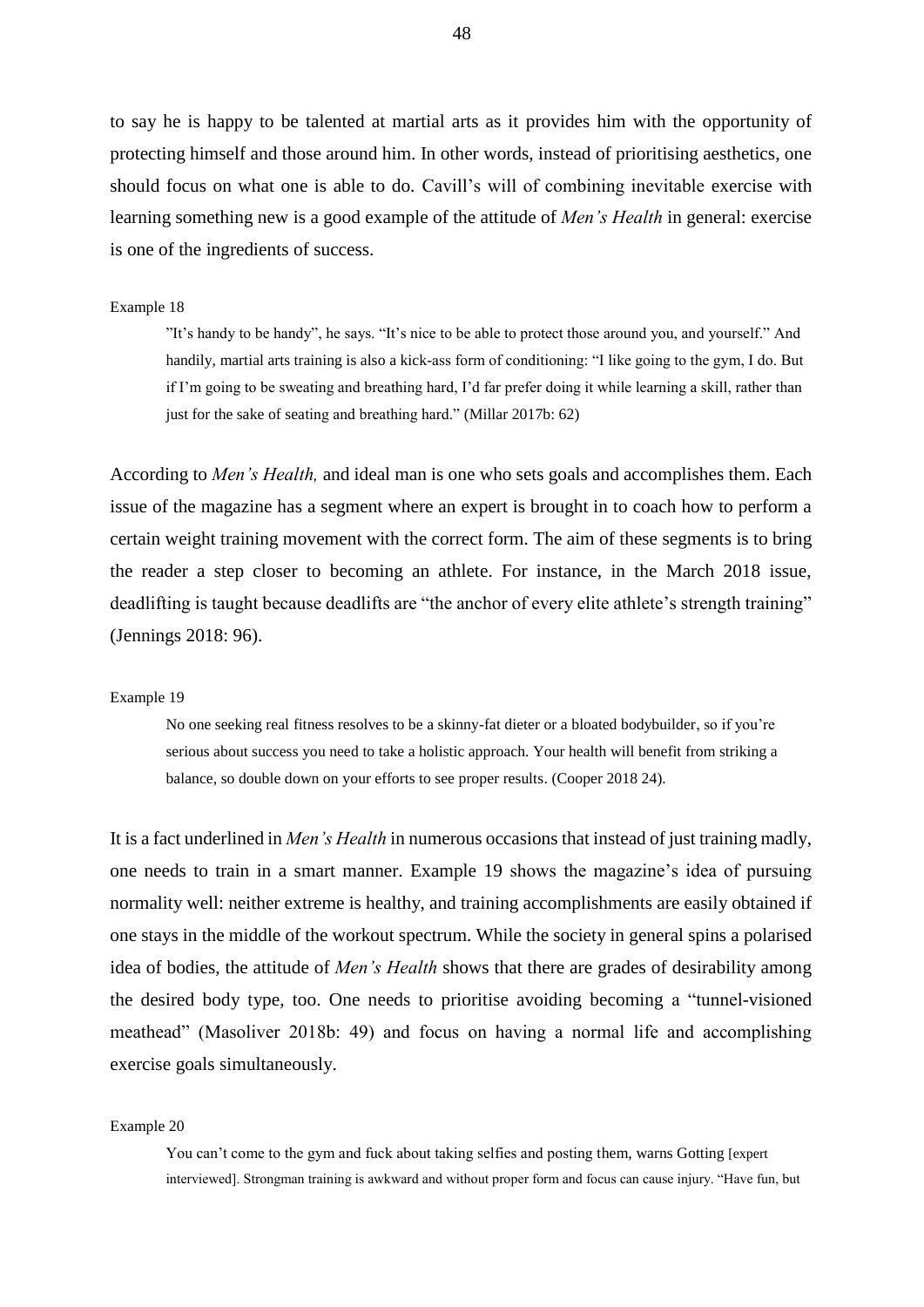don't be the guy who spends more time finding the best lighting for a shot than he does mastering a lift" (Lane 2017b. 46)

As seen above in Example 19 and Example 20, *Men's Health* is a prolific campaigner for normality. Here the stereotypical gender roles are also highly visible, as Example 20 clearly brands taking a selfie as a feminine and unnecessary act. It is also a good example on the magazine preferring accomplishments over aesthetics. Overall, the magazine encourages its readers to limit distractions and set realistic exercise goals. The most important factor in gym accomplishments is one's own motivation. One's personal trainer may be "a walking set of abs" (Jenings 2018: 19), but most importantly, it is the trainee who needs to take his responsibilities into account and focus on training efficiently, scaling own expectations to what is realistic to them.

Although the frequency of body competence messages in the *Men's Health* issues of the data is surprisingly low, all excerpts support the traditional masculine idea of the perfect man. For example, in Example 20, there is a strong divide between working hard, which is considered to be the masculine way of acting and taking a mid-exercise selfie, which is branded as a feminine, and hence unnecessary act.

# **4.5 Making and unmaking of body problems**

The purpose of the following section is to investigate the present data from the point of view of my second research question and thus discover how the content of *Women's Health* and *Men's Health* magazines both makes and unmakes body problems. Making of body problems refers to the act of constructing a body of desire and normalising certain characteristics as the ideal (Ballentine 2005: 290), whereas unmaking of body problems gives agency to the individual instead of solely believing the status quo of body ideals (Ballentine 2005: 292).

### **Making of body problems in** *Women's Health*

The most significant maker of body problems in *Women's Health* is its cover. The cover is a key factor of a magazine's success as it can draw attention in newsstands, but in the case of body ideals, it serves another, yet extremely important, function. A cover is a summary of a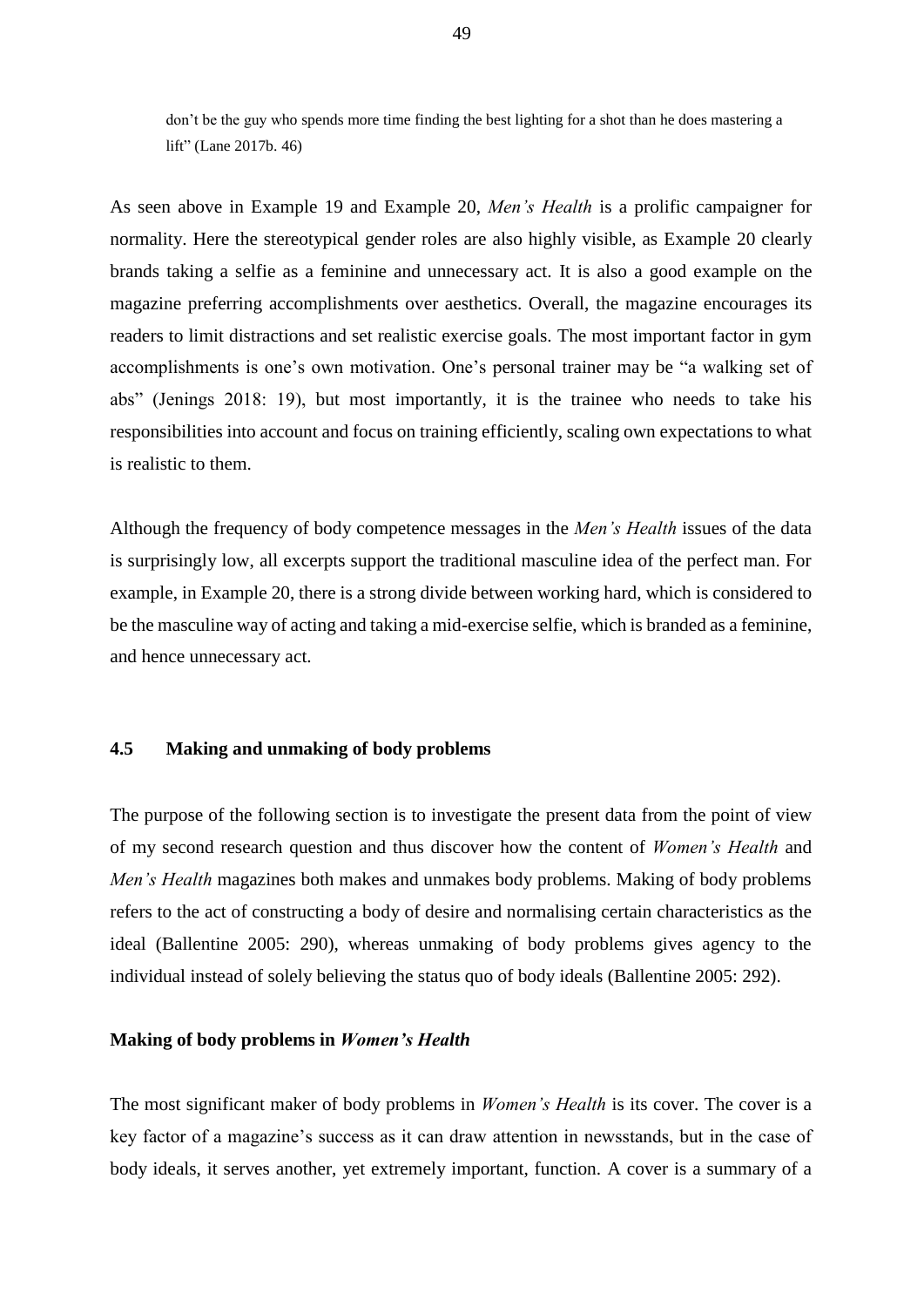magazine's values, and it is therefore a means to showcase the perfect body and encourage readers to pursue it. As seen in the images below, all four covers of the data feature a thin and young Caucasian woman in a two-piece swimsuit. In addition to this, the desired characteristics of a woman are also emphasised in the cover headlines. For instance, one of the prominent headlines of the December 2017 cover of the magazine, calls out for "Strong, hot and sexy" as the theme for the upcoming holiday season. November 2017 issue of the magazine advertises a "Total body shred" and the January-February 2018 issue is even titled as The Transform issue, underlining the importance of reaching strict body goals.

Image 1: *Women's Health,*  November 2017

Image removed for copyright reasons.

Image 2: *Women's Health,* December 2017

Image removed for copyright reasons.

Image 3: *Women's Health,*  January-February 2018

Image removed for copyright reasons.

Image 4: *Women's Health,*  March 2018

Image removed for copyright reasons.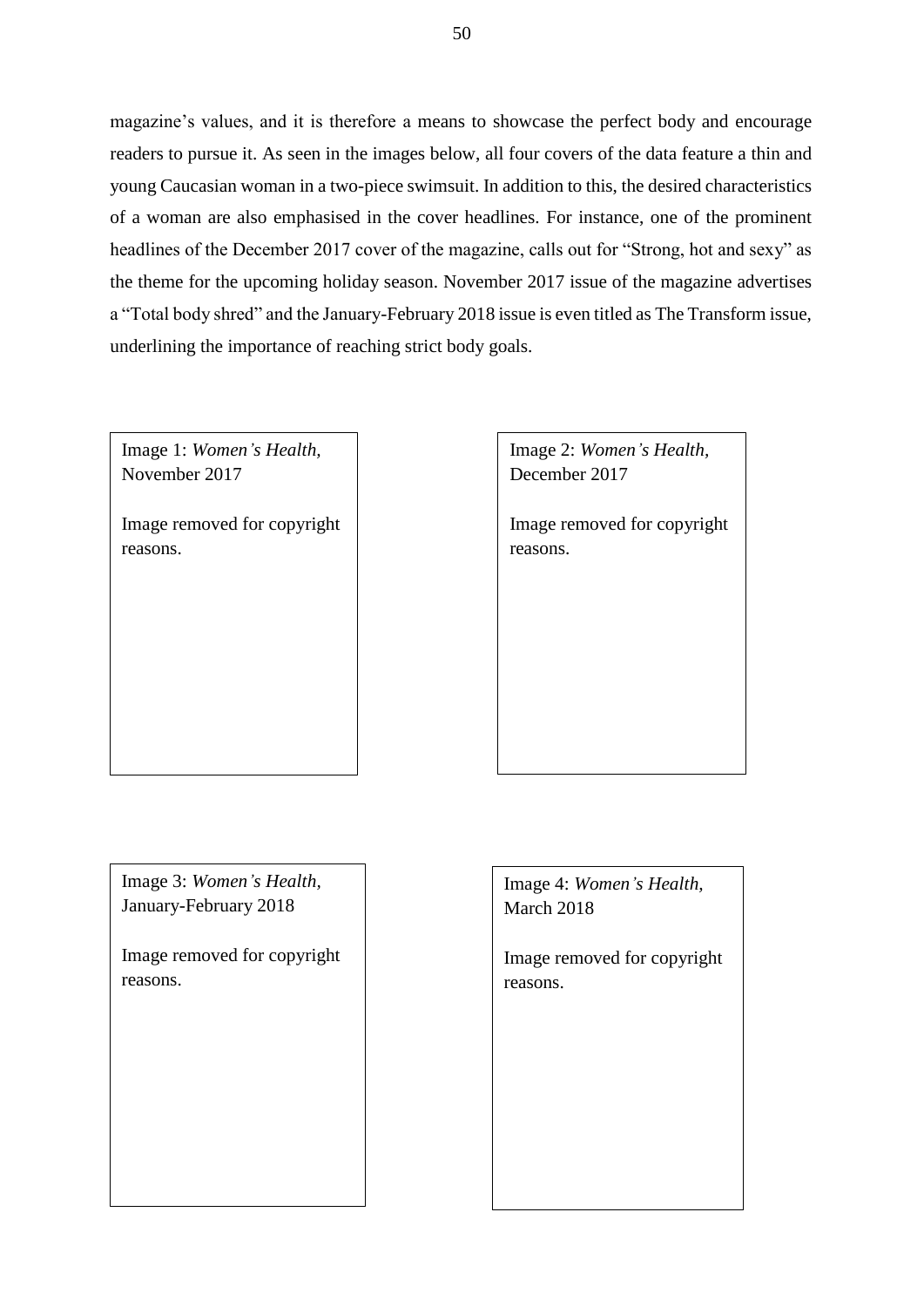In addition to the cover itself, the cover star interviews are also a way of encouraging readers to pursue a certain type of a body. The motivations of cover interviews are for introducing admirable women, revealing new details about already famous women and underlining how the celebrities in question have reached peak fitness. Also, the cover star interviews are also a way for the magazine to prioritise certain kind of bodies over others. In other words, the inclusivity of the magazine may normalise a type of body and decrease the respect of other types of bodies, which, according to Ballentine (2015), is highly detrimental.

The "Fat Burner's Diary" segment, present in all issues of *Women's Health*, is an interesting example of *Women's Health* content, as it can act both as a maker of body problems as well as a way of unmaking body problems. In the case of making body problems, "Fat Burner's diary" functions as an alarming example: if one does not follow the instructions given by the magazine, one may end up unhappy and with an undesirable body, too. In the March 2018 issue, the fat burner is a Londoner ready to re-assess her life goals. Example 21 showcases her realisation of the harmfulness of her unhealthy life and therefore acts a warning sign. One of the common factors of these warning signs is the idea that if one follows the example provided by the magazine, there is a chance to start a new life.

#### Example 21

At 37, 5ft and 20st, I'd constantly pick up seasonal bugs, and I struggled with pelvic and stomach pain and heart palpitations – but the only thing my doctor could put it all down to was my terrible lifestyle. Then, one night in August 2015, after a work meeting finished at 1am, I surveyed the mess of empty beer bottles and takeaway containers left behind and started crying uncontrollably. I couldn't believe this was my life. Then and there, I decided to start afresh. (Mitchell 2018: 85)

Warnings for not adhering to the magazine's values are present elsewhere in *Women's Health*  as well. One instance is the November 2017 issue's story of sugar damage. The article, titled "Seeking sweet relief?" underlines the importance of a healthy diet and show the alternative results in an unflattering, scary way, too.

Example 22

You wouldn't follow an anxiety diagnosis with a G&T, but there's nowt wrong with a kilo bar of Dairy Milk, right? You're also sure to have delivered a box of flapjacks or box of millionaire's shortbread to a friend struggling with emotional problems that go far deeper than the average craving. (Sarner 2017: 66)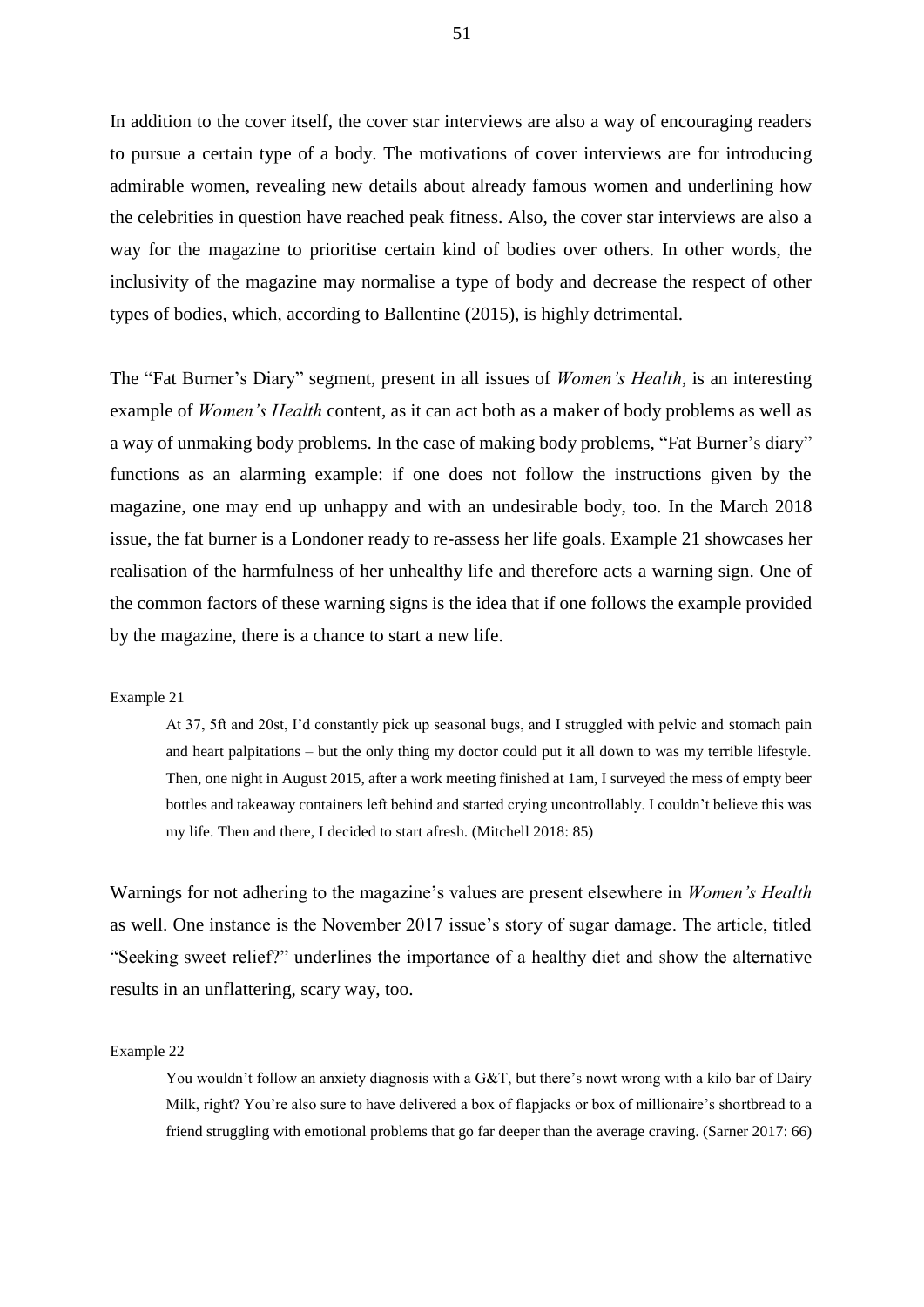As Example 22 shows, the words of warning on the damages of sugar are given with relatable, common examples. In the article, emotional eating is pictured as a very common phenomenon, but its downsides are clearly underlined, and repercussions are also revealed. What is interesting about this cautionary tale is that it focuses on mental health instead of one's figure. It is a refreshing point of view to focus solely on the anxiety and mental health consequences of a bad diet instead of the physical changes. The story ends with an interview with a former sugar addict, who supports the main message of *Women's Health* and tells readers of her newfound happiness and energy. All life changes have been made possible by the task of replacing unhealthy sugars with healthy alternatives.

Another example of warning signs is the magazine's Christmas coverage. *Women's Health*  chooses to spin the holiday season as a chaos filled with dangers, and the only solution to surviving the season is to carefully follow the advice given in the magazine. The inevitability of overeating is highlighted in the December 2017 issue of the magazine, where the magazine's recurring "What happens when…" question column discusses ways of dealing with bingeeating during the holidays and ponders the question of whether "the real magic of Christmas is its ability to render rational humans incapable of stopping at just the six mince pies" (Mitchell 2017a: 34). Although the perspective of expecting everyone to lose control during the holidays is harmful and will undoubtedly raise feelings of inadequacy, it is still interesting to notice that despite the strong headline, the column actually provides relatively neutral information on the working of the body after heavy meals.

In sum, the most common strategy of making body problems in *Women's Health* is the way the magazine introduces and compliments women who have succeeded in creating the ideal body. The cover stars all have very similar body types, and they are given the opportunity to showcase their bodies by appearing on the cover of the magazine in a two-piece swimsuit. The ideal body is lean, low in fat and something the woman wishes to show to the world. This is visible, for instance, in the magazine's way of describing women's bodies as impeccable or enviable. To look good means to be a target for envy, too. A second way how the process of making body problems is visible in the content of *Women's Health* is the frequency of instructions and warnings in the magazine. There is a myriad of instructions for living a certain kind of a life, and everything that does not fit into the required lifestyle is discussed with negative connotations and a warning tone. As the magazines of the data are all from the turn of the year, the most significant danger between a woman and the perfect body is Christmas. Due to the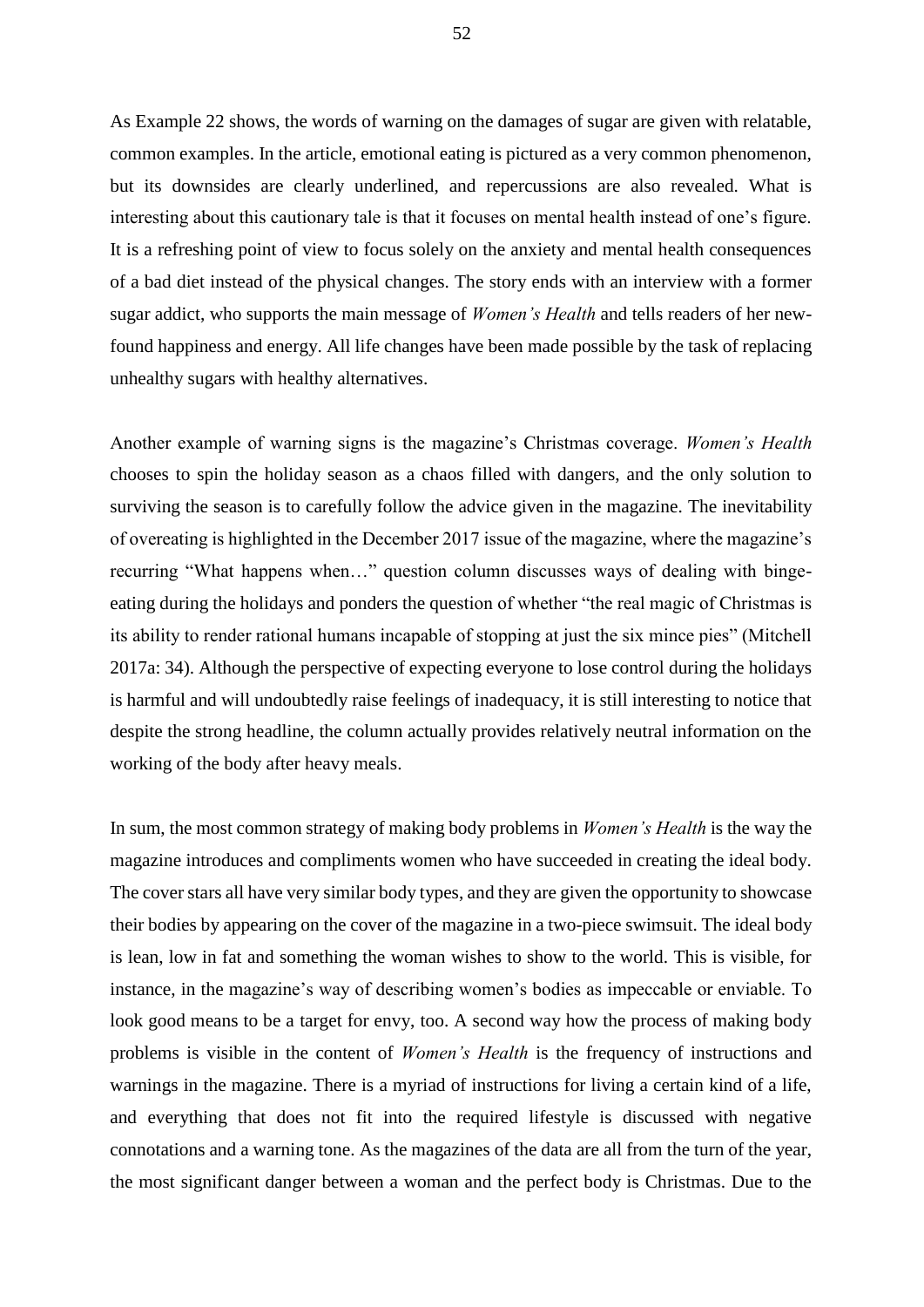problems the holiday season will cause, *Women's Health* is well prepared with a multitude of tips.

### **Unmaking body problems in** *Women's Health*

One of the most prominent ways *Women's Health* unmakes body problems is to underline the importance of the individual in her quest towards the perfect body. The magazine provides its readers with a multitude of information on how to have an impact on one's own body and how to become who one wishes to be.

Firstly, *Women's Health* introduces a variety of body routines that will help a reader on the way to body perfection. One of the most significant routines is eating well. Each *Women's Health*  issue ends with "My week on a plate", a page-long food diary by a famous person. The segment serves two functions; it is firstly a guide for eating well, but it is also a portrait of an interesting person and their life. In other words, it is believed that the example given by "My week on a plate" will lead to readers being inspired to change their diets. The magazine also provides more general cooking inspiration for its readers. For instance, the January-February 2018 issue introduces five-ingredient meals and the November 2017 issue offers chickpea meal ideas. All food content is characterized by the need to be healthy and nutritious.

The food content of *Women's Health* follows the magazine's values and readers' expectations well. For instance, in the December 2017 issue's "My week on a plate", the week of fitness personality Hollie Grant is filled with vocabulary that highlights key interests of the magazine. In other words, "My week on a plate" is an advocate for prepping one's meals beforehand, choosing a myriad of vegetables into one's diet, focusing on lean meats and pampering oneself from time to time. It is interesting to notice that while the content of *Women's Health* in general does not advocate for unhealthy meals, "My week on a plate" includes glimpses of flexibility, as seen in Example 23. The occasional unhealthy meal supports the idea of balance, and statements like Hollie Grant's "pudding is non-negotiable" (Mitchell 2017c: 154) and Example 23 make the women interviewed for the section more relatable.

Example 23

I don't fixate on weight and if I want a glass of wine or a beer in the evening, I have it. Life's too short. (Mitchell 2017c: 154).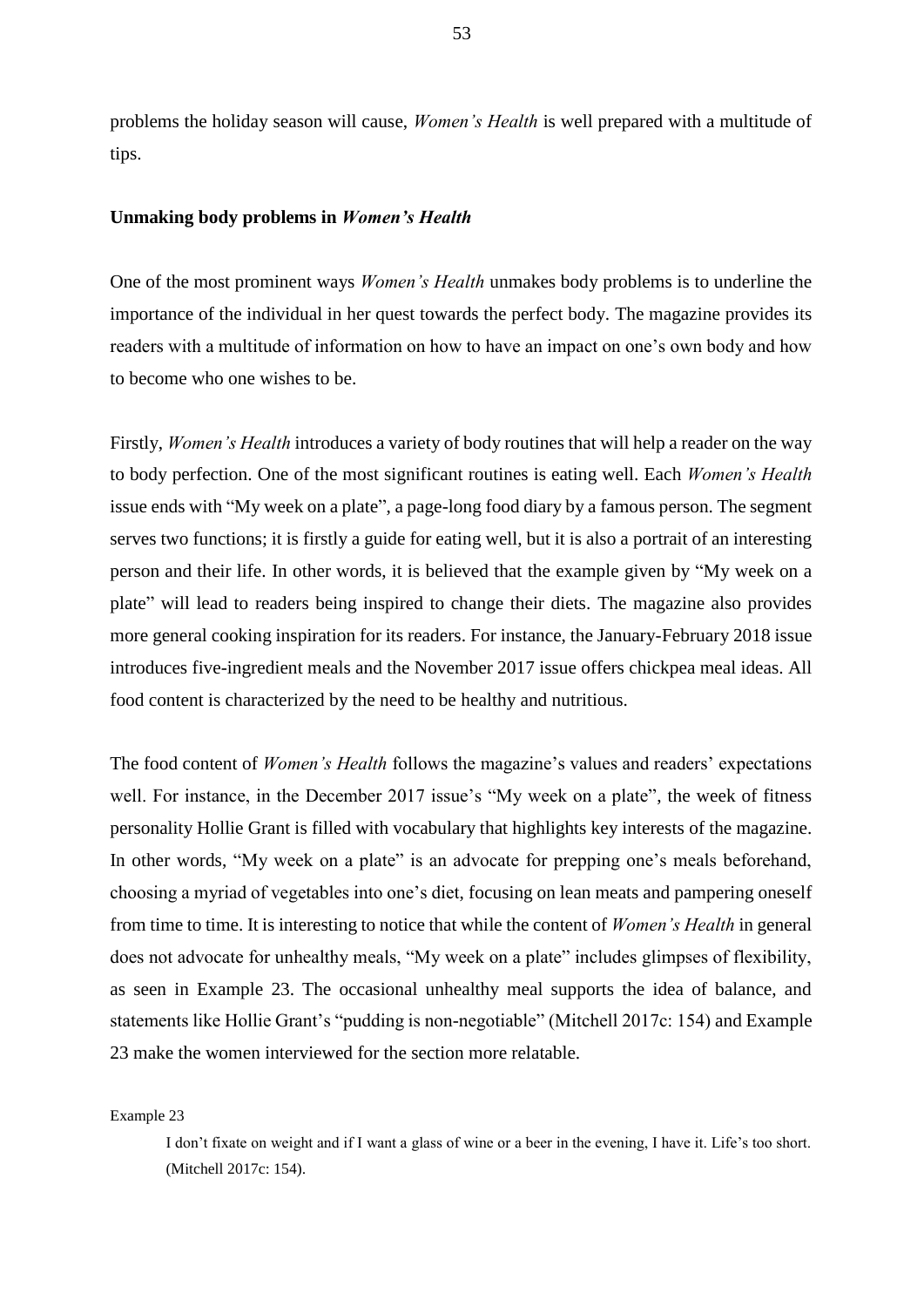Another body management routine is exercise. All *Women's Health* issues include several different exercise guides. All cover stars get an exercise guide, usually designed by their personal trainers. The names of the exercise guides are "Get fighting fit with Michelle", "Sculpt a killer body like Mollie's", "Sculpt a killer body like Gemma's" and "Transform your body with Alice". It can therefore be argued that the cover stars are of utmost importance as marketing tools for the magazine's exercise guides, too. It is easy to sell an exercise guide, if a well-known person with a desirable body has endorsed it. Alongside the cover star exercise guide, there are several other guides, too. For instance, the November 2017 issue includes a technique school on the windscreen wiper movement, expert advice from Alice Living on dynamic warmups, a one-piece workout with wrist weights as well as a longer feature on TRX yoga.

The third body-related routine presented in the magazine is taking care of oneself by purchasing certain products. All issues of *Women's Health* include both advertisements and staff-created content about different beauty products and clothes. By buying recommended products one may feel closer to the desirable bodies presented in the media. This phenomenon is present in the magazine on a larger scale, too. In the November 2017 issue of *Women's Health,* there is a feature titled "Welcome to fitness's VIP scene", where luxurious exercise classes are being tested. While beauty products and clothes may be more generally accessible, the coverage about prestigious fitness studios is to inspire only those who can afford it.

In addition to showcasing routines for appearance enhancement, *Women's Health* tends to portray bodies as projects. The projects in question will be conducted with step-by-step guides, fool-proof expert advice and quick results. Endorsement from health professionals or from celebrities is also clearly present. The multitudes of exercise guides are an excellent example of step-by-step guides, as is the "Fat Burner's Diary" segment, where readers are given a straight-forward transformation split into three time periods, marked "Then", "How" and "Now". Whereas the "Then" section has the task of scaring readers and making them see the possible faults in their own eating and exercise regimes, the purpose of the "How" and "Now" sections is to be more encouraging and to offer concrete information. The emphasis is on the inevitability of the transformation and how much good it brings to the transformer's life. All transformers of "Fat Burner's Diary" share details of their current exercise routines and diet plans, giving the reader the required push to start reassessing her own. In addition to "Fat Burner's Diary", the transformation feature of the January-February issue of the magazine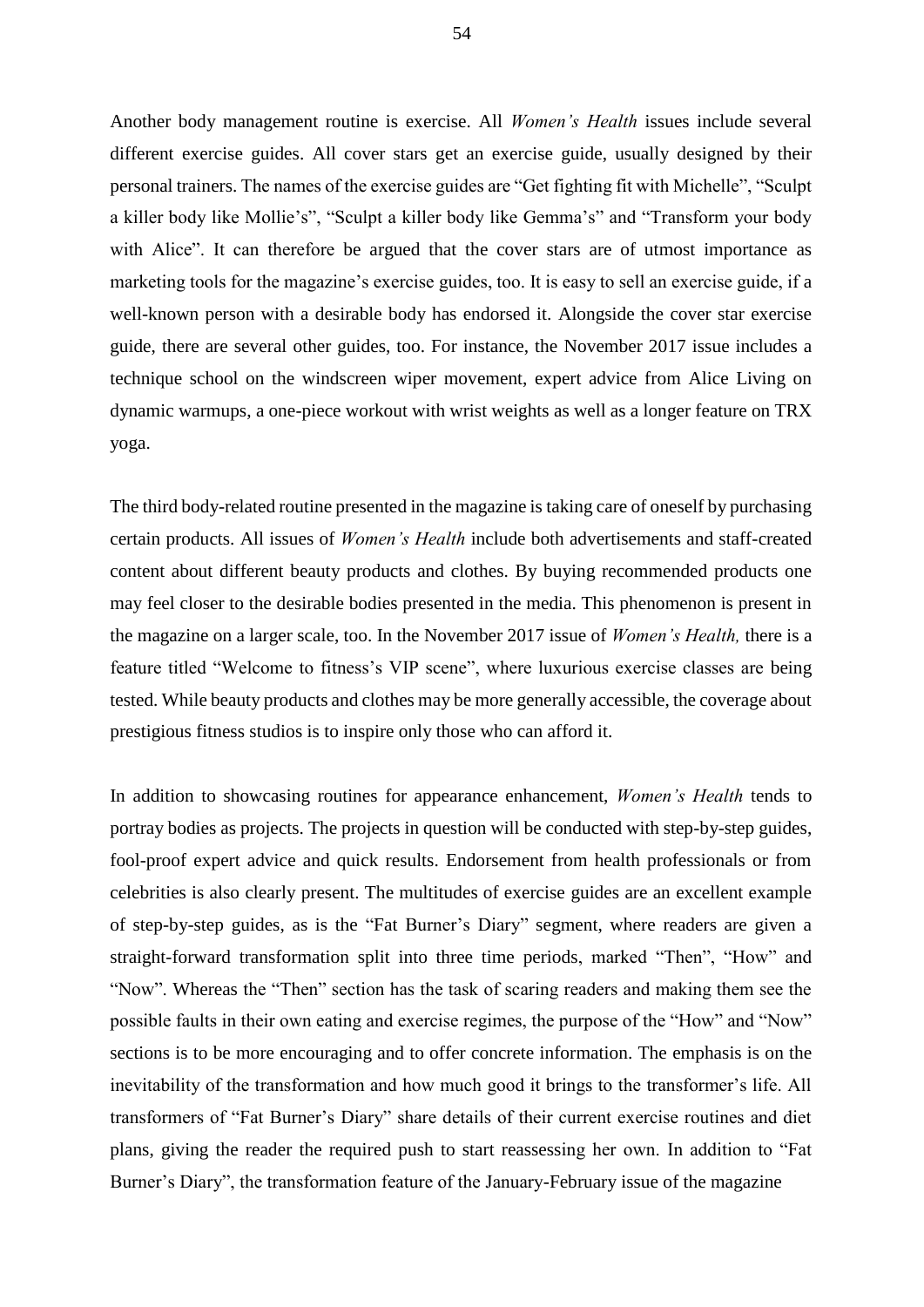shows how bodies can be viewed as projects. Both "Fat Burner's Diary" and the transformation feature benefit from using before and after photos and statistics, as the information acts as proof for the effect of the transformations themselves.

A second prominent way of unmaking body problems in *Women's Health* is fighting the status quo and providing alternative opinions. One of the recurring segments of the magazine, titled "Well worth it?" highlights current popular trends, busts myths around them and clearly judges some to be ineffective. The segment judges detox teas, with one unlucky former user of the product quoted to have felt cheated for buying into the clever marketing of detox tea companies (Dening 2017: 52). The popular ketogenic diet is also critically investigated. All in all, "Well worth it?" is an interesting part of the magazine, because it creates limits for the female need to become smaller and leaner. While the task of the magazine is to encourage people to change their lifestyles for the better, "Well worth it?" reminds readers to not risk their overall health.

A third way of unmaking body problems in *Women's Health* is a call for readers to focus on self-discipline and vigilance. This is most visible in the magazine's Christmas content, where a plethora of Christmas scenarios are built, the common message being that all fall off track during the holiday. Interestingly, the phenomenon is present elsewhere in the magazine, too. For instance, in the November 2017 issue of the magazine, there is a story advising readers to handle panic.

In conclusion, *Women's Health* sees a woman's body as a project. Although the magazine promotes a relatively narrow idea of the perfect body, it also provides its readers with a multitude of tips on how to truly have an impact on one's own body and life in general. The advice is simple, filled with expert advice and step-by-step guides. The role of body management routines in the pursuit of the perfect body is also emphasised: nutrition advice is given in detail and all issues include several celebrity-endorsed exercise guides. However, it must be noted that despite the significant amount of content that is created to encourage readers to feel better, the magazine's call for self-discipline may create body problems instead of unmaking them.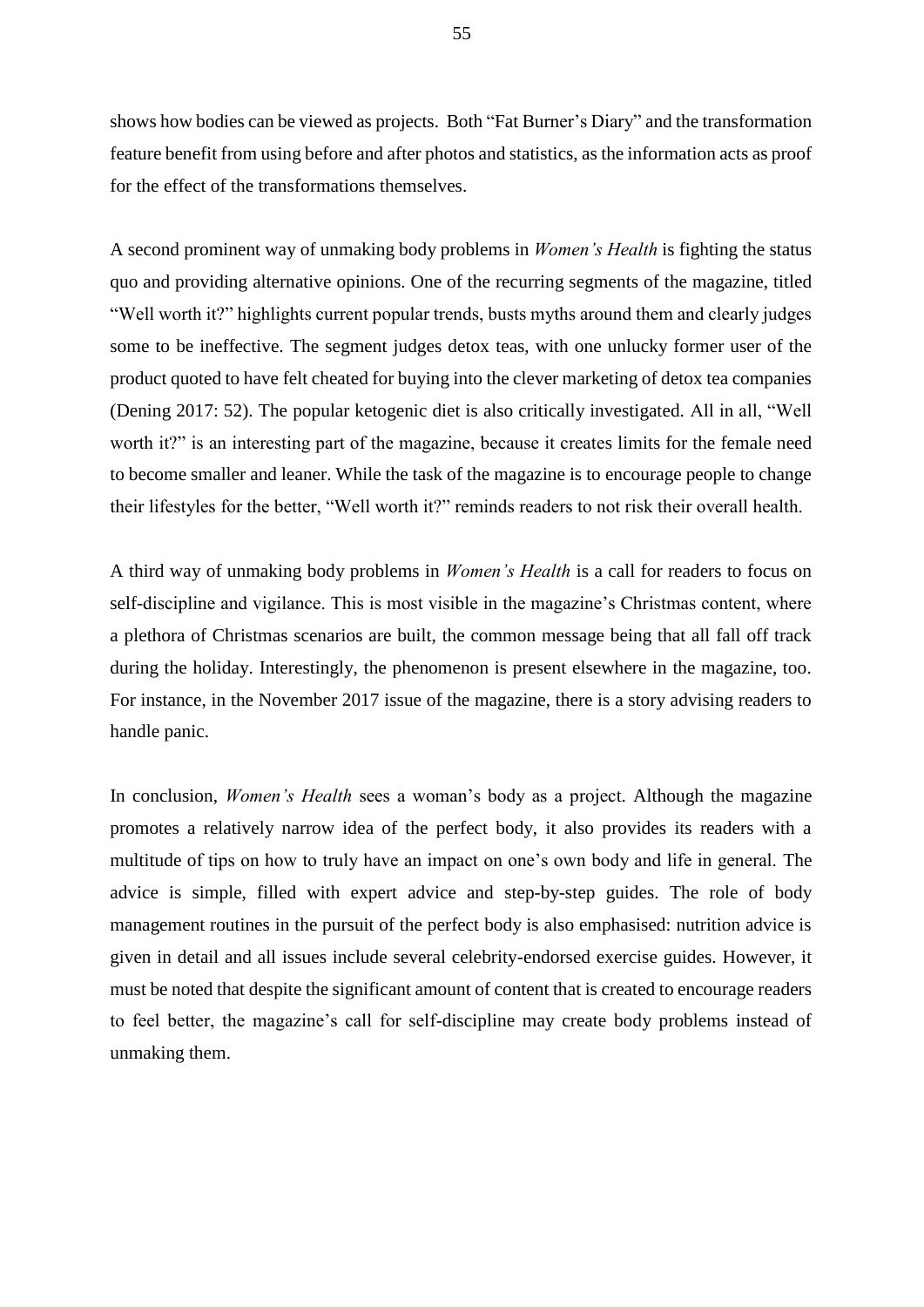## **Making body problems in** *Men's Health*

For *Men's Health*, the cover is a key part of the magazine's success. The four issues included in the data of this study have a white muscular cover star who is in his thirties. As can be seen from the images below, the focus of all four covers of the data is on the cover star's arms. The emphasis on strength is present in the cover headlines as well. The March 2018 issue highlights "XXL arms", while the November 2017 issue encourages the reader to "Build arms like this", referring to actor Chris Hemsworth, the cover star of the issue. These observations alone confirm the claim that the ideal *Men's Health* man is strong and, therefore, powerful. All four covers of *Men's Health* highlight the importance of gains, and therefore also advocate for fat loss so that the desired muscles could be more visible. There is also a hint of the need for transformations present in the March 2018 cover, where the magazine tells readers to "Build a brand new body in time for spring!".

Image 5: *Men's Health,*  November 2017

Image removed for copyright reasons.

Image 6: *Men's Health,*  December 2017

Image removed for copyright reasons.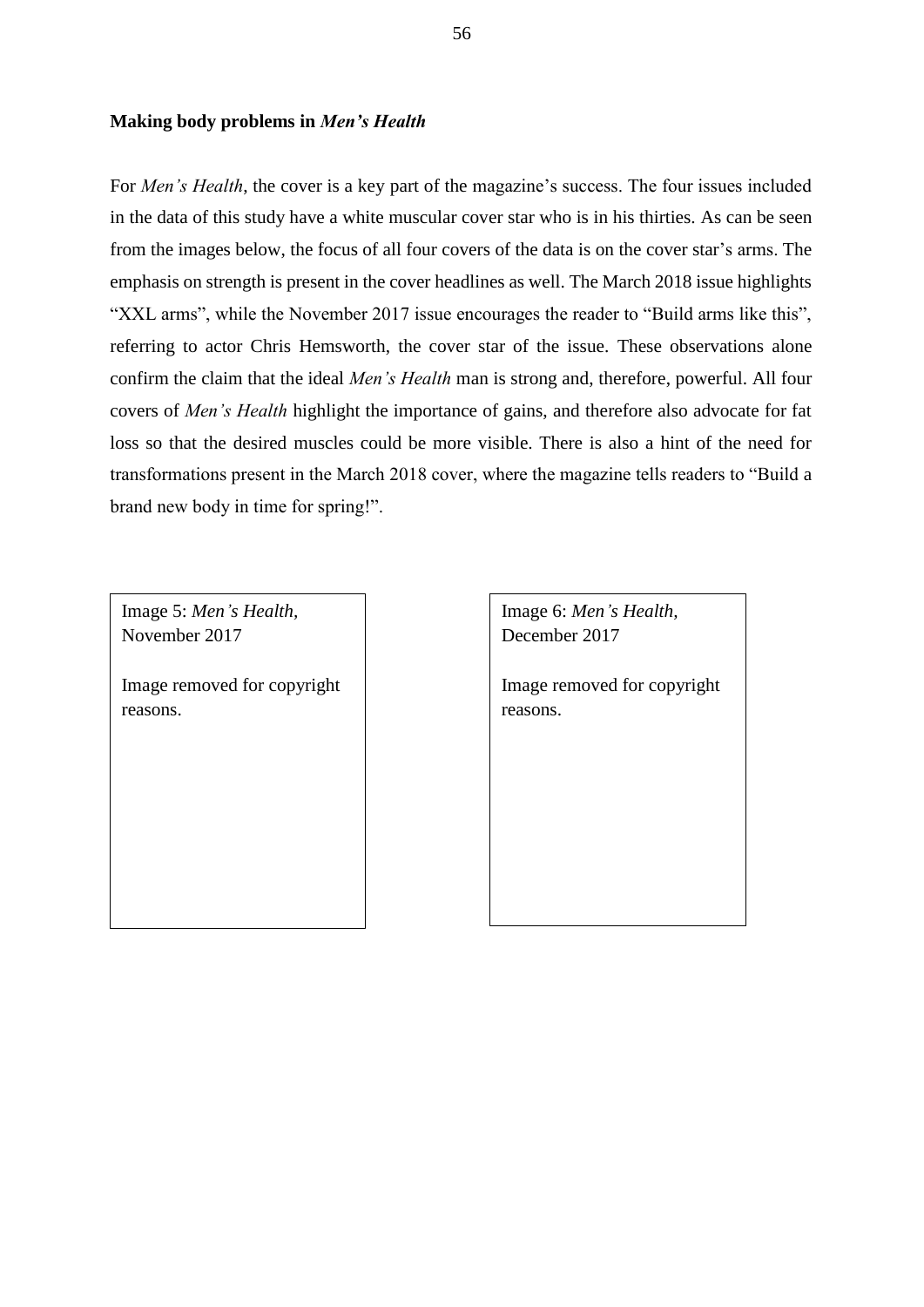

Image 8: *Men's Health,* March 2018

Image removed for copyright reasons.

*Men's Health* is eager to discuss the scary details of ageing. Ageing, although inevitable, is portrayed as a process that needs to be controlled as much as possible. The November 2017 cover reveals the issue will advise on how to "Rewind your body clock: Undo years of damage in 15 mins", whereas the March 2018 cover reveals the issue includes "39 tricks to put ageing on ice". The frequency of ageing-related stories underlines the fact that the society expects men to be strong, successful doers and that ageing is in the way of success. The ideal man of the magazine is young and strong, and the need to remain as such is evident, and that is why *Men's Health* shows both alternatives to the quest of avoiding the downfalls of ageing.

The importance of strength for *Men's Health* is inevitable: suitable body parts, such as strong arms are highly complimented, while unsuitable bodies receive opposite connotations. For instance, in the cover of the magazine's January-February 2018 issue states: "Shred your gut: two simple moves that hit flab where it hurts". This excerpt and the *Men's Health* covers in general offer an interesting example on the magazine's ways of working: the difference in connotations is one way the magazine shows which is acceptable body-wise while still maintaining a friendly tone reminding readers of common male banter. By giving readers advice to shred their guts, the magazine manages to portray its body ideal as well as remain relatable.

To summarize, it is interesting to notice how *Men's Health* does not highlight its version of the perfect body from the perspective of appearance. Instead of making the appearance of cover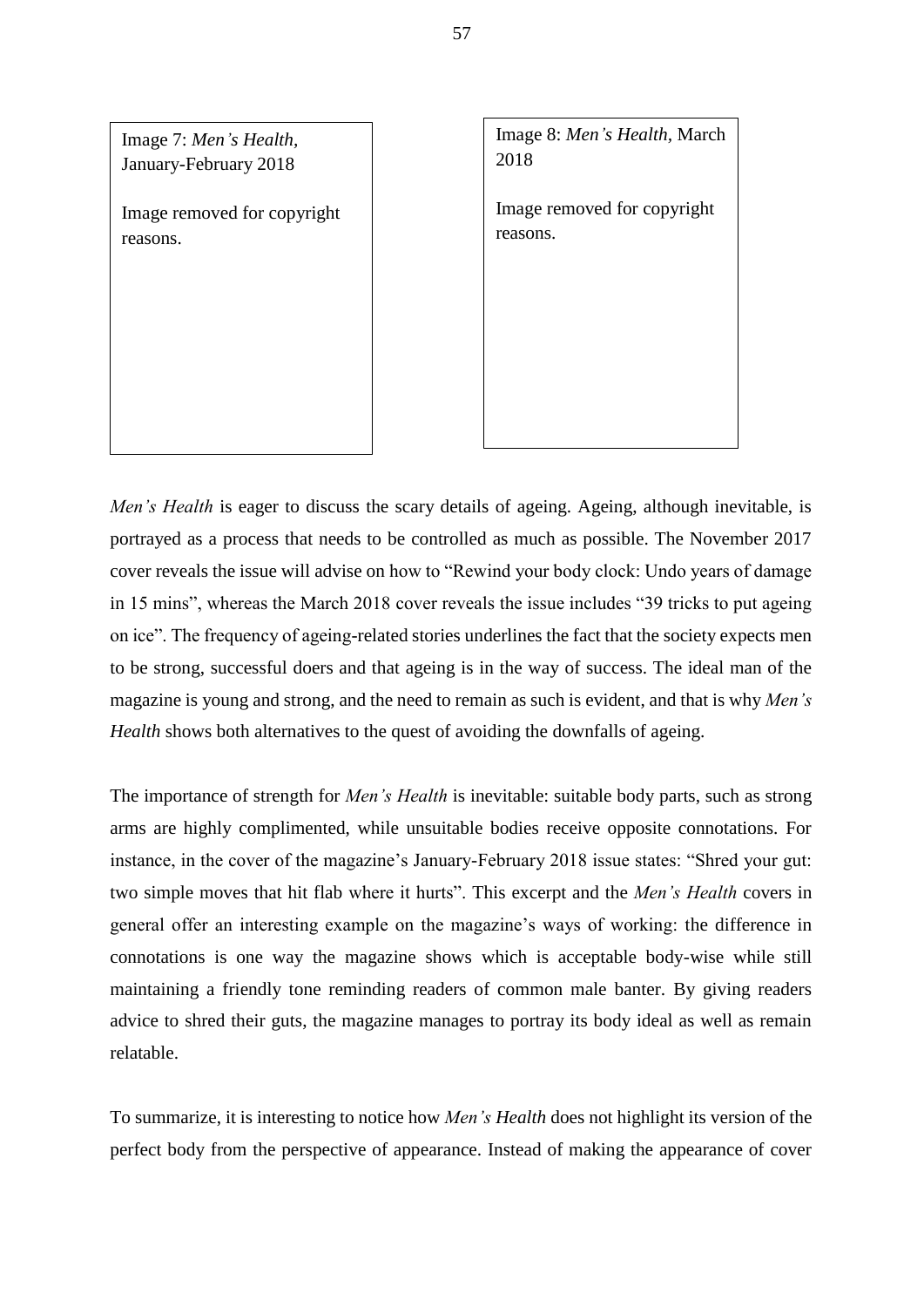stars and other men featured in the magazine desirable, *Men's Health* focuses on praising accomplishments and strength over good looks. This obviously creates challenges, too. As the men featured in the magazine are young, muscular and able-bodied, the readers who do not fit into these groups will feel left out and pressured to try to fit in. In other words, the stereotypical idea of a man being the strong provider for his family is emphasised and the men in the magazine are judged by their acts. A man is seen through his accomplishments and those who do not aim as high or have failed in their pursuit of fitness are discussed in a negative manner.

## **Unmaking of body problems in** *Men's Health*

One of the key messages of *Men's Health* is that a body is an on-going project one needs to pay attention to without sacrificing a comfortable lifestyle. A key aim of the project, "Swap fat for ripped", can be found on the cover of the November 2017 issue of the magazine. The improvement project is witnessed from the perspective of *Men's Health* staff members in the January-February 2018 issue, where staff members follow some of the magazine's famous exercise plans and report the experience in a feature titled "Blood, sweat and tears".

*Men's Health* believes in leading by example, like "Blood, sweat and tears" suggests. Although all issues of the magazine do not have a famous cover star, the impact of the cover star is significant, too. For example, the November 2017 issue has "the Hemsworth plan for all-mighty strength" and the December issue plays with the fact that its cover star, Henry Cavill, is an actor famous for playing Superman.

However, not all body improvement tips are endorsed by professionals or portrayed from the point of view of others. *Men's Health* offers its readers a multitude of tools to have an impact on their own fitness journeys. This is seen, for example, in the magazine's "How I built my body" -segment, which emphasises the individual's role in his own project. "How I built my body" is always about an athlete, but the athlete's tips and experiences are hoped to inspire readers to improve themselves. In addition to the strong emphasis on experts, *Men's Health*  promotes vigilance and self-directed motivation, too. A *Men's Health* reader is expected to become inspired by the example of the professionals and start improving his own life with the tips and detailed exercise guides the magazine provides. Exercising safely and keeping one's motivation high has been made easy for the reader, as every issue of *Men's Health* includes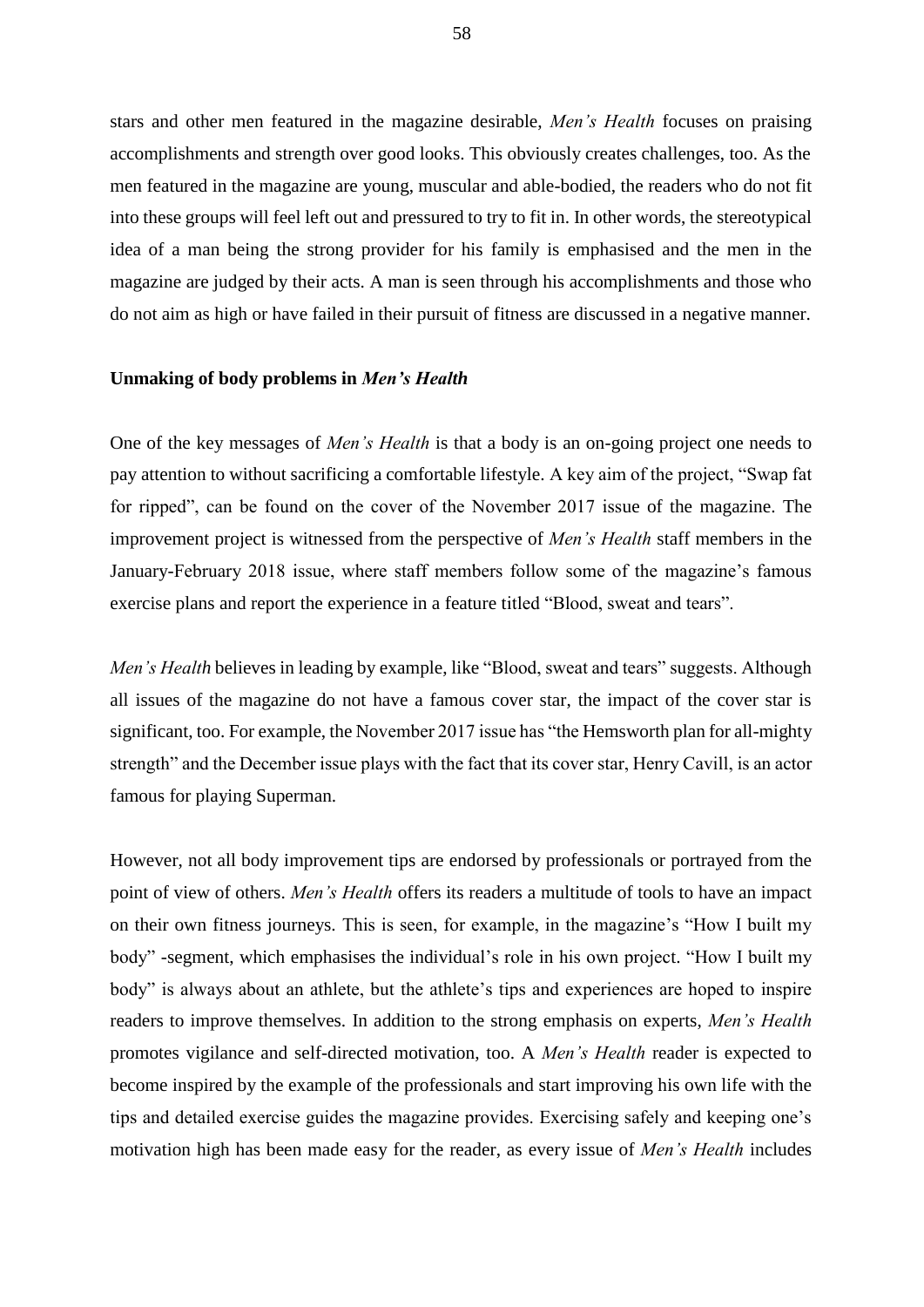exercise guides targeting different muscle groups, tips on performing exercises with correct technique and more general advice on how to work towards a better body.

Another factor worth noticing in the way *Men's Health* unmakes body problems is its relatively merciful attitude. Although the magazine wishes to guide its readership towards even higher weights and other exercise accomplishments, it simultaneously speaks strongly against impatience. Impatience leads to injuries, and an injury stops one from pursuing fitness goals. While issues of self-discipline tend to be about restriction in a negative way, *Men's Health*  provides a more positive example by encouraging readers to sensible choices. The magazine emphasises the role of sleep, advises readers on fighting against office job immobility and even illustrates how one may best survive a hangover.

The merciful nature of *Men's Health* is visible in its coverage of mental health issues, too. The November 2017 issue introduces the magazine's mental health projects and overall the magazine encourages its readers to relax. The same mindset is present in the editor's letter of the March 2018 issue, as seen in Example 24:

Example 24

We build up a steam through November, embrace abandon in December, pay penance in January and then endure the cold winds of penurious late-winter- And so it goes on. And on. What goes around comes around.

It needn't be like this. We create this predictable carousel for ourselves under the assumption that this is just what men do. But life is too shot to be writing off two months of the year just for the sake of a festivethemed cheat week. (Wiseman 2018: 17).

In Example 24, the editor of *Men's Health* is offering words of critique for the panic-laden media of the new year. By firmly taking a stand against the status quo of Christmas preparations, the magazine will also take a stand for mental health. All in all, it could be argued that the point *Men's Health* makes with its relaxed approach to traditionally panic-inducing topics is a clear stand against the status quo of body ideals.

All in all, *Men's Health* unmakes body problems by creating content that emphasizes the importance of balance. Exercise and nutrition should be natural, carefree parts of life and offer men the chance to be their best selves and achieve their goals. However, celebrity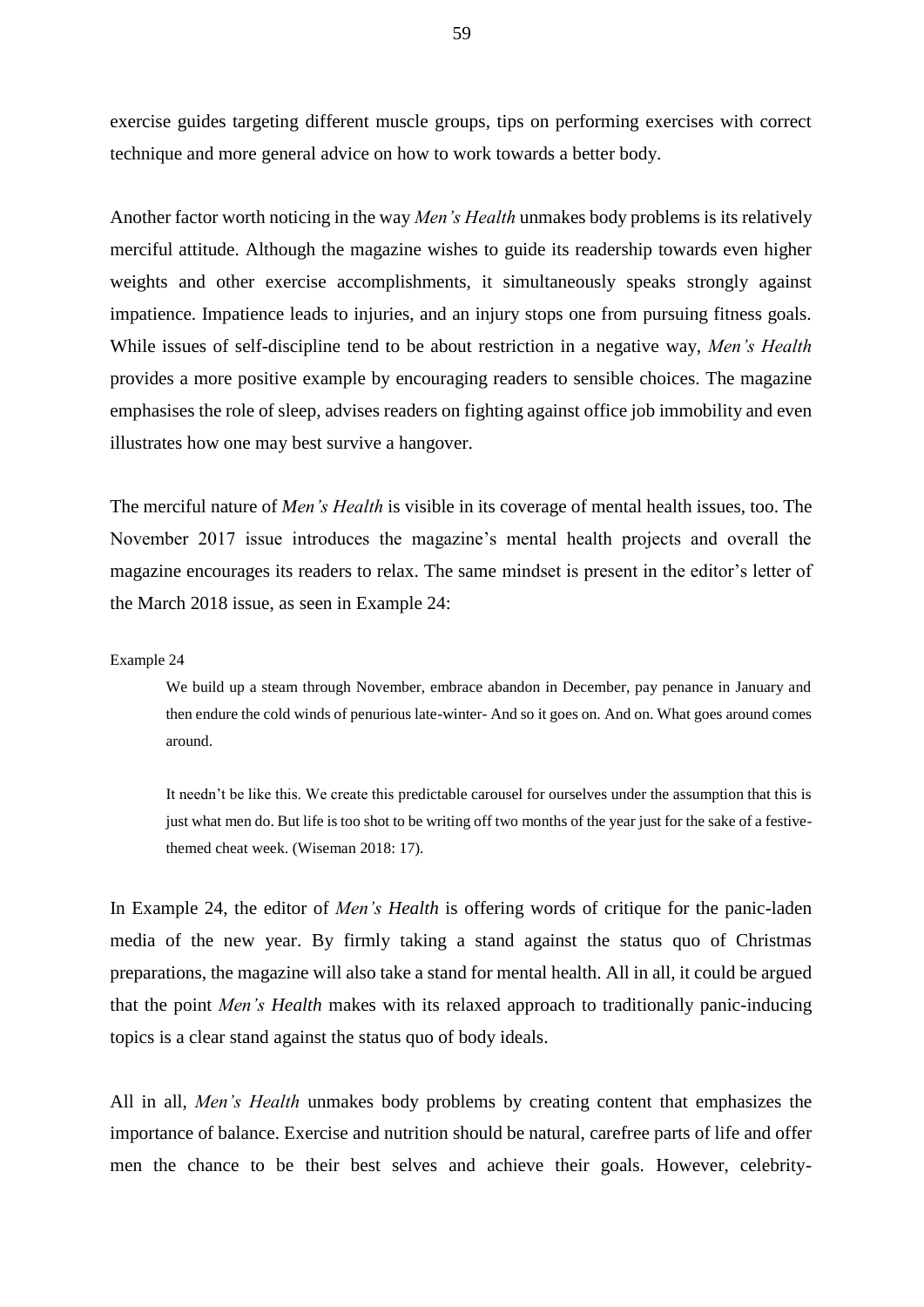endorsements are still used as an inspiration tool. Of all the ways *Men's Health* unmakes body problems, the most significant one is the magazine's wish to offer careful and healthy advice. Weight loss content takes a scientific point of view and all the numerous exercise guides focus on getting the best results with as safe a technique as possible.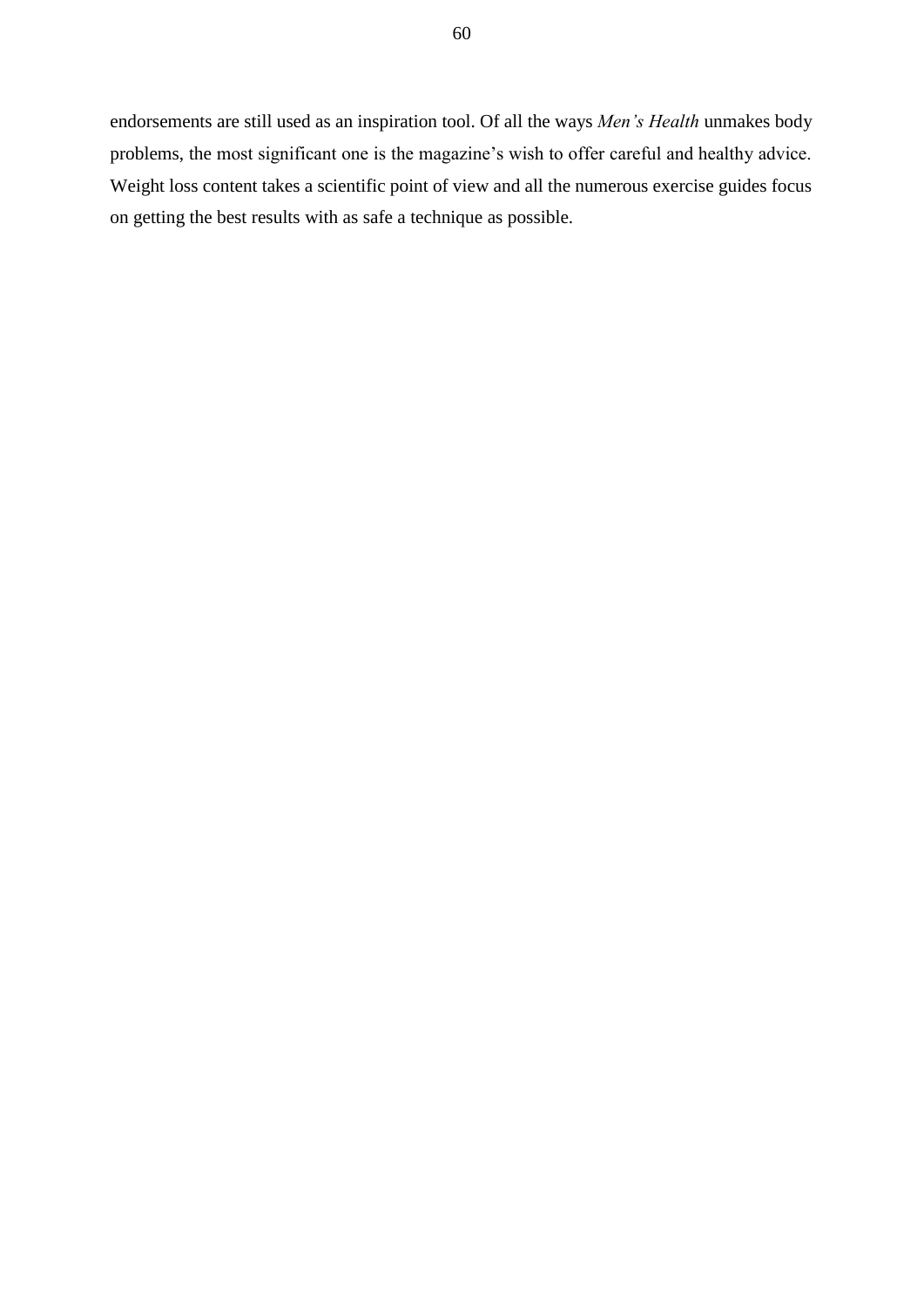# **5 DISCUSSION AND CONCLUSION**

*Women's Health* and *Men's Health* use a wide variety of ways to build their models of ideal bodies. Both magazines provide plenty of material for my research questions, in other words to how ideal bodies are constructed and how body problems are made and unmade in them. The findings prove that language is an extremely powerful tool in affecting sales and the general opinion.

In this chapter of my study I will be going through my findings, looking at them from the perspective of my research aim and research questions as well as discussing possible implications for both the general public and the research community. In short, the aim of this section is to provide the reader with a detailed description of how *Women's Health* and *Men's Health* view bodies and discuss what kinds of consequences the actions of the magazines might create for the future.

## **5.1 Findings in relation to the research aim and research questions**

The Western world of the 21<sup>st</sup> century is extremely appearance-centred. Most of the blame can be put on media outlets and especially on the increase of images and the rise of social media platforms. All types of media let their readers be exposed to the societal expectations on beauty and appearance in general. Media exposure, in turn, creates social pressure. Social pressure is a dangerous phenomenon, because if left unnoticed, it can lead to body dissatisfaction and to changes in how bodies are perceived in general.

Media can both create body dissatisfaction and provide users with the tools to combat it. In other words, a one-sided look into the topic of body ideals will inevitably have negative outcomes, but if the topic of body ideals is approached from a versatile set of perspectives, media outlets may help to improve users' attitudes towards their bodies. However, it needs to be acknowledged that all forms of media need to stand out in order to attract new followers, too. Magazines are not an exception, and therefore careful planning should take place in order to both gain a better understanding of body-related content as well as meet financial goals.

In this study my purpose was to investigate how the British editions of *Women's Health* and *Men's Health* use power in the ever-changing field of health journalism, highlight how they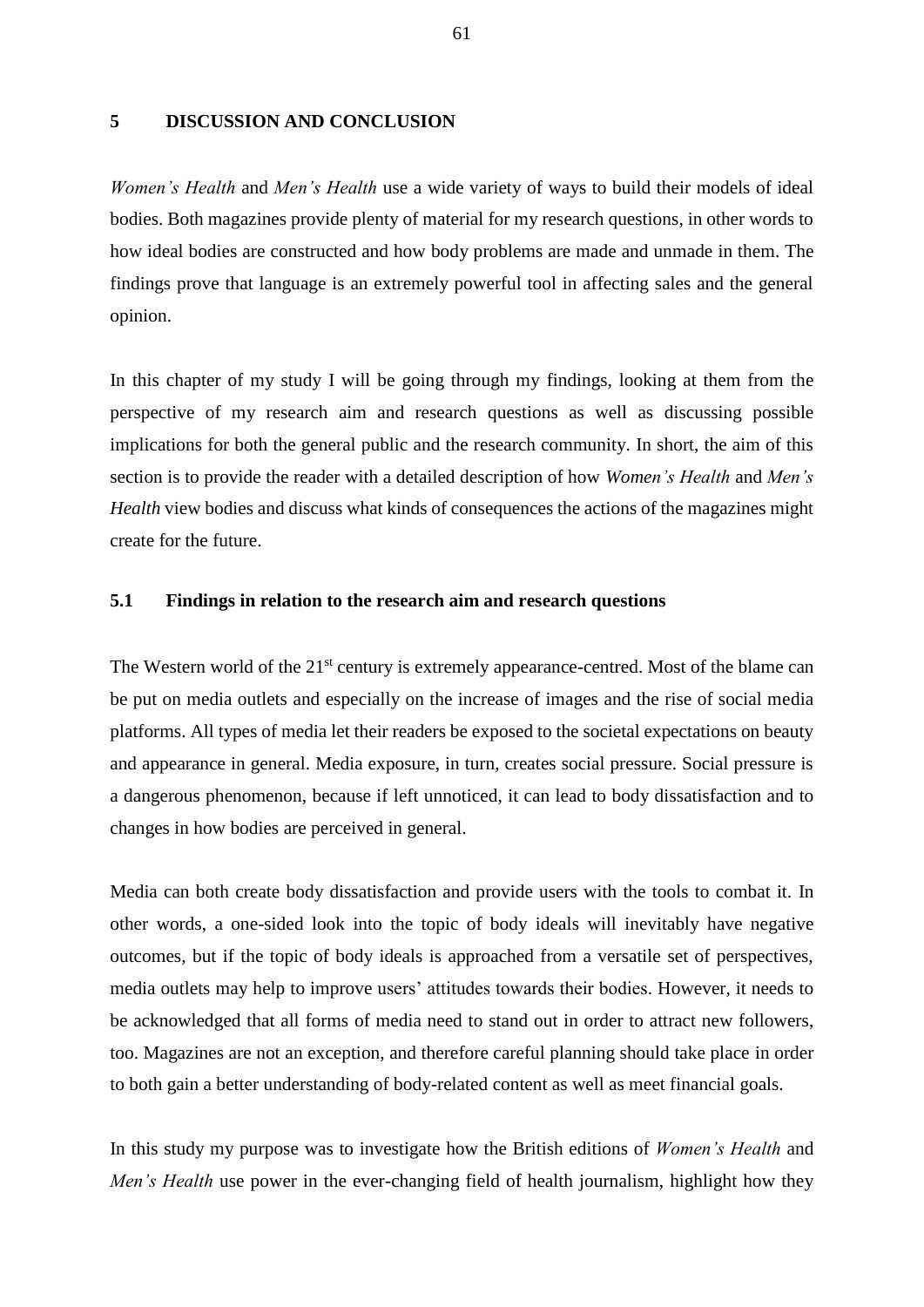built their ideas of the perfect body and see their different strategies of making and unmaking readers' body problems. The study was conducted with the help of the following research questions:

- 1. How are bodies represented in *Women's Health* and *Men's Health*?
- 2. How are body problems made and unmade in *Women's Health* and *Men's Health*?

The first research question was approached with the help of Aubrey's (2010) research on how magazine covers can be framed and what kinds of messages the magazines could be argued to send. The contents of *Women's Health* and *Men's Health* were therefore approached from the point of view of Aubrey's framing categories, which are appearance, weight loss, health and body competence. The second research question was used so that the importance of the different content categories could be further investigated, and conclusions drawn on the topic of how the content produced by *Women's Health* and *Men's Health* treats the body as a problem. This task benefitted from the use of Ballentine's (2005) idea of magazine content both making and unmaking body problems.

*Women's Health* and *Men's Health* both campaign for a healthy lifestyle, but they are still rather exclusive as they portray a relatively narrow idea of body types as healthy. The main target of *Women's Health* is to look thin while *Men's Health* focuses on strength. This is in line with the argument of Hargreaves and Tiggemann (2006), who state that men are afraid of appearing weak and women of looking fat. The general focus of *Women's Health* and *Men's Health* might be on health, but since they offer homogenous body-related ideas to a heterogenous readership, feelings of body hatred and inadequacy are still present.

In both magazines, the ideal body is a strict concept. Although the beauty myth (Wolf 1991) was originally targeted to point out inequality between men and women, it is also a valuable tool in pointing out differences between acceptable and unacceptable bodies as the pursuit of flawlessness is increasingly gender-neutral in today's image-obsessed society. Wolf's (1991: 12) idea of beauty as a currency system is very much in place in the values of magazines, as those who look the part, act and those who are not judged to be adequate, need to follow in the sidelines or change. This idea clearly echoes the acts of making and unmaking of body problems, too. Both magazines investigated in this study are carefully showcasing both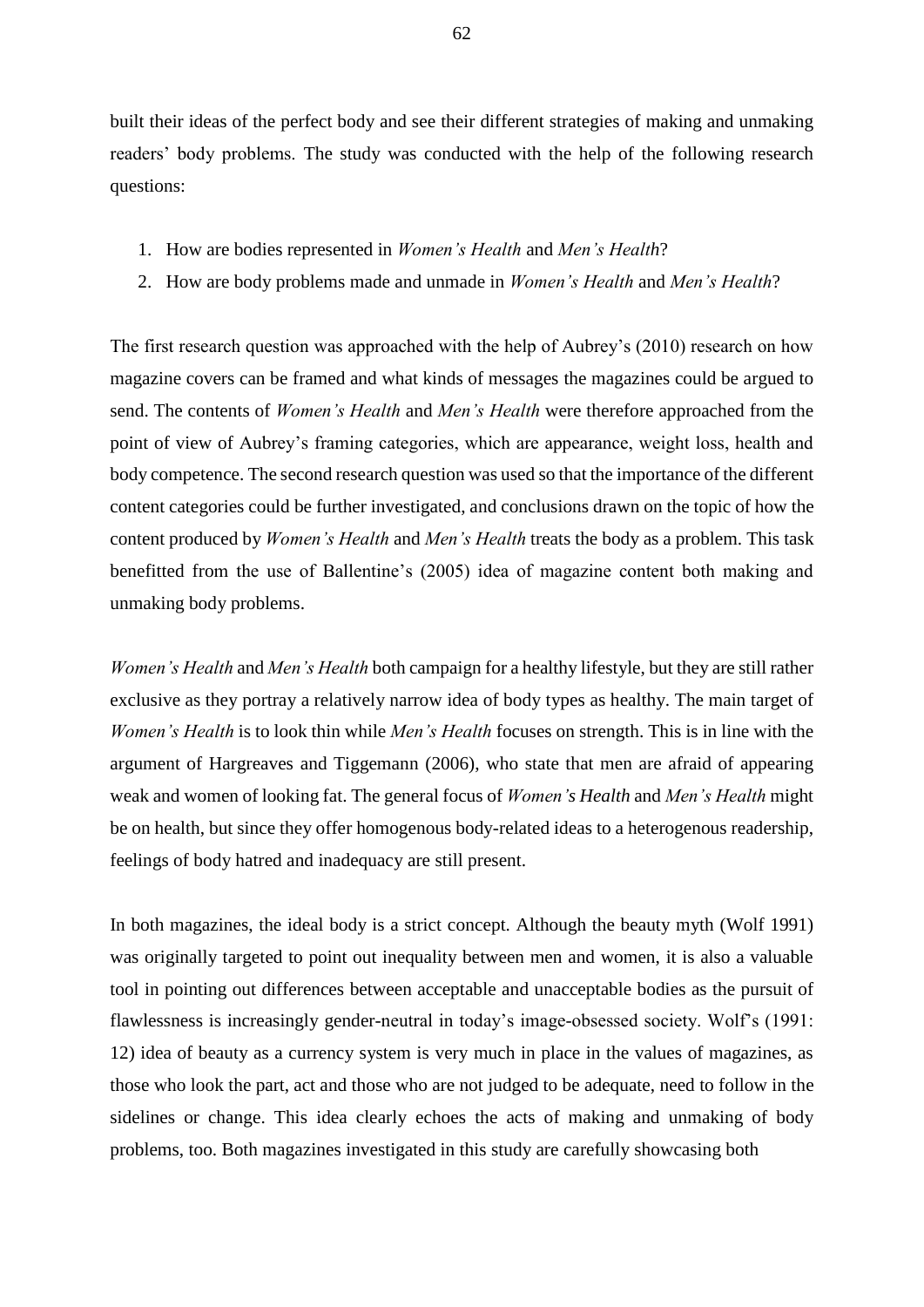desirable and undesirable types of appearance and they are also providing readers with detailed, step-by-step advice on how to avoid the negative consequences of not looking acceptable enough.

The chosen editions of *Women's Health* and *Men's Health* magazines serve the British public, and the main difference in their reader bases is gender. That is why it is both important and interesting to see how exactly *Women's Health* and *Men's Health* use the power given to them. Good media literacy may be required with many headlines, but in reality, it is too easy to accept the status quo and consequently strengthen a version of the truth instead of exploring alternative options. All media is biased, and that is why studying the language of different media platforms is necessary.

## **How are bodies represented in** *Women's Health* **and** *Men's Health?*

The fact that *Women's Health* strongly relies on its cover stars is clearly visible when the magazine is investigated from the perspective of the most dominant Aubrey category, appearance. The women chosen for the cover of the magazine need to adhere to the magazine's values and therefore fit into the criteria of beautiful, fit women. Desirable people make the magazine more desirable for the general public. This observation is in line with Benwell's (2002) idea that female readers want to form a connection with the person about whom they are reading. The need to connect is clearly visible in the magazine, with famous people sharing their diet and exercise secrets as well as relatable fellow readers reporting of their successful weight loss projects and body transformations. This practice is close to Wolf's (1991) comparison of beauty to the American dream; in other words, being exposed to stories of people reaching ultimate beauty and fitness can make readers believe that they can reach similar goals as well.

Out of the four Aubrey categories, appearance is the most frequent one in *Women's Health* and clearly present in the way the cover stars are described, too*.* Two of the four *Women's Health* cover stars of the data are described to feel highly insecure about their bodies. In addition to this, Gemma Atkinson, the cover star of the January-February 2018 issue of the magazine, is described in overtly sexist manner, referring to her previous modelling career and overall looks. Atkinson is single, and that is also being framed as a waste of good looks. Interesting perspective on looks is also given in the Mollie King interview of the December 2017 issue,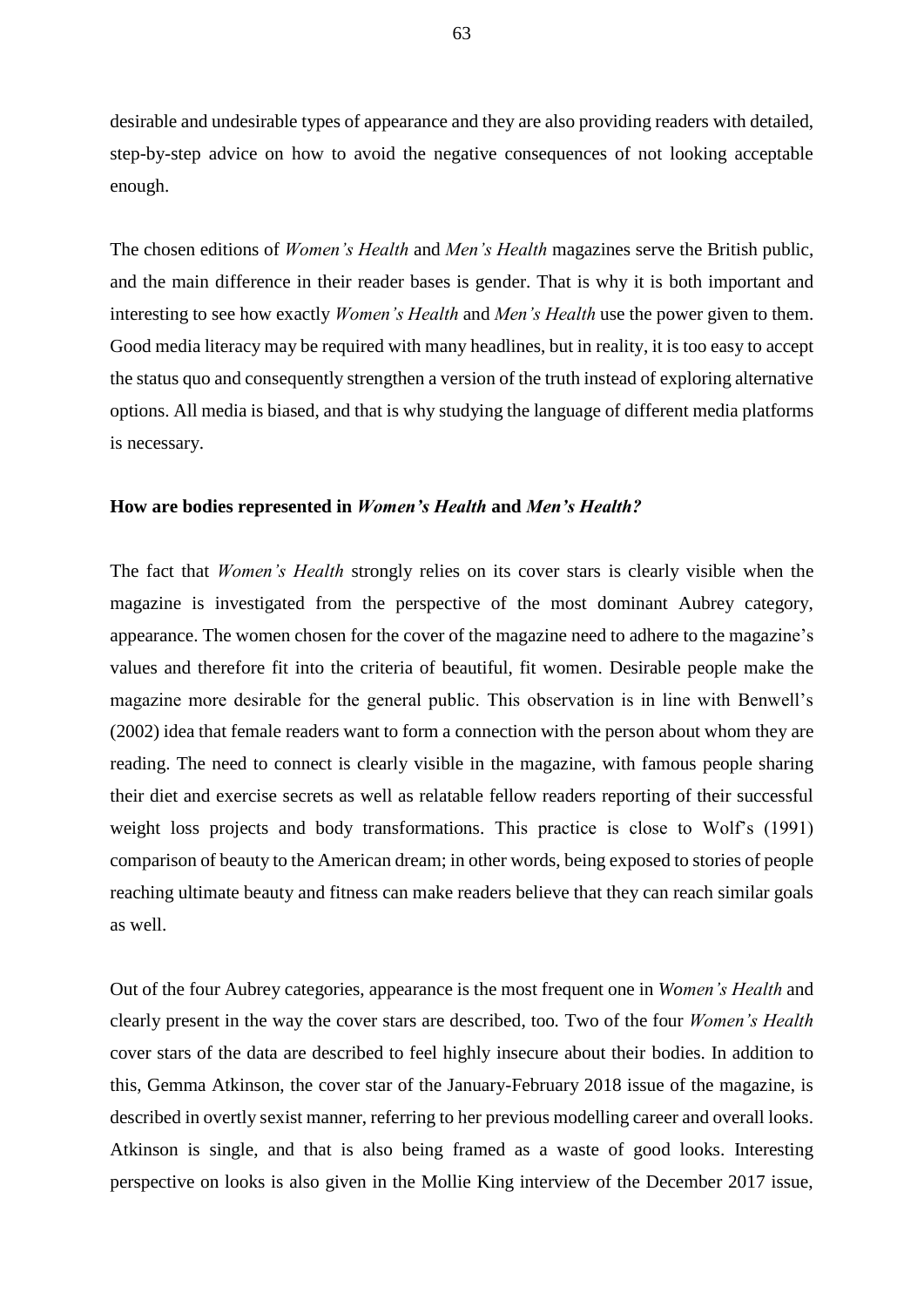where King is described to be goofier than most pretty girls are usually allowed to be. All in all, these findings underline how strict the rules for the right kind of a woman may be.

The point of view *Men's Health* takes on appearance confirms Benwell's (2002) views as well. Benwell argued that while women want to know more about the people portrayed in magazines, men are far more skeptical on this. Only two of the four *Men's Health* issues of the data have a celebrity as a cover star, which shows that *Men's Health* is less dependent of famous faces as marketing devices. The celebrities in question, actors Chris Hemsworth and Henry Cavill, are not explored in as much detail as all the *Women's Health* cover stars are. The focus is on what the two actors have accomplished both professionally and in the gym and although their appearance is discussed, it does not take center stage. For *Men's Health*, the emphasis in general is on accomplishments, and increasing strength is a goal much more valued than that of becoming good-looking. However, there is one appearance-related topic constantly worrying *Men's Health:* ageing is a firm feature of *Men's Health*, as growing old will decrease the chance to accomplish enough. The impact of accomplishments and ageing brings an interesting perspective on Aubrey's ideas on appearance. Appearance does not merely mean beauty, as success is clearly a defining factor of it.

From the perspective of weight loss, *Women's Health* and *Men's Health* generally agree that a call for arms is necessary to fight against the dreaded excess fat. Both magazines have produced a January-February issue with a strong focus on weight loss and body transformations and therefore they have adhered to the readership and the society's need for weight loss content for January publications. In order to make their weight loss advice more credible, both *Women's Health* and *Men's Health* include a transformation special with staff members' stories on participating in a transformation programme. Interestingly, the magazines' interest in tracking the successes of the transformations varies. While *Women's Health* tracks the weights and body fat percentages of the participants, the focus of *Men's Health* is on process photos and how much more the participants can achieve in the gym. The transformation participants of *Men's Health* are also more willing to discuss the negative effects of a strict weight loss scheme to one's physical and mental well-being.

*Men's Health* does not have a part of the magazine solely dedicated to weight loss, as *Women's Health* does, but its content clearly shows the need for removing excess fat, too. Men are generally judged by what they have accomplished instead of their body fat percentages, and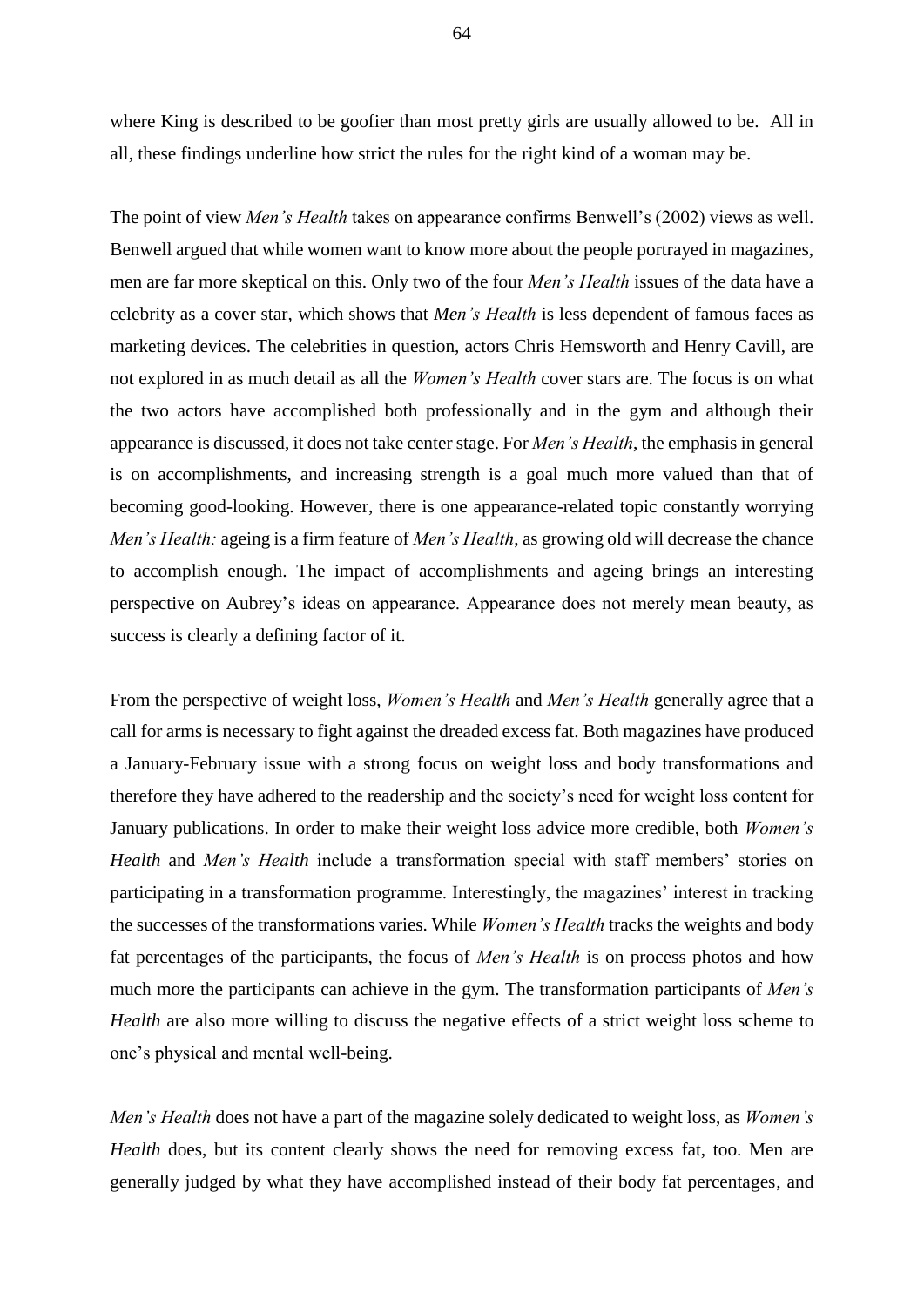this phenomenon is clearly visible in the content of *Men's Health,* too. Although weight discussion is not a part of the cover star interviews, the topic gets attention in a more general manner in the January-February 2018 issue of the magazine. The magazine offers a multitude of scientific and practical tips on how to combat excess fat, but the emphasis is always on the fact that cutting fat is always done to benefit future muscle gain.

As mentioned above, *Men's Health* is surprisingly eager to discuss matters of mental health. While *Women's Health* does have a mental health feature with stories of ordinary and famous women with mental illnesses, it does not pay much attention on mental health problems caused by strict diets and exercise. *Men's Health* discusses mental health multiple times and focuses once again on the need for normality instead of a very binary attitude to life. This was the most surprising observation for me when analyzing the data from a health point of view. However, this also confirms Wodak's (1997) view that there are no gender stereotypes, no matter how forcefully society tries to argue otherwise. All gender stereotypes are created in interaction.

Other types of health-themed content are fairly similar in both *Women's Health* and *Men's Health,* as both magazines cover the importance of proper nutrition in great detail and focus on sleep and social life, too. What I found especially interesting, however, was the way the magazines reacted to body positivity. The general accomplishment-driven attitude of *Men's Health* is body positive, and the magazine's perspective on the topic is strengthened with articles emphasizing the fact that one's weight is not the most important feature in a person. *Women's Health*, on the other hand, was not as straight-forward. Many cover stars and others portrayed in the magazine voice body positive opinions, but still the treatment of cover stars in particular is more traditional and even sexist. Although body positivity is present as a phenomenon, the magazine still sends mixed messages to its readers in the form of how it reacts to women on its pages.

The fourth framing category, body competence, was the least common Aubrey category of the data for both magazines. Many appearance-related excerpts had a body competence side as well, but as a primary category, body competence was rare. In *Women's Health* accomplishment-driven exercise was often shown as a relatively new phenomenon, and the focus therefore remained on the aesthetics. *Men's Health*, on the other hand, was much more focused on accomplishments and strength in general. Interestingly, the amount of body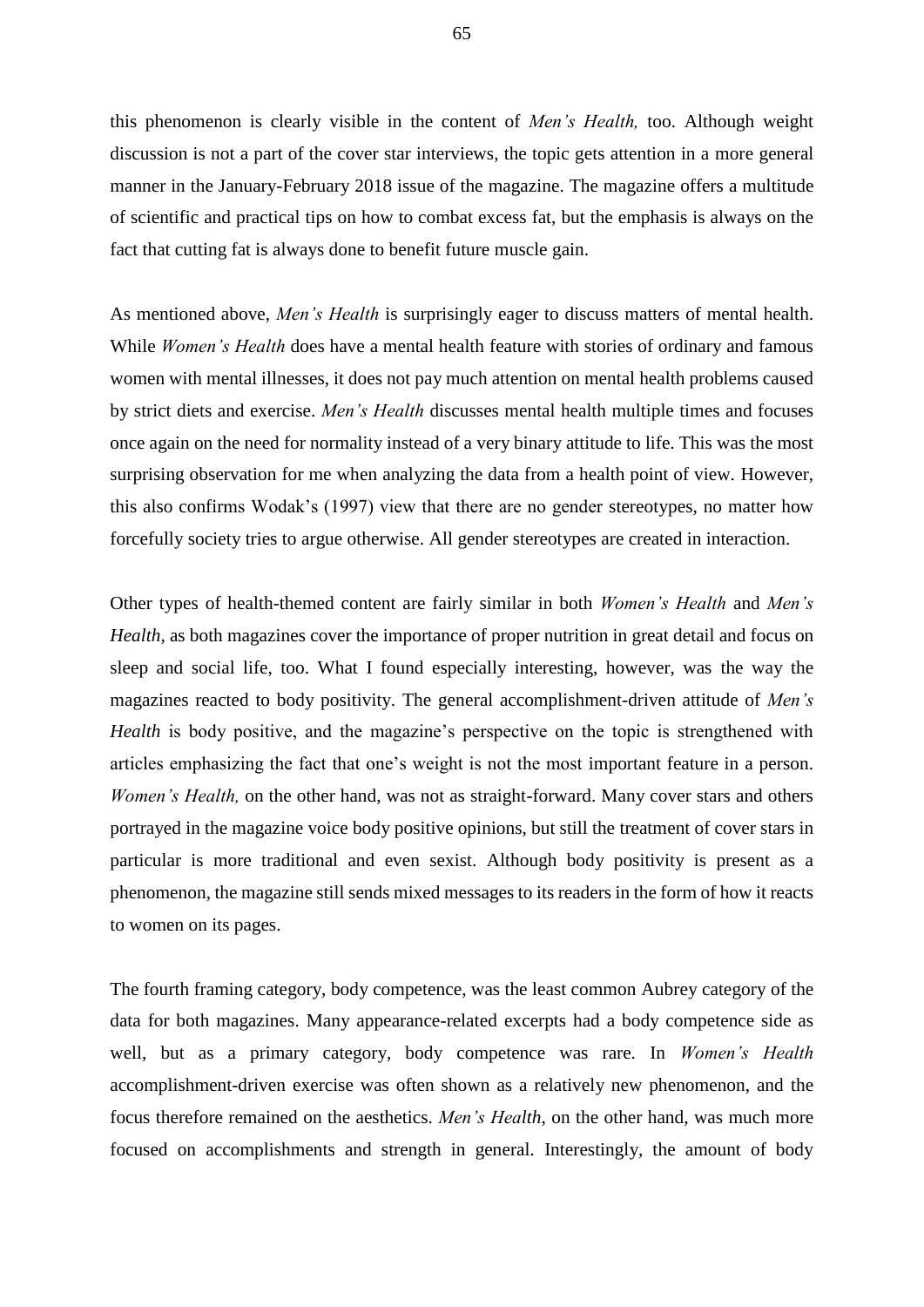competence instances was not high in *Men's Health* either, though strength and endurance were actively emphasized in all other categories as well.

To summarize, my findings prove that Aubrey's ideas of media frames are still very much in use in *Women's Health* and *Men's Health.* In her study, she found the four categories to be somewhat equal, with appearance holding the position of the most frequent category. However, in my study it soon became obvious that there are clear differences in the frequency of different categories. Appearance and weight loss were equally important to both *Women's Health* and *Men's Health*, but the differences between those two categories and health and body competence were significant. The most surprising observation was the lack of body competence messages in both magazines. Another key observation supports one of Aubrey's own claims. In her study she (2010: 61) argues that media frames may guard the strong preoccupation with appearance instead of strengthening the magazines' main aim, which is to promote healthy lifestyles. In my study, *Women's Health* in particular showed clear signs of preferring appearance over all other options. The mental health stands taken by both magazines also confirm Aubrey's belief that unless interfered in, the fixation on appearance over health may have serious mental health consequences.

## **How are body problems made and unmade in** *Women's Health* **and** *Men's Health?*

In Ballentine's (2005) view, the making of body problems is the act of building a body of desire and prioritising certain appearance characteristics over others. The audience is therefore encouraged to build a certain kind of a body and simultaneously given the unpleasant alternative which will take place, if the magazine's advice is not followed. All in all, making of body problems relies on the society's habit of categorising bodies merely as acceptable and unacceptable. While making of body problems is seen as society-driven action, unmaking body problems is a process of questioning the status quo and giving agency to the individual (Ballentine 2005: 292). According to Ballentine, this is done by emphasizing body management routines, the project-like nature of bodies and the importance of self-discipline.

The most significant maker of body problems in both *Women's Health* and *Men's Health* is the cover. It has a strong impact on readers and will need to attract both current and new readers. Being recognisable is why the cover needs to portray the magazine's values. In the case of *Women's Health* and *Men's Health,* the cover needs to signal the magazine's values regarding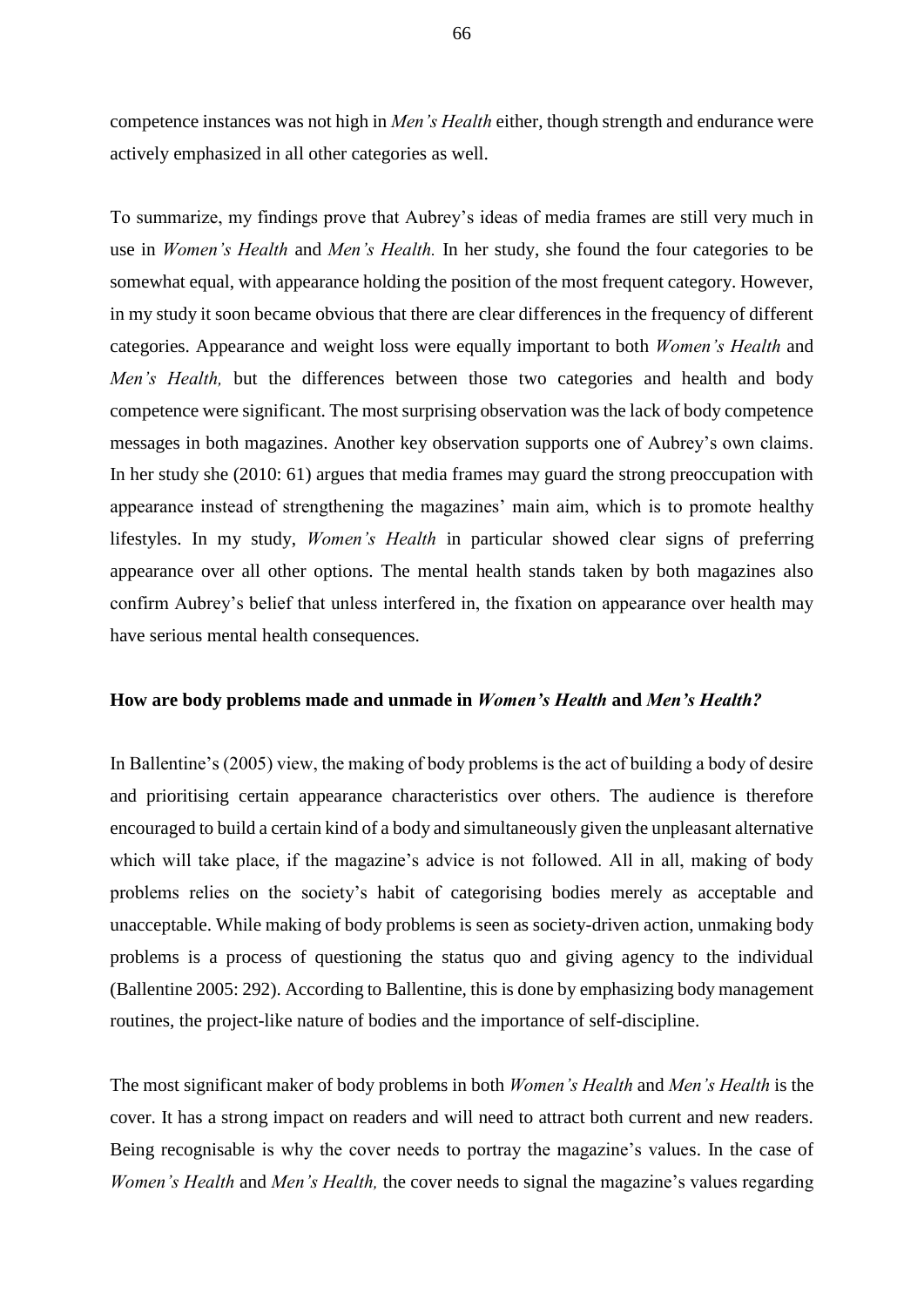bodies. In addition, the ideal body is signaled by the cover headlines, too. Women are encouraged to become lean while men are pursuing "XXL arms".

In *Women's Health,* the similarity of its cover stars can act as a means of making body problems. The cover stars of the magazine all represent a small group of people with a myriad of resources of staying fit, but they are still lifted onto the light as role models for readers. In *Men's Health,*  cover stars do not possess such power, but the idea of strength being a prerequisite for men is strongly present throughout the data.

Both *Women's Health* and *Men's Health* offer scary visions of what may take place if readers choose not to follow their advice. In *Women's Health,* one of the scary visions is created by the transformation stories and their "Before" sections. There is a clear change in connotations between the stories of the person's life before and after the transformation. The "After" photo is often clearer and the person is styled more for it, which adds to the message of desirability. *Men's Health* does not offer such clear division between acceptable and unacceptable bodies as *Women's Health* does, but its "Blood, sweat and tears" -transformation feature in the January-February issue addresses the same topic, voicing the transformers' concerns and dislikes about their appearances. The scariest visions for *Men's Health,* however, are ageing and growing tired and both topics are carefully discussed throughout the data.

It can be argued that the ways *Women's Health* and *Men's Health* make and unmake body problems offer clear proof of western society's traditional gender roles being present in the media. According to Wolf (1991), the society requires women to be beautiful and men to be in a position where they can pursue and possess beauty. This phenomenon is evident in the content of *Women's Health* and *Men's Health*. While both magazines are appearance-centric, they do it for different purposes. Although in numbers the frequency of appearance-related content in the magazines is relatively similar, *Women's Health* sees the pursuit of a certain appearance as more valuable as *Men's Health* does. In *Women's Health*, the focus is on looking good, while *Men's Health* focuses on improving one's accomplishments in the gym as well as professionally and socially. These findings confirm Ballentine's (2005: 302) idea that magazines always send mixed messages about bodies and that in all media messages, there are ideas of empowerment and restriction. In this study, it soon became obvious that the processes of making and unmaking body problems conflict and the same piece of magazine content can both strengthen and ease body dissatisfaction. That phenomenon is also noted by Ballentine (2005: 302), who concludes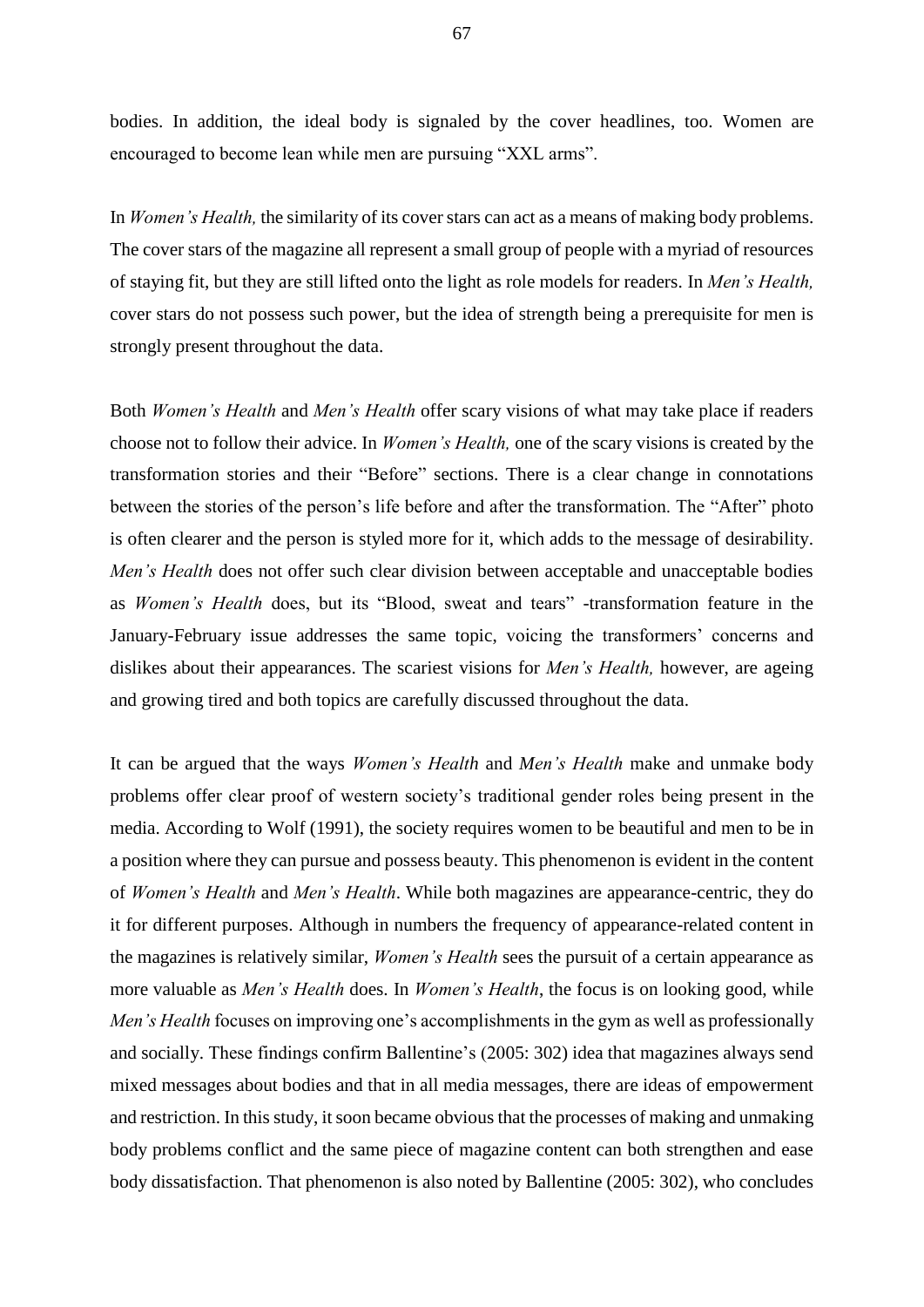by pointing out that even though patterns of body problems can be found in magazine content, the individual and their cultural background are, in the end, the deciding factor on whether an issue becomes a body problem.

# **Ideal bodies in** *Women's Health* **and** *Men's Health*

In *Women's Health*, the main focus is firmly on improving one's appearance and removing excess fat, but a new accomplishment-driven point of view on bodies is gaining ground. Still, it can be argued that the perfect *Women's Health* body is beautiful, healthy and low in fat. The most significant driving force behind a woman's will to pursue the perfect body is the need to look and feel better, but another significant motivation for the pursuit of the perfect body is the example of successful people portrayed by the media. The cover stars of the magazine appear act as role models for the readership of the magazine. The role of a cover star is to both make and unmake body problems, as she is put on a pedestal due to her body type but she is chosen for the magazine cover for the purpose of inspiring readers to improve their own lives, too.

The typical reader of *Women's Health* is eager to improve her figure by trying out new celebrity-endorsed exercise regimes and maintaining other body routines as well. This is seen, for instance, in the magazine's recurring "Fat Burner's Diary" segment, where the transformations from unhealthy couch potatoes to a healthy, successful women are divided into a step-by-step order. "Fat Burner's Diary", alongside other lifestyle change content of the magazine is strengthened with process photos and measurements. Transformer stories always prioritise a certain body type over others and may use derogatory language towards those who do not possess the required body. The content can both create body problems as well as offer readers tools to combat their body dissatisfaction and consequently unmake their body problems.

In terms of the Aubrey categories, *Women's Health* is almost equally focused on appearance and weight loss. One of the most salient features of the appearance frame is the process of prioritizing aesthetics over accomplishments: the need to pursue and maintain beauty confirms Wolf's (1991) view of women as objects, too. Weight loss content is characterised with making fat into a villain, while appearance frames often tell about the myriad of goals that are accessible for beautiful, fit people. Health content of *Women's Health* is often framed to be an aide to the reader's task of looking more beautiful instead of just feeling healthier. Body competence is the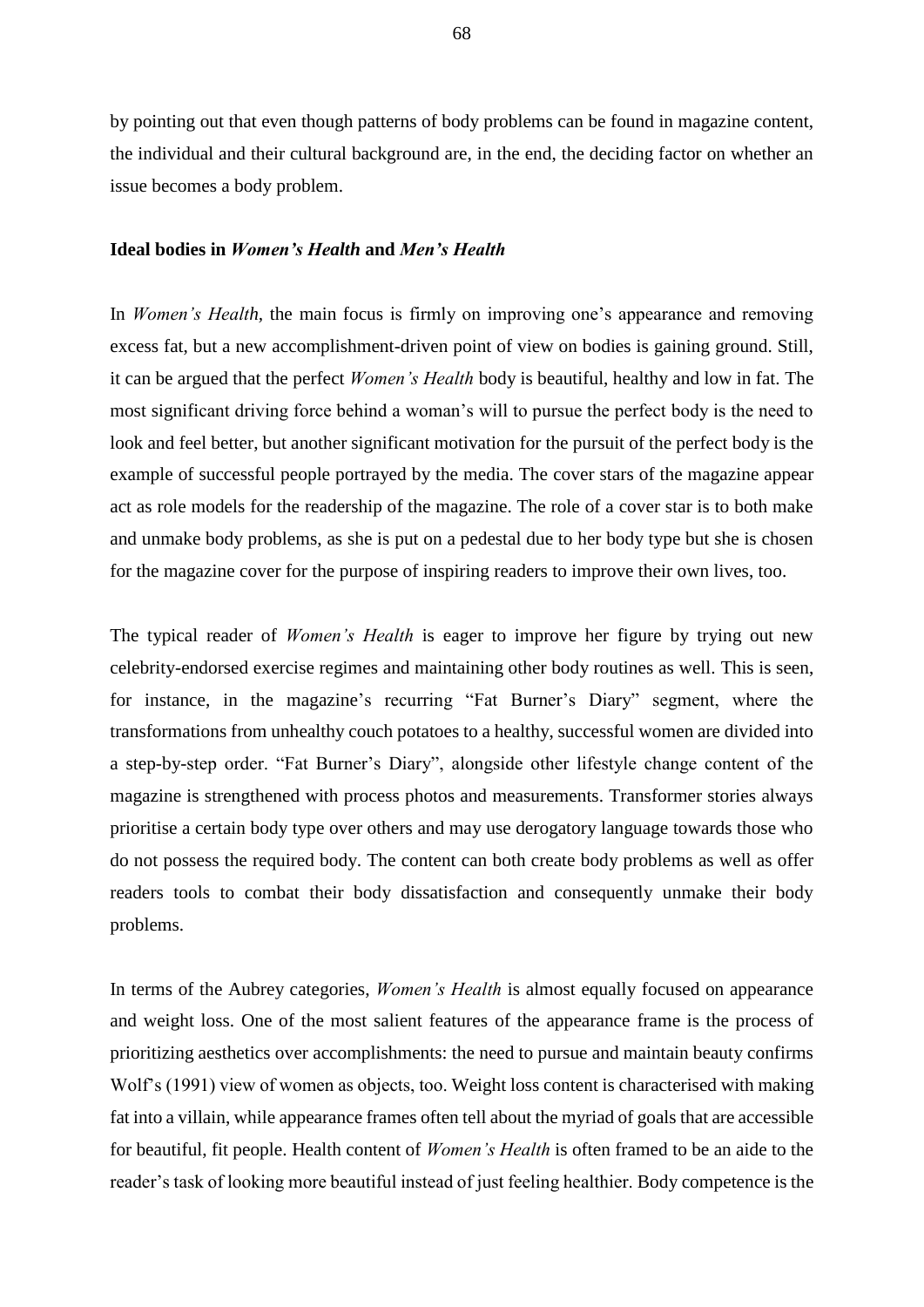rarest of the Aubrey categories, but there are hints in the issues that accomplishment-driven perspective of female fitness and health is slowly winning over aesthetics.

The man portrayed in *Men's Health* is firstly an ambitious worker, who is ready to achieve his goals. He is not very interested in the lives of celebrities but is eager to be inspired by their exercise routines. An ideal body is created with safe, careful exercises that are planned to guide the man to success in the gym and elsewhere in life, too. The typical reader of *Men's Health* is a busy man and therefore the magazine needs to focus on providing sufficient information on how to stay healthy and energetic as effectively as possible. Paying attention to nutrition and exercise with a good price-quality ratio is important, as it helps to keep the negative consequences of ageing away. In addition to ageing, mental health is a key factor in a fit man's life as health and happiness is clearly prioritised.

In terms of the Aubrey categories, the impact of body competence in *Men's Health* is surprisingly insignificant. This highlights the case that despite society constantly branding men to be interested in gaining muscle alone, questions of general appearance are starting to become more important. Still, stereotypes are firmly in place in the main motivation *Men's Health* offers for training: one needs to look successful.

In conclusion, the perfect bodies created by *Women's Health* and *Men's Health* follow the pattern noticed by previous body image research. The focus of female appearance being preferred over capabilities (see e.g. Bazzini 2015, Markula 2001) is strongly present, as is the male need of combining sensitive, feminine topics with tongue-in-cheek language (Benwell 2002). Another noteworthy factor in the portrayals of ideal bodies is how certain behaviours are rewarded and for others one may be punished (Jung 2011). This idea is visible in making and unmaking of body problems, and also confirms why a feminist critical perspective is needed in the field of body ideals. As we live in the age of the image, it is even more necessary to allow different voices into the light and stop the tradition of portraying just one kind of an ideal person.

# **5.2 Future of body image studies**

Magazines have a great deal of power in body-related issues. Magazines need to sell as many copies as possible, and guaranteeing profit requires a well-thought, detailed idea of the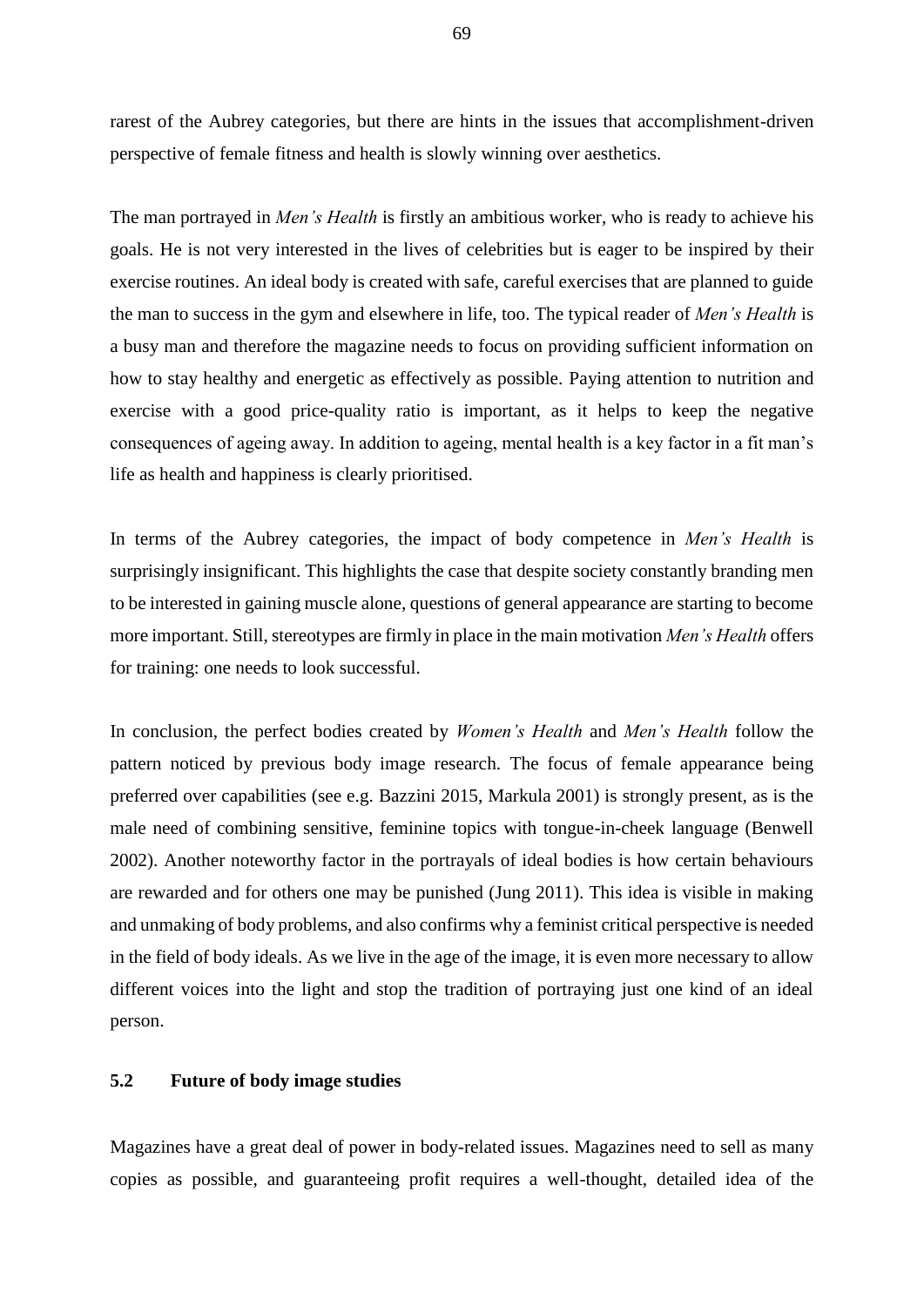magazine and what it should contain. However, in today's competitive world, magazines need to focus on both keeping their current readers entertained and wanting more as well as attracting new readers. The constant need for renewal and reacting to current topics are factors that will most likely continue to affect the behaviour of magazines. Magazines have created profiles of their target audiences, but they should still acknowledge that not all readers fit into the picture of the ideal reader. Members of the target audience are different and therefore understanding what magazines offer to their readers is important.

Increasing media literacy, especially in the realm of bodies and self-esteem, will grow in importance in years to come and therefore it can be argued that an increase in media studies in secondary schools would be extremely beneficial. Studies (see e.g. McCabe & Ricciardelli 2001, Hargreaves & Tiggemann 2006) confirm that teenagers are very vulnerable around media-built body expectations and by targeting them, it would be possible to lower the risk of eating disorders and body dysmorphic disorder. Cusumano (1997) and Reid Boyd (2011) have been among those who highlight the importance of raising awareness on the dangerous nature of misunderstanding media and as media outlets change and the user bases and habits of social media platforms in particular evolve, the need for more research increases.

*Women's Health* and *Men's Health* do important work in the field of inspiring people to be active. They are some of the leading voices in the health industry, and due to that responsibility, they have a great deal for which to answer. My study has shown that despite the world changing into a more equal one, stereotypes are still in power in magazines with wide reader bases. Men are still expected to be strong, accomplished providers for their families, while women need to make sure that they are and remain aesthetically pleasing. That is why it is essential that media is studied in more detail from a critical perspective. The world cannot be changed unless its problems are recognised as such, and this process needs informative data on how those with power decide to use it.

My study shows how easily magazines can frame their messages: by choosing to highlight a topic at the expense of another, the magazines can shape their readers' views. I believe it to be vital as well as interesting for future research to study in detail how language choices can guard the status quo and thus gain power. Also, in the age of the fake news phenomenon in the news media, it is important for the leisure media to pay attention to what is said and what perspectives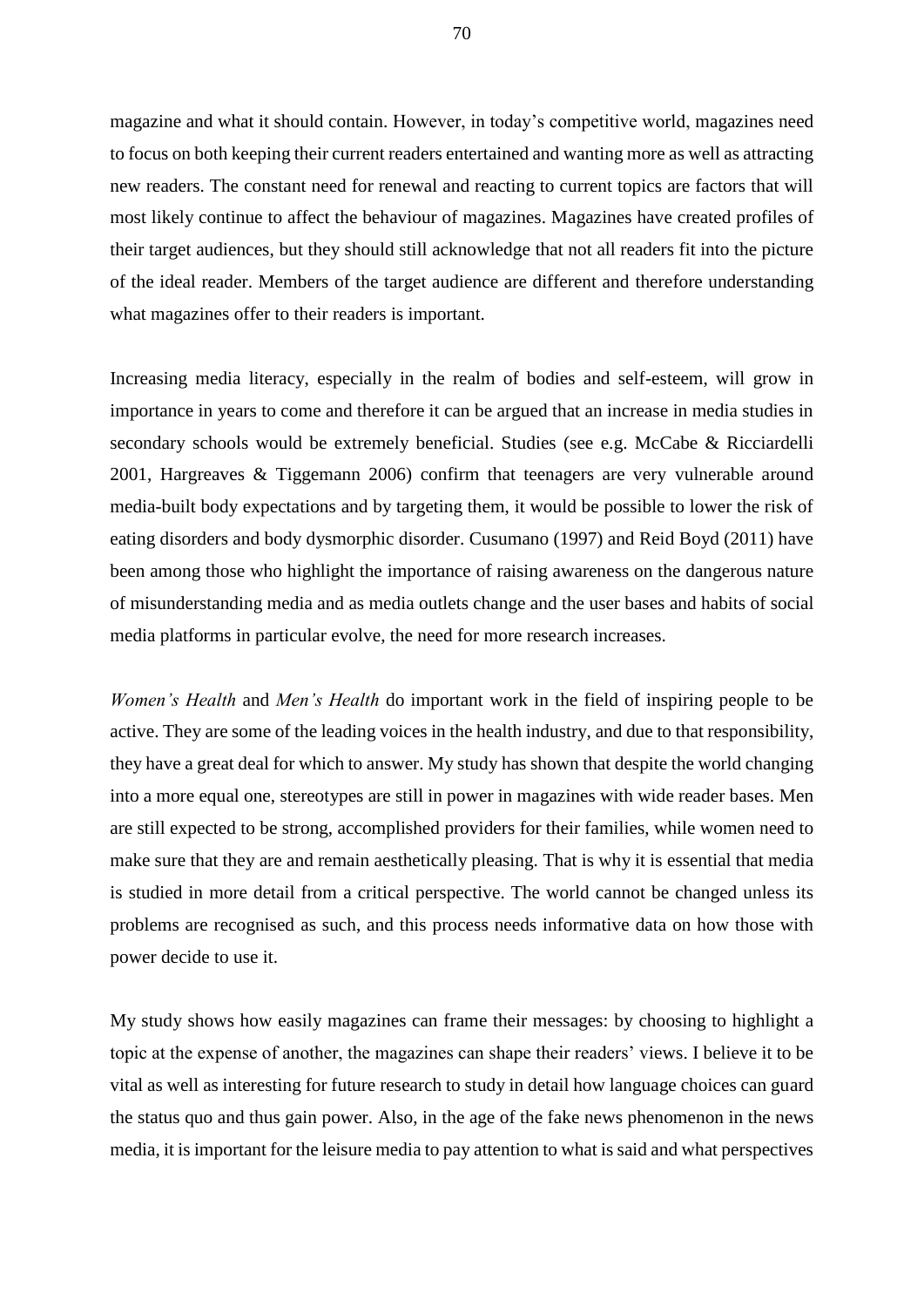are taken on phenomena as well. All this is something that needs to be taken into account in future research.

One of the most significant implications of this study for the broader community is that it points out how no man is an island. Everyone is affected by the things they see, hear and do, and often motivations for doing something are based on a learnt opinion about that particular action being worth doing. Magazines and their way of suggesting that there are only certain ways to excellence affect all readers to an extent. Providing readers with adequate tools to see and question the polarised thinking of many magazines is a task research should and will take in years to come.

In this study I have provided a quick look into the world of magazines. I was able to prove how easy it is for magazines to build ideals and set criteria. The point of view of making and unmaking of body problems is particularly interesting, as it highlights the fact how magazine content can serve many purposes and how the same magazine can have many different kinds of content. The ways how *Women's Health* and *Men's Health* discuss body ideals and create body transformation content, for instance, can act both as an encouragement and as a source for further body dissatisfaction. Media studies would greatly benefit from this type of perspective. However, the most important consequence will definitely be coaching readers to see a version of the truth instead of the truth. My study is one of the many examples why more research is needed to help people improve their media literacy.

In addition to this, I believe it would be extremely beneficial for the research community to investigate gender roles in the media further. As Kosut (2012) states wisely, the act of glamorising exaggerated beauty ideals is highly detrimental. It will do nothing but create and reaffirm myths about bodies and appearances in general. As previous body image studies have focused on women, and often only on fitness athletes, it is vital to bring a wider view of the phenomenon. Body image crises among both women and men are increasing and eating disorders as well as body dysmorphic disorders are even making headlines due to worrisome numbers of those affected. Women and men face different pressure and prejudices, and therefore it is necessary to widen the scope of research on this topic. Also, as research is still focused on muscular men and lean women who identify as heterosexuals, it would be vital to gain more knowledge on body image issues from outside this narrow box.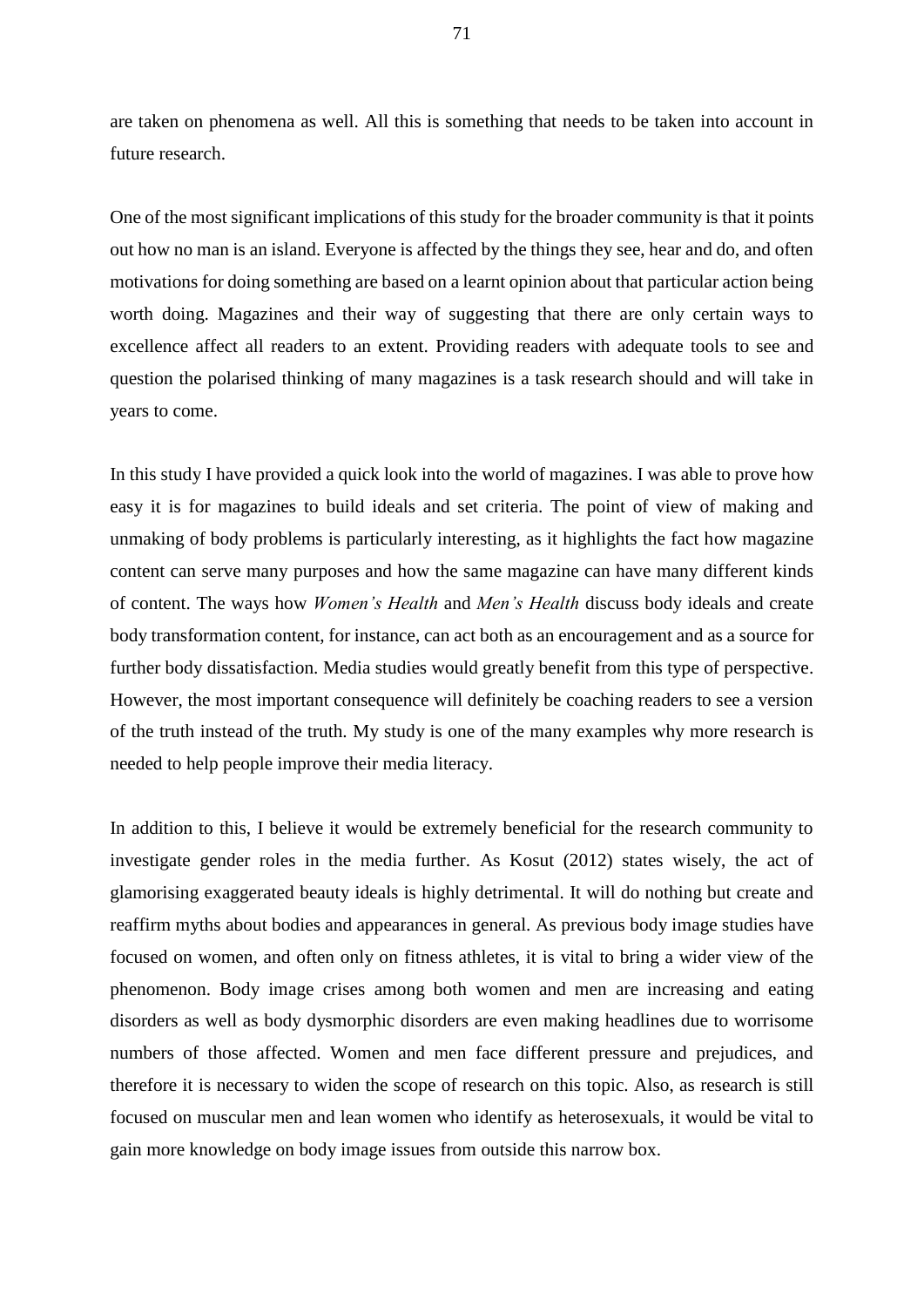Therefore, it can be argued that discussion on the societal demands set on bodies needs to continue, as it is the only way of questioning the status quo and showing that the current phenomenon of inaccessible body criteria is harmful. The world is changing, but at least in the present study, it is still evident that magazines play with strict, traditional gender roles. Many users of media fail to question phenomena because they have become so common that they are accepted as the truth instead of just a version of it, and this is visible in *Women's Health* and *Men's Health* as well. The ideal body in *Women's Health* looks good, while the ideal body in *Men's Health* is capable of achieving greatness in all areas of life. Societal demands force people to perform gender identities accordingly (Wodak 1997) and as we all are increasingly fascinated by magazines and the media in general, studying media content more closely will be of importance.

However, it must be noted that the change in body attitudes is already visible. Social media has risen to the challenge of providing media-users with body positive content to combat mass media's stricter body views. For example, the Australian writer Taryn Brumfitt rose to fame with her documentary *Embrace* and the Body Image Movement community around it. *Embrace* brings a versatile set of voices into the body image discussion and shows a different side of the societal body ideal bubble. The documentary has been viewed online over 25 million times (Body Image Movement 2016). Another strong voice that has emerged in the body positivity field is that of Megan Jayne Crabbe, England-based self-titled body positivity warrior. The attitude of Crabbe's body positivity quest is more gender-neutral than Brumfitt's, and her fight against media and societal expectations is a clear sign that body positivity is becoming increasingly gender-, appearance- and ability-neutral. The work of Brumfitt and Crabbe highlight the need for further research on body image, where more diverse sets of people would be studied.

All in all, in my study I have provided a perspective on the topic of body dissatisfaction and the role of magazines in its creation. With the help of Aubrey's (2010) media frames and Ballentine's (2005) views on how magazines can both make and unmake body problems I have found out that *Women's Health* and *Men's Health* still hold on to rather traditional views on what it is like to be a woman or a man. With only four issues of each magazine, I have managed to provide a look into the magazines' body attitudes, but more concrete findings would have required a larger data. A year's worth of *Women's Health* and *Men's Health* issues would have increased my awareness of the magazines' body ideals, as then I would have been able to find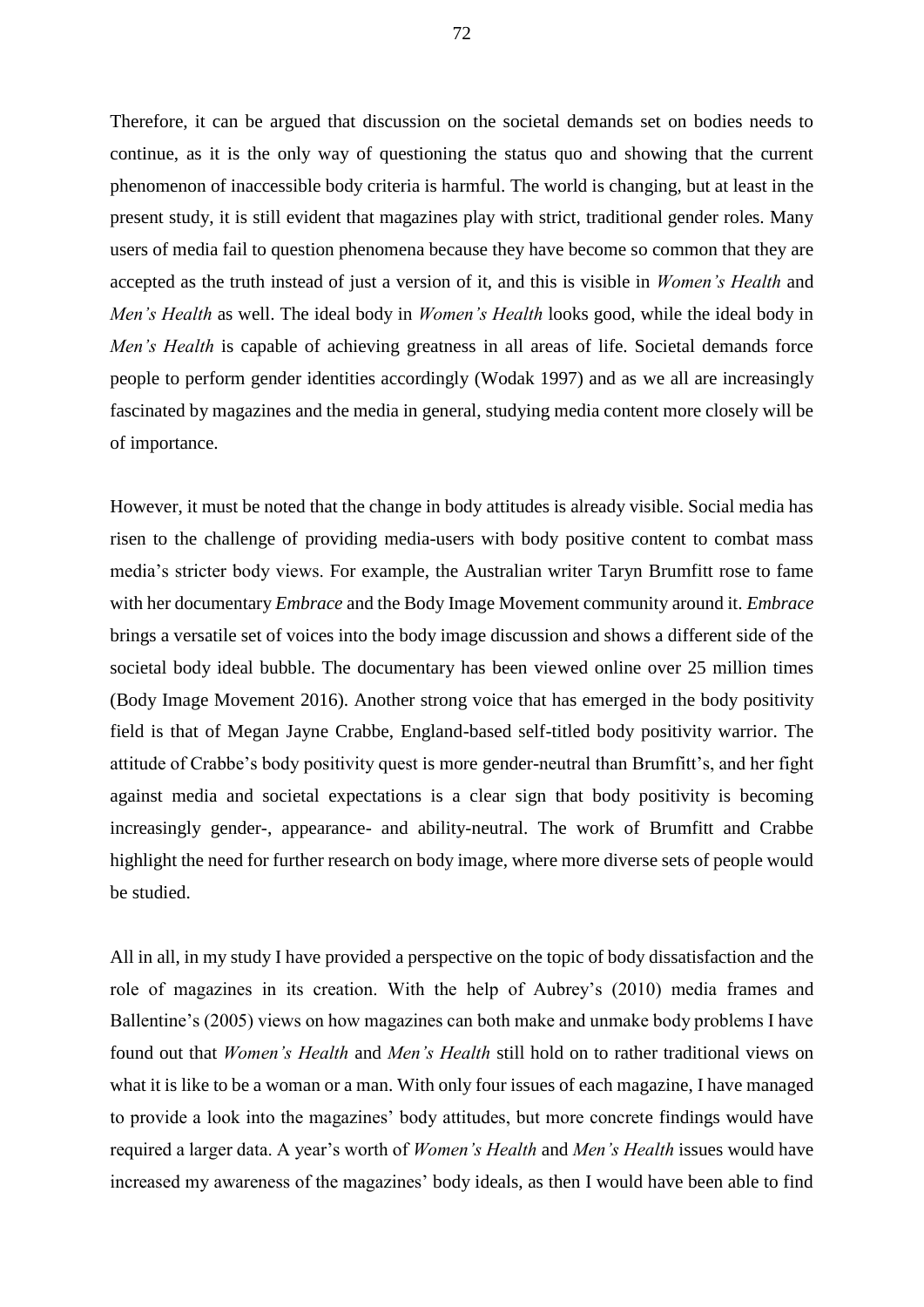similarities and differences in their attitudes from different times of the year. Due to the limitations of this study, the focus was strictly on qualitative research, but as a significant number of previous studies are quantitative, adding a quantitative aspect to this study would have widened its view on bodies. Also, studying the advertisements and general photo choices of the magazines would have brought another fascinating perspective into the topic.

There is still a plethora of topics to be explored by future researchers in *Women's Health* and *Men's Health*, let alone the field of media in general. For instance, it would be interesting to compare a magazine that is more inclusive in terms of appearance and ability to a magazine that follows strict guidelines on the people it features on its pages. I believe that multimodal content choices are especially worth studying; some people respond to the written word strongly, but for a significant number of people, multimodality is the most efficient way to be influenced. Another fascinating point of view for future research in this field would be the comparison of social media and magazine content.

In conclusion, it is vital that the discussion around bodies is kept alive. This Master's thesis has shown that even the leading health magazines still rely on traditional views on gender and body ideals. Although health should continue to be of utmost importance, the fields of media and research need to make society aware of both the inspiring as well as the destructive side of media content. That will inevitably increase media literacy and strengthen the belief that all are worthy of respect and happiness regardless of their size or appearance in general.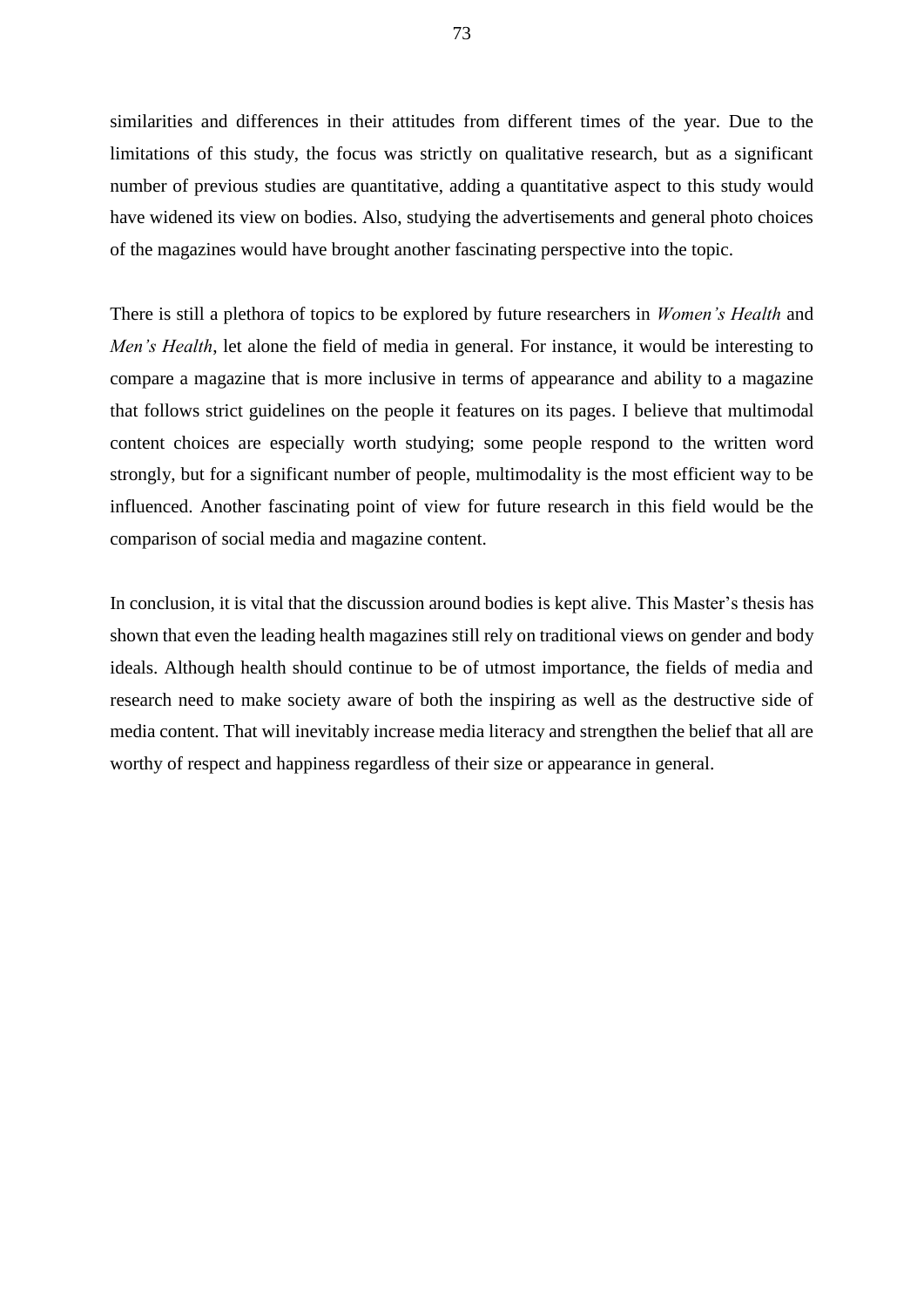## **6 BIBLIOGRAPHY**

#### **PRIMARY SOURCES**

#### **Women's Health UK. Hearst-Rodale Ltd.**

**The pictures of the covers of the** *Women's Health* **issues of the data used in this study were collected at <https://www.hearstmagazines.co.uk/back-issues-subscriptions> during the spring of 2018.**

Abrahams, A. (2017). "Welcome to fitness's VIP\* scene \*very important planking". *Women's Health*, November 2017, pp. 114-117

"Contents". (2017). *Women's Health,* December 2017, pp. 15-16

Dening, L. (2017). "Detox teas: the dirty truth". *Women's Health*, November 2017, pp. 50-52

Derwish-O'Kane, R. (2017). "Burn fat burn". *Women's Health,* November 2017, pp. 41-44

Joy, V. (2018). "Transform in 12 weeks" *Women's Health,* January-February 2018, pp. 46-49

Mitchell, F. (2017a). "What happens when…You eat too much?" *Women's Health,* December 2017, p. 34.

Mitchell, F. (2017b). "Exercise helped me beat my food issues". *Women's Health*, December 2017, p. 83

Mitchell, F. (2017c). "My week on a plate". *Women's Health,* December 2017, p. 154.

Mitchell, F. (2018). "I transformed my life to build a body I love". *Women's Health,* March 2018, p. 85

October, M. (2017). "Technique school: Tricep dip". *Women's Health,* December 2017, p. 27

"Parallettes". (2017). *Women's Health,* December 2017, pp. 84-85

Sarner, M. (2017). "Seeking sweet relief?" *Women's Health*, November 2017, pp. 65-68.

Unwin, S. (2017a). "Michelle Keegan pulls no punches". *Women's Health,* November 2017, pp. 28-37.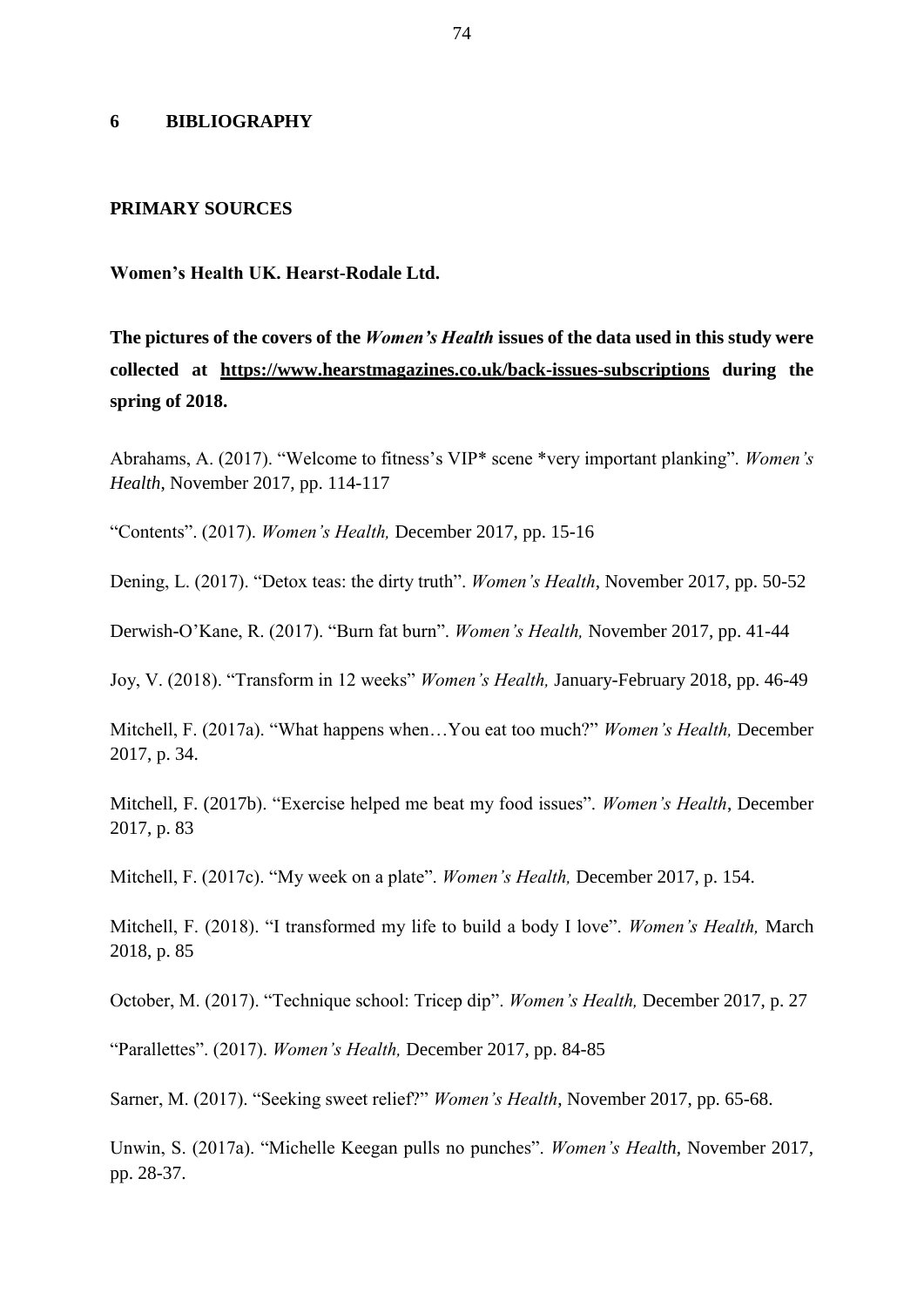Unwin, S. (2017b). "Mollie King is smashing it". *Women's Health,* December 2017, pp. 38-45. Unwin, S. (2018a). "Gemma". *Women's Health,* January-February 2018, pp. 26-33. Unwin, S. (2018b). "Alice Liveing: All grown up". *Women's Health,* March 2018, pp. 28-37. "Your festive fitness plan". *Women's Health,* December 2017, pp. 73-76

## **Men's Health UK. Hearst-Rodale Ltd.**

# **The pictures of the covers of** *Men's Health* **of the data of this study were collected at <https://www.hearstmagazines.co.uk/back-issues-subscriptions> in the summer of 2018.**

Cooper, E. (2018). "Measures or weights?" *Men's Health,* January-February 2018, p. 24

Dessant-Jackson, L. and Wrench, S. (2018). 24 Ways to hack your fat loss genes. *Men's Health,*  March 2018, pp. 82-85.

Evans, M. (2017). "Fire on all cylinders". *Men's Health,* December 2017, p. 41

Jenings, M. (2018). Ask MH. Fast answers that cut through the noise. *Men's Health,* March 2018, p. 19.

Jennings, M. (2018). "Form masterclass #2: Raising the bar". *Men's Health,* March 2018, p. 96-97

Kita, J. & Kita, P. (2018) "Generation X vs Generation Y" *Men's Health,* March 2018, pp. 56- 61

Lane, T. (2017a). "Make your body great again". *Men's Health,* November 2017, pp. 40-41

Lane, T. (2017b). "Strength in depth". *Men's Health,* December 2017, p. 46

Masoliver, D. (2018a). "Why your weight doesn't matter". *Men's Health,* January-February 2018, p. 34.

Masoliver, D. (2018b). "Blood, Sweat and Tears: An oral history of body transformation". *Men's Health,* January-February 2018, pp. 46-53

Millar, J. (2017a). "Rolling Thunder". *Men's Health*, November 2017, pp. 52-59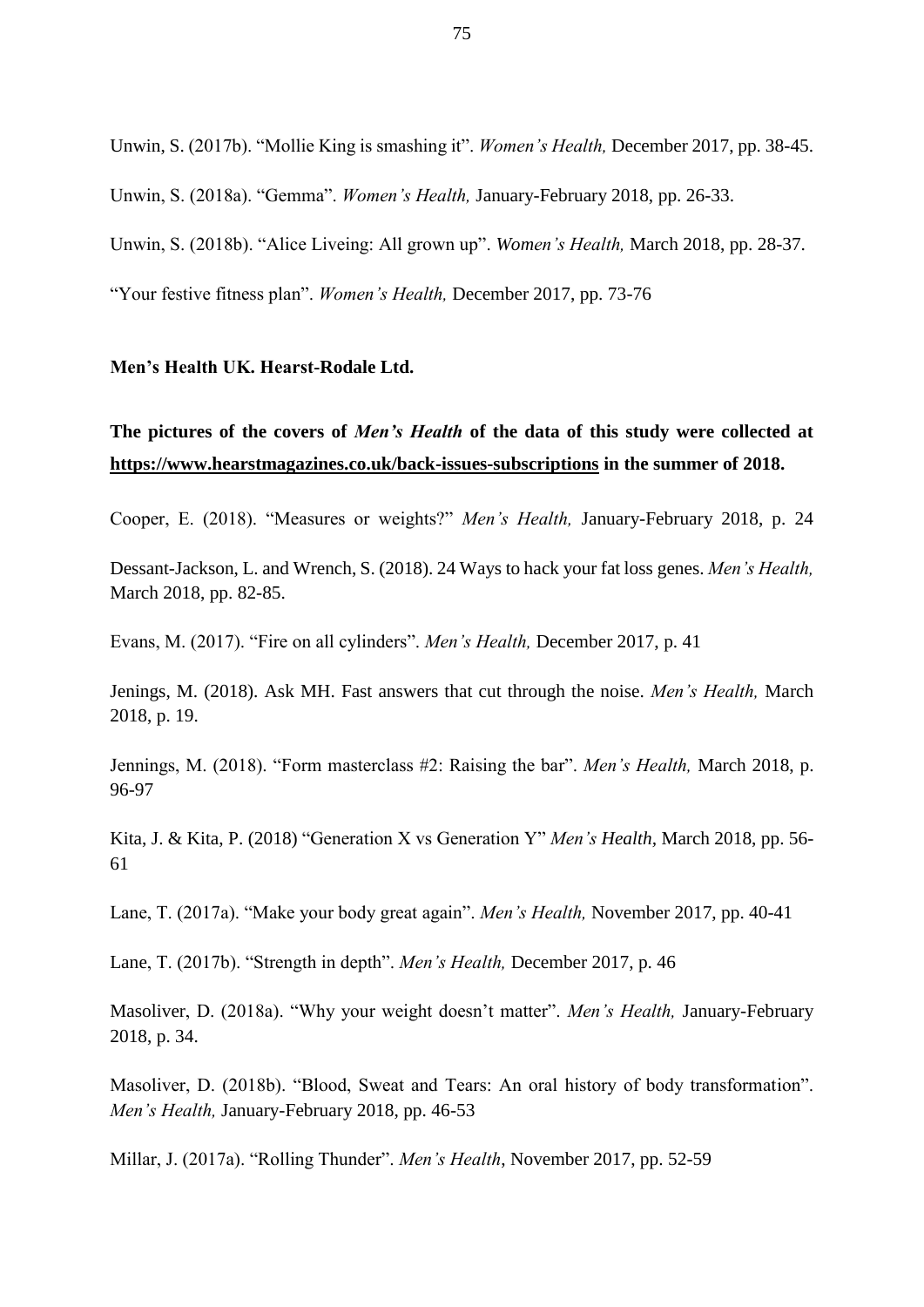Millar, J. (2017b). "The New Adventures Of Superman". *Men's Health,* December 2017, pp. 58-68.

Wiseman, T. (2018). "Don't let February bring you down. Embrace it". Editor's letter. *Men's Health,* March 2018, p. 17

#### **Secondary sources**

Aubrey, J. (2010). Looking Good Versus Feeling Good: An Investigation of Media Frames of Health Advice and Their Effects on Women's Body-related Self-perceptions. *Sex Roles, 63*(1), 50-63.

Audit Bureau of Circulations. (2018a). *Men's Health.* July 2017 to December 2017*.* [https://www.abc.org.uk/Certificates/48755926.pdf.](https://www.abc.org.uk/Certificates/48755926.pdf) Retrieved 2 June 2018.

Audit Bureau of Circulations. (2018b). *Women's Health.* July 2017 to December 2017. [https://www.abc.org.uk/Certificates/48750022.pdf.](https://www.abc.org.uk/Certificates/48750022.pdf) Retrieved 2 June 2018.

Ballentine, L. W. (2005). The Making and Unmaking of Body Problems in Seventeen Magazine, 1992–2003. *Family and Consumer Sciences Research Journal, 33*(4), 281-307.

Benwell, B. (2002). Is there anything "new" about these lads? The textual and visual construction of masculinity in men's magazines. In Litosseliti, L. & Sunderland, J. *Gender identity and discourse analysis,* 149-176*.* 

Blommaert, J. (2005). *Discourse: A critical introduction*. New York: Cambridge University Press.

Body Image Movement: About the film. [https://bodyimagemovement.com/embrace/about-the](https://bodyimagemovement.com/embrace/about-the-film/)[film/](https://bodyimagemovement.com/embrace/about-the-film/) Retrieved 12 March 2018.

Cusumano, D. (1997). Body image and body shape ideals in magazines: Exposure, awareness, and internalization. *Sex Roles*, 37(9), 701-721.

Holmes, J. (2005). Power and discourse at work. In Lazar, M. (eds.), *Feminist critical discourse analysis: Gender, power and ideology in discourse.* Basingstoke: Palgrave Macmillan, 31-60.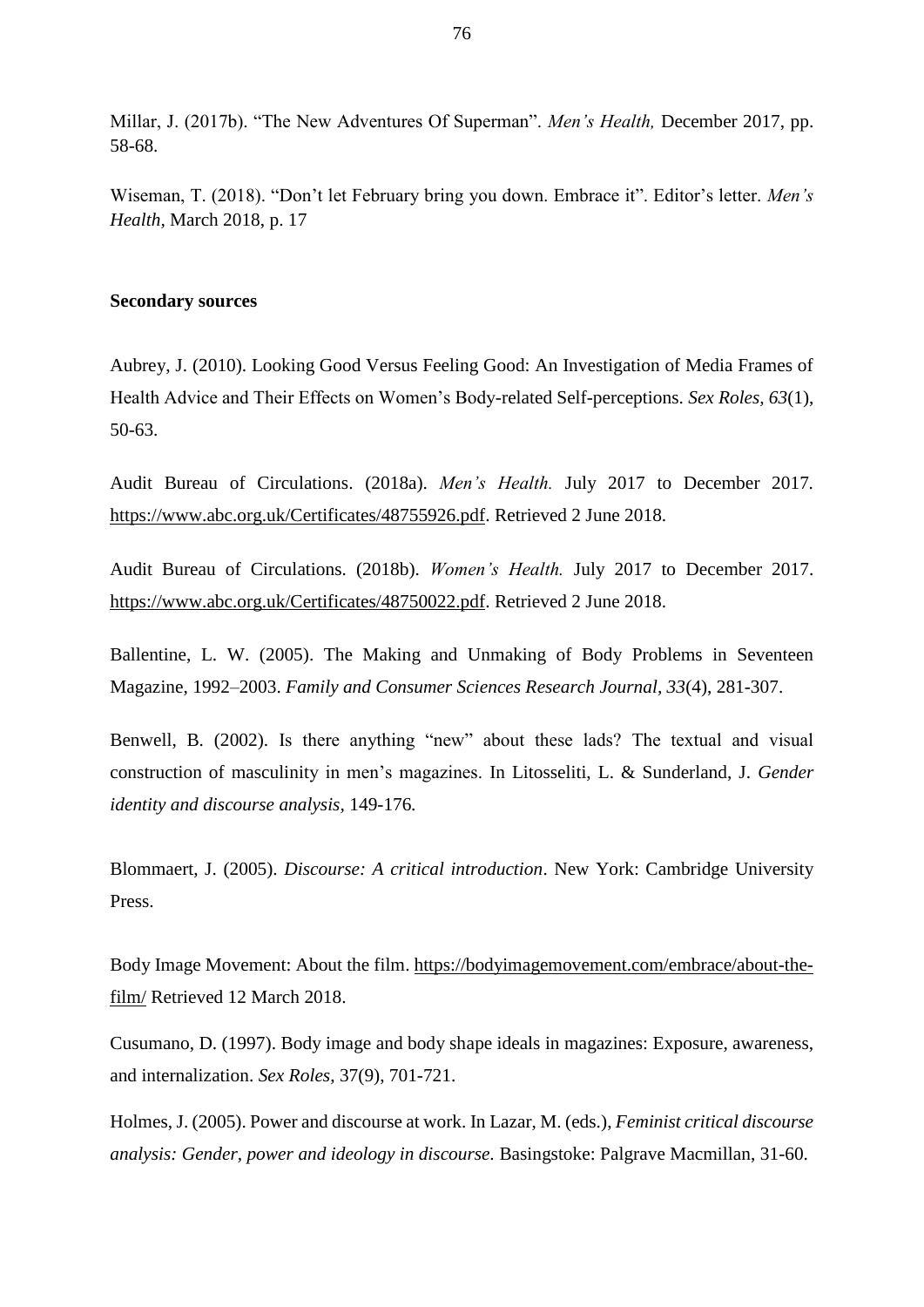Jung, J. (2011). Advertising Images of Men: Body Size and Muscularity of Men Depicted in Men's Health Magazine. *Journal of Global Fashion Marketing, 2*(4), 181-187.

Kennedy, E., & Markula, P. (Eds.). (2011). *Women and exercise: The body, health and consumerism*. New York: Routledge.

Kontoniemi, K. (2014). *Nuorten naisten kokemuksia ja näkemyksiä kehonkuvaa rakentavista asioista.* University of Jyväskylä. https://jyx.jyu.fi/handle/123456789/4386[4](https://jyx.jyu.fi/dspace/handle/123456789/43864)

Kosut, M. (Ed.). (2012). *Encyclopedia of gender in media*. Thousand Oaks, Calif.: SAGE Publications.

Lazar, M. (2005). Politicizing gender in discourse. In Lazar, M. (Eds.), *Feminist critical discourse analysis: Gender, power and ideology in discourse.* Basingstoke: Palgrave Macmillan, 1-30.

Lazar, M. M. (2007). Feminist Critical Discourse Analysis: Articulating a Feminist Discourse Praxis 1. *Critical Discourse Studies, 4*(2), 141-164.

Magalhaes, I. (2005). Interdiscursivity, gender identity and the politics of literacy in Brazil. In Lazar, M. (Eds.), *Feminist critical discourse analysis: Gender, power and ideology in discourse.* Basingstoke: Palgrave Macmillan, 181-204.

Malachowski, C. C. (2013). Reconstructing the Ideal Body Image in Teen Fashion Magazines. *Communication Teacher, 27*(1), 33-37.

Markula, P. (2001). Beyond the perfect body: Women's body image distortion in fitness magazine discourse. *Journal of Sport and Social Issues, 25*(2), 158-179.

Martin Rojo, L. & Gomez Esteban, C. (2005). Female style in labour organizations. In Lazar, M. (Eds.), *Feminist critical discourse analysis: Gender, power and ideology in discourse*. Basingstoke: Palgrave Macmillan. 61-90.

McCabe, M. & Ricciardelli, L. (2001). Parent, peer, and media influences on body image and strategies to both increase and decrease body size among adolescent boys and girls. *Adolescence 36(142)*, 225–240.